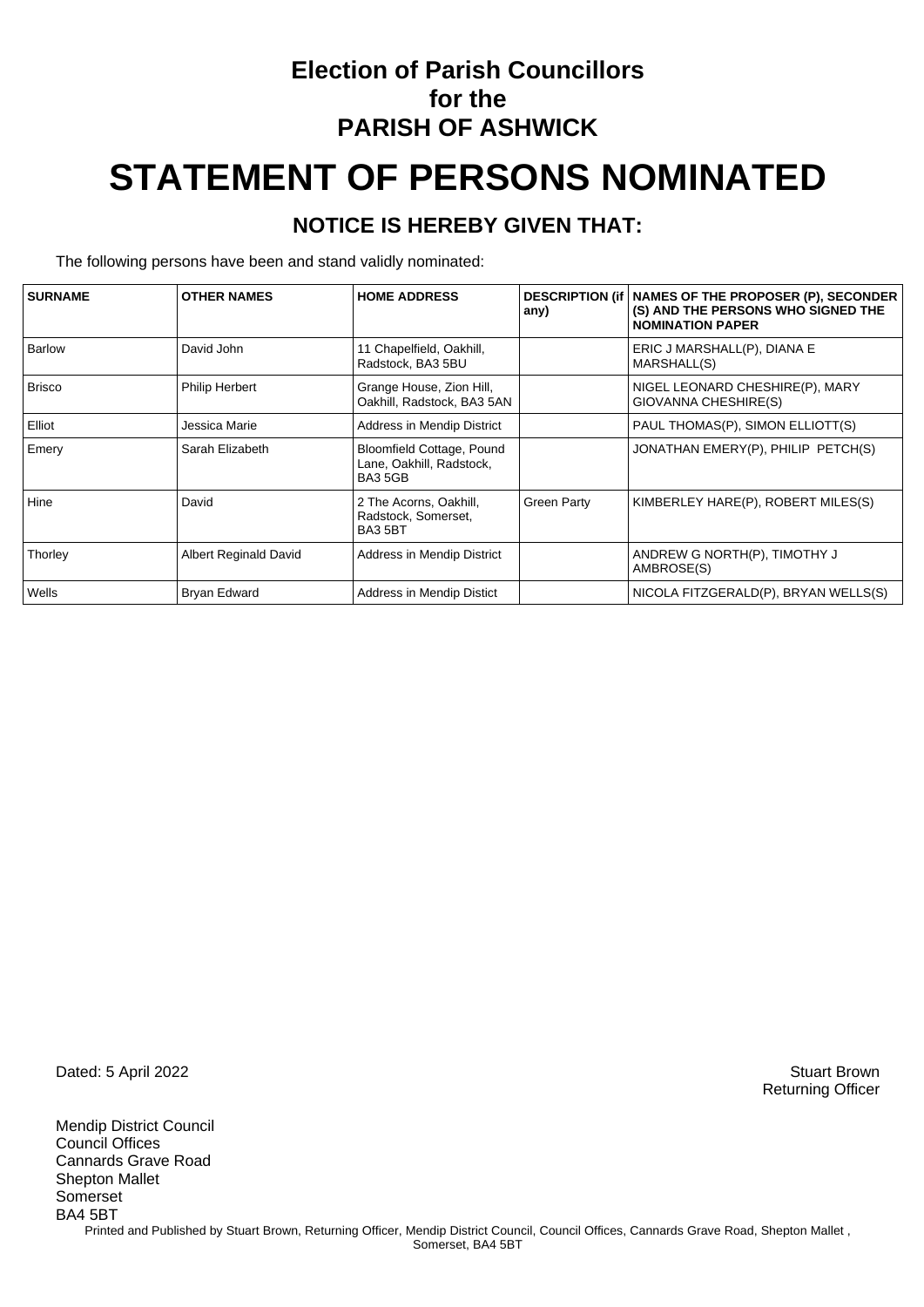# **Election of Parish Councillors for the PARISH OF BALTONSBOROUGH STATEMENT OF PERSONS NOMINATED**

#### **NOTICE IS HEREBY GIVEN THAT:**

The following persons have been and stand validly nominated:

| <b>SURNAME</b> | <b>OTHER NAMES</b>      | <b>HOME ADDRESS</b>                                              | any)                           | DESCRIPTION (if   NAMES OF THE PROPOSER (P), SECONDER<br>(S) AND THE PERSONS WHO SIGNED THE<br><b>NOMINATION PAPER</b> |
|----------------|-------------------------|------------------------------------------------------------------|--------------------------------|------------------------------------------------------------------------------------------------------------------------|
| Dykes          | Malcolm Rodney          | Address in Mendip District                                       | Independent                    | PHILLIP A TRUELOVE(P), RACHEL CLAPP(S)                                                                                 |
| Ingham         | Ali                     | 17 St Dunstan's Park,<br>Baltonsborough,<br>Glastonbury, BA6 8PZ | <b>Stained Glass</b><br>Artist | JAMES BLACKBURN(P), MAURETTA<br>BELTON-SIMMONS(S)                                                                      |
| Maddaford      | Samantha Jane           | 21 Cox's Drive.<br>Baltonsborough, Somerset,<br>BA68RG           |                                | THOMAS HIGGS(P), JENNIFER<br>MADDAFORD(S)                                                                              |
| Maddock        | <b>Fiona Mariette</b>   | Hambush Farm, Muchelney<br>Road, Baltonsborough,<br>BA68QD       |                                | Nicholas Maddock(P), Thomas Maddock(S)                                                                                 |
| Phillips       | Mary Ellen              | Wisteria Cottage, Tea Pot<br>Lane, Baltonsborough,<br>BA68QE     |                                | ROBERT BURNS(P), AMANDA WRIGHT(S)                                                                                      |
| Wotton         | <b>Adrian Frederick</b> | Willowcroft, Martin Street,<br>Baltonsborough, BA6 8QT           |                                | CHRISTINE WOTTON(P), DOROTHY<br>TINKER(S)                                                                              |

Dated: 5 April 2022 Stuart Brown

Mendip District Council Council Offices Cannards Grave Road Shepton Mallet Somerset BA4 5BT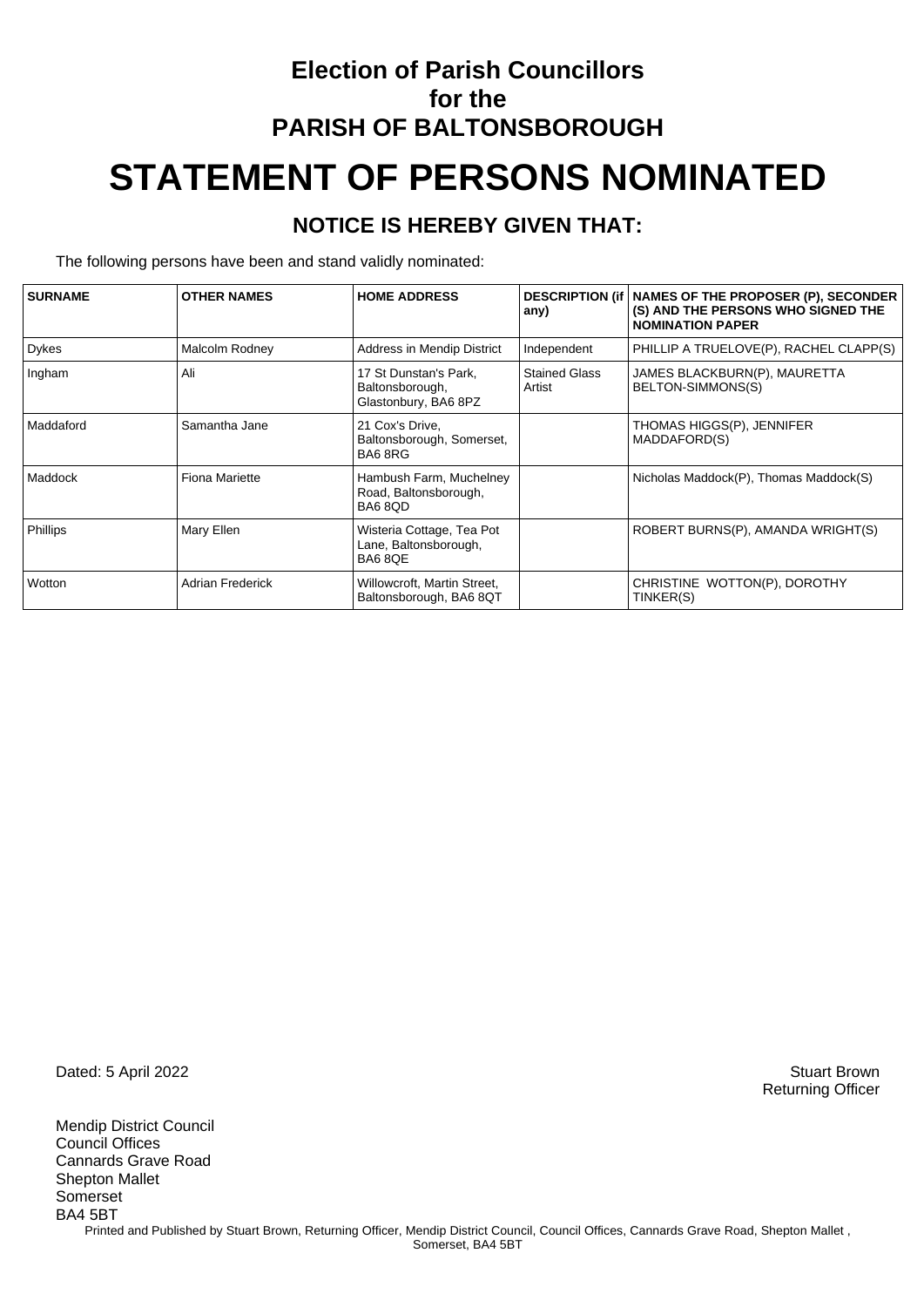### **Election of Parish Councillors for the PARISH OF BATCOMBE**

# **STATEMENT OF PERSONS NOMINATED**

#### **NOTICE IS HEREBY GIVEN THAT:**

The following persons have been and stand validly nominated:

| <b>SURNAME</b> | <b>OTHER NAMES</b>  | <b>HOME ADDRESS</b>                                                    | <b>DESCRIPTION (if</b><br>any) | NAMES OF THE PROPOSER (P), SECONDER<br>(S) AND THE PERSONS WHO SIGNED THE<br><b>NOMINATION PAPER</b> |
|----------------|---------------------|------------------------------------------------------------------------|--------------------------------|------------------------------------------------------------------------------------------------------|
| Comley         | Mary Linda          | Address in Mendip District                                             |                                | VIRGINIA C JONES(P), ROBERT M JONES(S)                                                               |
| Cox            | Amanda Jayne        | Portway Cottage, Portway<br>Hill, Batcombe, Shepton<br>Mallet, BA4 6BR |                                | JAMIE COX(P), JOHN CONWAY(S)                                                                         |
| Glaisher       | Peter Robert        | Home Farm, Westcombe,<br>Nr Shepton Mallet, BA4 6ES                    |                                | JENNIFER N HUMPHREYS(P), GILLIAN W<br>ROYCE(S)                                                       |
| Harling        | Bryony Jay Victoria | Herb Cottage, 1 Chapel<br>Row, Batcombe, BA4 6HA                       |                                | ALEXIA TIBBS(P), CAMILLA FREDERICK(S)                                                                |
| Jones          | Janet               | Crows Nest, Holly Hill,<br>Batcombe, Shepton Mallet,<br>BA4 6BL        |                                | KATHARINE A CHATER(P), PETER<br>SHELDON(S)                                                           |
| Kingston       | Clare Lee           | Jubilee Cottage,<br>Westcombe, Shepton<br>Mallet, Somerset, BA4 6ER    |                                | SARAH SMITH(P), JACQUELINE<br>CLOTHIER(S)                                                            |
| Price          | Thomas James        | The Stables, Batcombe<br>House, Gold Hill, Shepton<br>Mallet, BA4 6HF  |                                | KAREN M SLOCOMBE(P), SHEENA A<br>POOL(S)                                                             |
| Sage           | lan Jesse           | Portway Cottage,<br>Batcombe, Shepton Mallet,<br>Somerset, BA4 6BR     |                                | BRUNO CRISTOFOLI(P), NIGEL J DAVIS(S)                                                                |

Dated: 5 April 2022 Stuart Brown

Mendip District Council Council Offices Cannards Grave Road Shepton Mallet Somerset BA4 5BT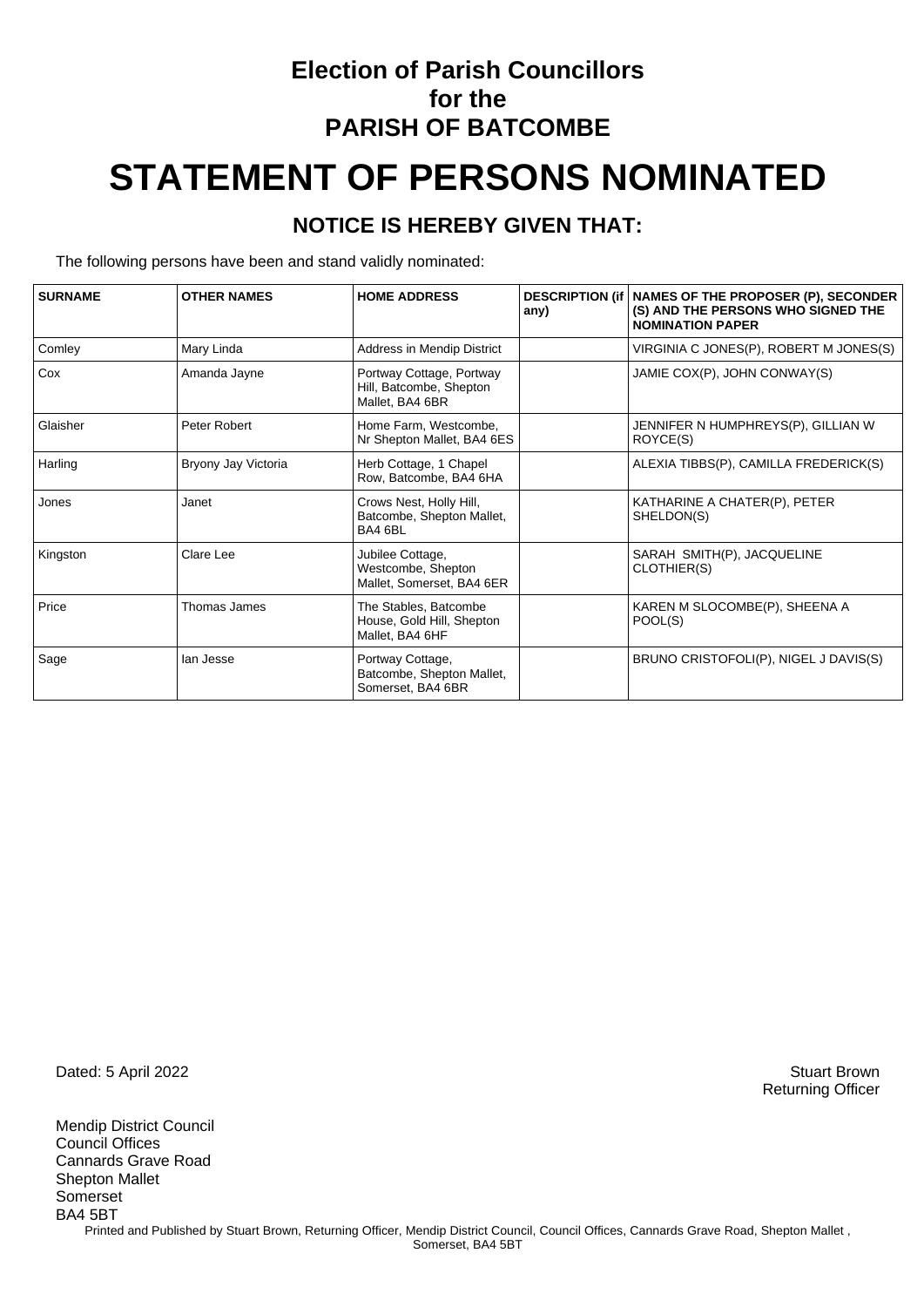### **Election of Parish Councillors for the PARISH OF BECKINGTON STATEMENT OF PERSONS NOMINATED**

### **NOTICE IS HEREBY GIVEN THAT:**

The following persons have been and stand validly nominated:

| <b>SURNAME</b> | <b>OTHER NAMES</b>      | <b>HOME ADDRESS</b>                                              | any) | DESCRIPTION (if   NAMES OF THE PROPOSER (P), SECONDER<br>(S) AND THE PERSONS WHO SIGNED THE<br><b>NOMINATION PAPER</b> |
|----------------|-------------------------|------------------------------------------------------------------|------|------------------------------------------------------------------------------------------------------------------------|
| Bishop         | Kevin Richard David     | Address in Mendip District                                       |      | PHILIP J CARY(P), KAREN L DANIELS(S)                                                                                   |
| <b>Fox</b>     | Paula Monica            | Beckington Barn, Stubbs<br>Lane, Beckington,<br><b>BA11 6TE</b>  |      | PHILIPPA DANIELS(P), FRANCES FOX(S)                                                                                    |
| Hollyoake      | Mark John               | Address in Mendip District                                       |      | REBECCA BANBURY(P), CHRISTINA<br>SANDERS(S)                                                                            |
| Wright         | <b>Elizabeth Audrey</b> | Inglenook Cottage, Rudge,<br>Frome, Somerset,<br><b>BA11 2QG</b> |      | STEVEN A CUNDY(P), SUSAN J TAYLOR(S)                                                                                   |

Dated: 5 April 2022 Stuart Brown

Mendip District Council Council Offices Cannards Grave Road Shepton Mallet Somerset BA4 5BT Printed and Published by Stuart Brown, Returning Officer, Mendip District Council, Council Offices, Cannards Grave Road, Shepton Mallet, Somerset, BA4 5BT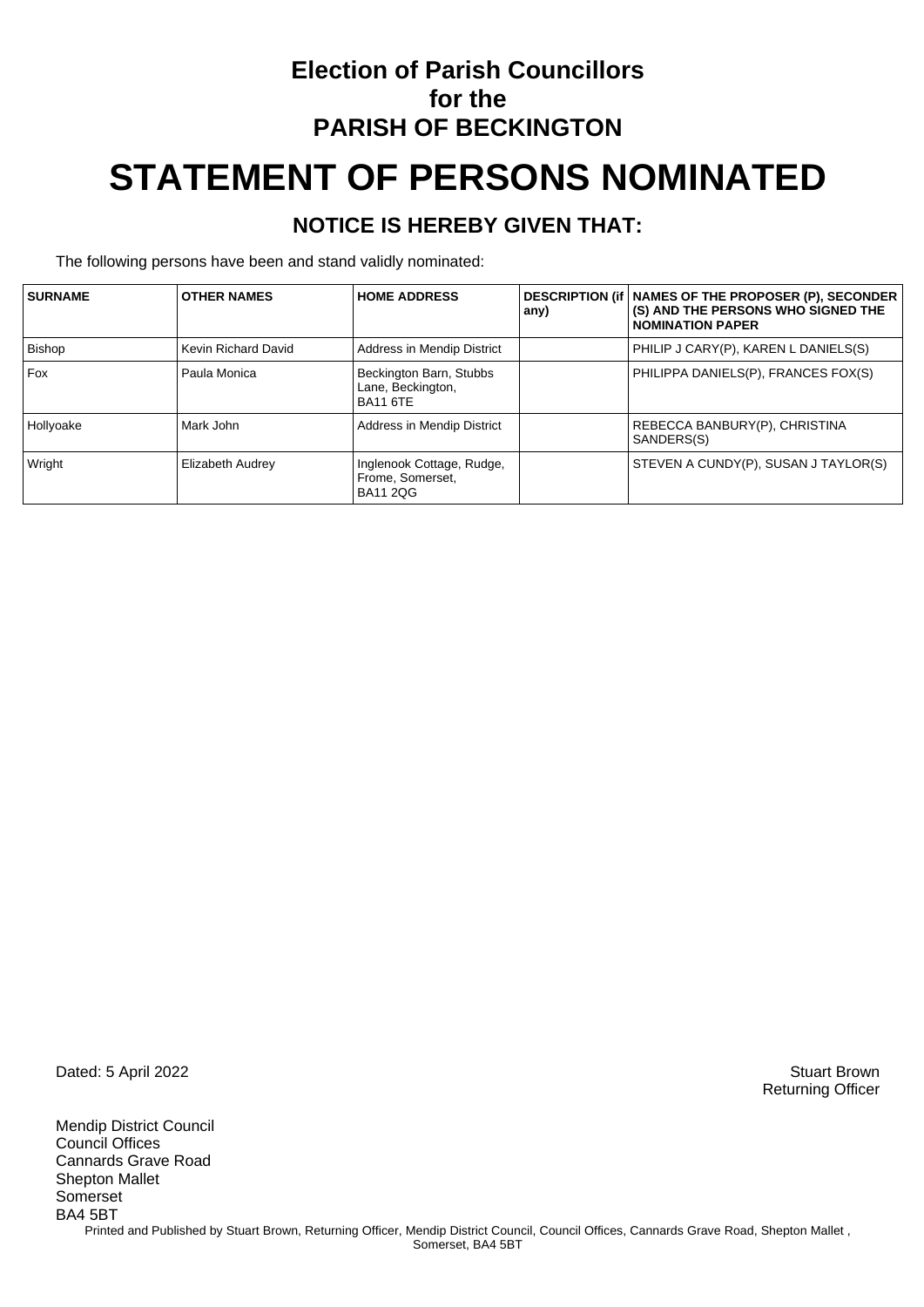### **Election of Parish Councillors for the PARISH OF BERKLEY**

# **STATEMENT OF PERSONS NOMINATED**

#### **NOTICE IS HEREBY GIVEN THAT:**

The following persons have been and stand validly nominated:

| <b>SURNAME</b> | <b>OTHER NAMES</b>        | <b>HOME ADDRESS</b>                                           | any) | DESCRIPTION (if   NAMES OF THE PROPOSER (P), SECONDER<br>(S) AND THE PERSONS WHO SIGNED THE<br><b>NOMINATION PAPER</b> |
|----------------|---------------------------|---------------------------------------------------------------|------|------------------------------------------------------------------------------------------------------------------------|
| Atkins         | <b>Helen Clare</b>        | Address in Mendip District                                    |      | CHRISTOPHER G TURNER(P), NEIL K<br>BEVERIDGE(S)                                                                        |
| Bartlett       | Anna-Marie                | Kosy Glen, Rooks Lane,<br>Frome, Somerset,<br><b>BA11 5JD</b> |      | PAULINE WHEELER(P), KATE WELCH(S)                                                                                      |
| <b>Brooke</b>  | Shannon Virginia          | Address in Mendip District                                    |      | ANDREW KNIGHT(P), CHRISTOPHER<br>BRAKE(S)                                                                              |
| James          | Peter Dennis              | Address in Mendip District                                    |      | KATE WELCH(P), LESLIE WHEELER(S)                                                                                       |
| Knight         | Andrew Thomas             | Address in Mendip District                                    |      | LYSBETH BOLTON(P), ANNA M<br>BARTLETT(S)                                                                               |
| Turner         | <b>Christopher George</b> | Address in Mendip District                                    |      | HELEN ATKINS(P), NEIL K BEVERIDGE(S)                                                                                   |

Dated: 5 April 2022 Stuart Brown

Mendip District Council Council Offices Cannards Grave Road Shepton Mallet Somerset BA4 5BT Printed and Published by Stuart Brown, Returning Officer, Mendip District Council, Council Offices, Cannards Grave Road, Shepton Mallet, Somerset, BA4 5BT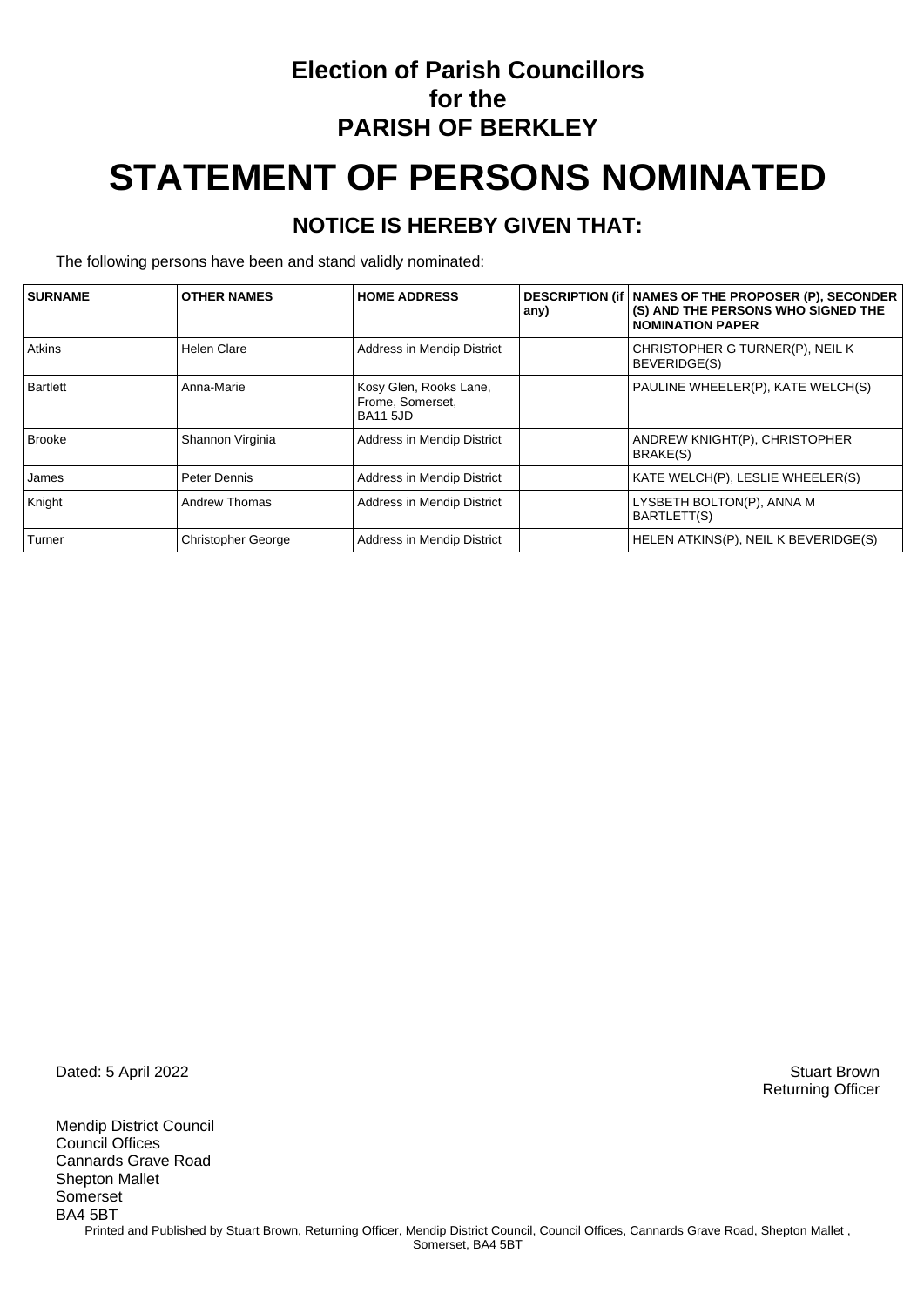### **Election of Parish Councillors for the PARISH OF BINEGAR**

# **STATEMENT OF PERSONS NOMINATED**

#### **NOTICE IS HEREBY GIVEN THAT:**

The following persons have been and stand validly nominated:

| <b>SURNAME</b> | <b>OTHER NAMES</b> | <b>HOME ADDRESS</b>                                                   | any) | DESCRIPTION (if   NAMES OF THE PROPOSER (P), SECONDER<br>(S) AND THE PERSONS WHO SIGNED THE<br><b>NOMINATION PAPER</b> |
|----------------|--------------------|-----------------------------------------------------------------------|------|------------------------------------------------------------------------------------------------------------------------|
| Abbott         | Jon                | Portway House, Turners<br>Court Lane, Binegar,<br>Radstock, BA3 4UA   |      | JOHN SCADDING(P), PHILLIP ROBERTS(S)                                                                                   |
| <b>Bridges</b> | John William       | Hylands, Binegar, Radstock,<br>Bath, Somerset, BA3 4TP                |      | JUDITH BRIDGES(P), JONATHAN C<br>ABBOTT(S)                                                                             |
| Law            | Catherine Ann      | Bothie House, Binegar,<br>Radstock, BA3 4UG                           |      | JOHN SCADDING(P), JONATHAN<br>ABBOTT(S)                                                                                |
| Roberts        | Phillip Eamonn     | Lynville, Gurney Slade,<br>Radstock, BA3 4TT                          |      | JONATHAN C ABBOTT(P), SUSAN T E<br>ROBERTS(S)                                                                          |
| Scadding       | John William Peter | Anns Cottage, Turners<br>Court Lane, Binegar,<br>BA34UA               |      | JONATHAN ABBOTT(P), DIANE ABBOTT(S)                                                                                    |
| Stone          | David George       | Mendip House, Station<br>Road, Binegar, BA3 4UQ                       |      | SUSAN T E ROBERTS(P), JONATHAN C<br>ABBOTT(S)                                                                          |
| Wilson         | David Geoffrey     | Hollow Hole Barn, Binegar<br>Lane, Gurney Slade,<br>Radstock, BA3 4TR |      | GERALDINE WILSON(P), DIANE ABBOTT(S)                                                                                   |

Dated: 5 April 2022 Stuart Brown

Mendip District Council Council Offices Cannards Grave Road Shepton Mallet Somerset BA4 5BT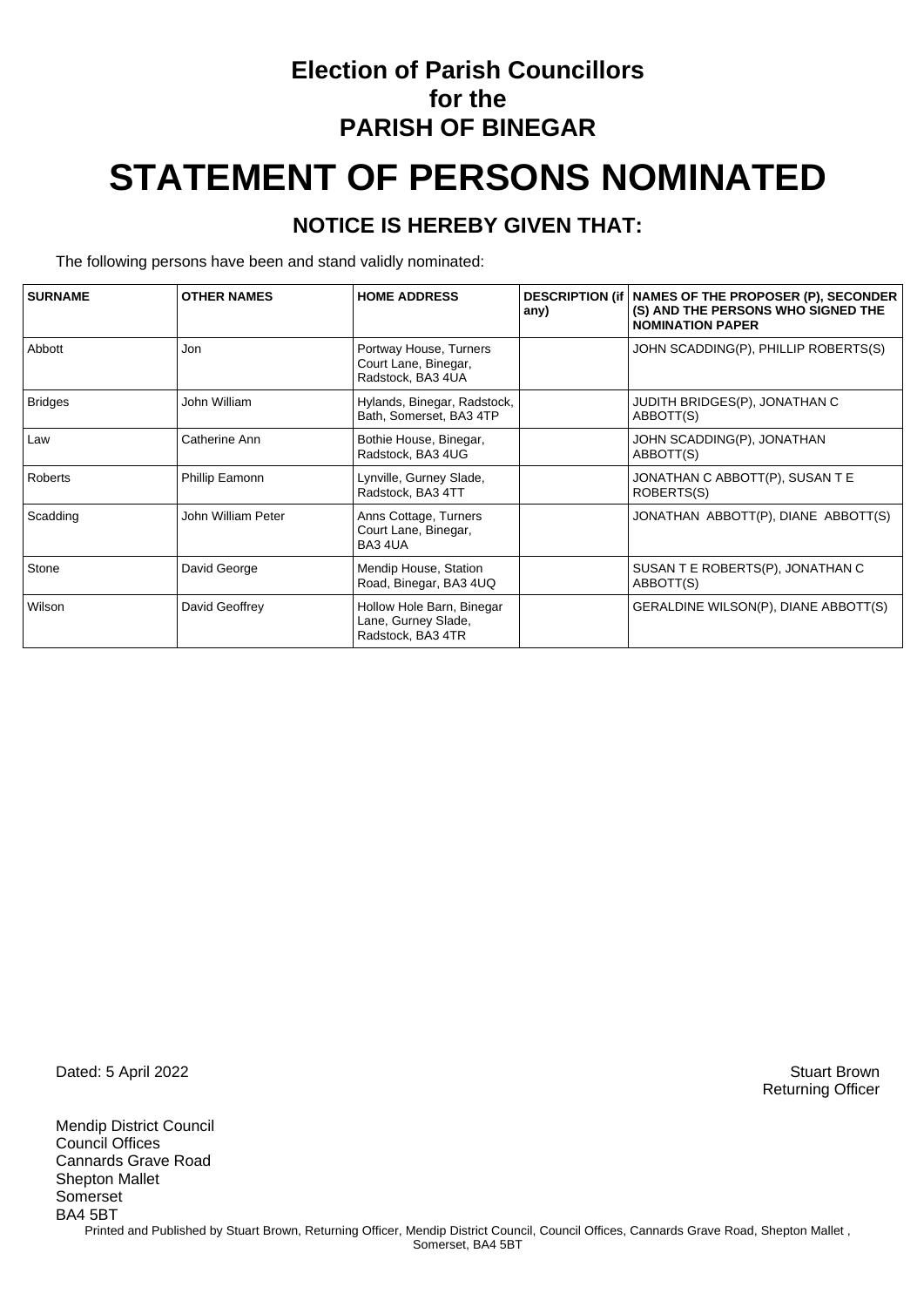# **Election of Parish Councillors for the PARISH OF BUCKLAND DINHAM STATEMENT OF PERSONS NOMINATED**

#### **NOTICE IS HEREBY GIVEN THAT:**

The following persons have been and stand validly nominated:

| <b>SURNAME</b>  | <b>OTHER NAMES</b> | <b>HOME ADDRESS</b>                                                     | any) | DESCRIPTION (if   NAMES OF THE PROPOSER (P), SECONDER<br>(S) AND THE PERSONS WHO SIGNED THE<br><b>NOMINATION PAPER</b> |
|-----------------|--------------------|-------------------------------------------------------------------------|------|------------------------------------------------------------------------------------------------------------------------|
| King            | Alan Edwin         | Saddleback, The Cross,<br>Buckland Dinham, Frome,<br>Somerset, BA11 2QS |      | LINDA PREECE(P), CORINNE S KING(S)                                                                                     |
| <b>Reckless</b> | John Philip David  | Manor Farmhouse, The<br>Cross, Buckland Dinham,<br>Somerset, BA11 2QS   |      | IAN S BLAIR(P), ALAN KING(S)                                                                                           |

Dated: 5 April 2022 Stuart Brown

Mendip District Council Council Offices Cannards Grave Road Shepton Mallet Somerset BA4 5BT Printed and Published by Stuart Brown, Returning Officer, Mendip District Council, Council Offices, Cannards Grave Road, Shepton Mallet, Somerset, BA4 5BT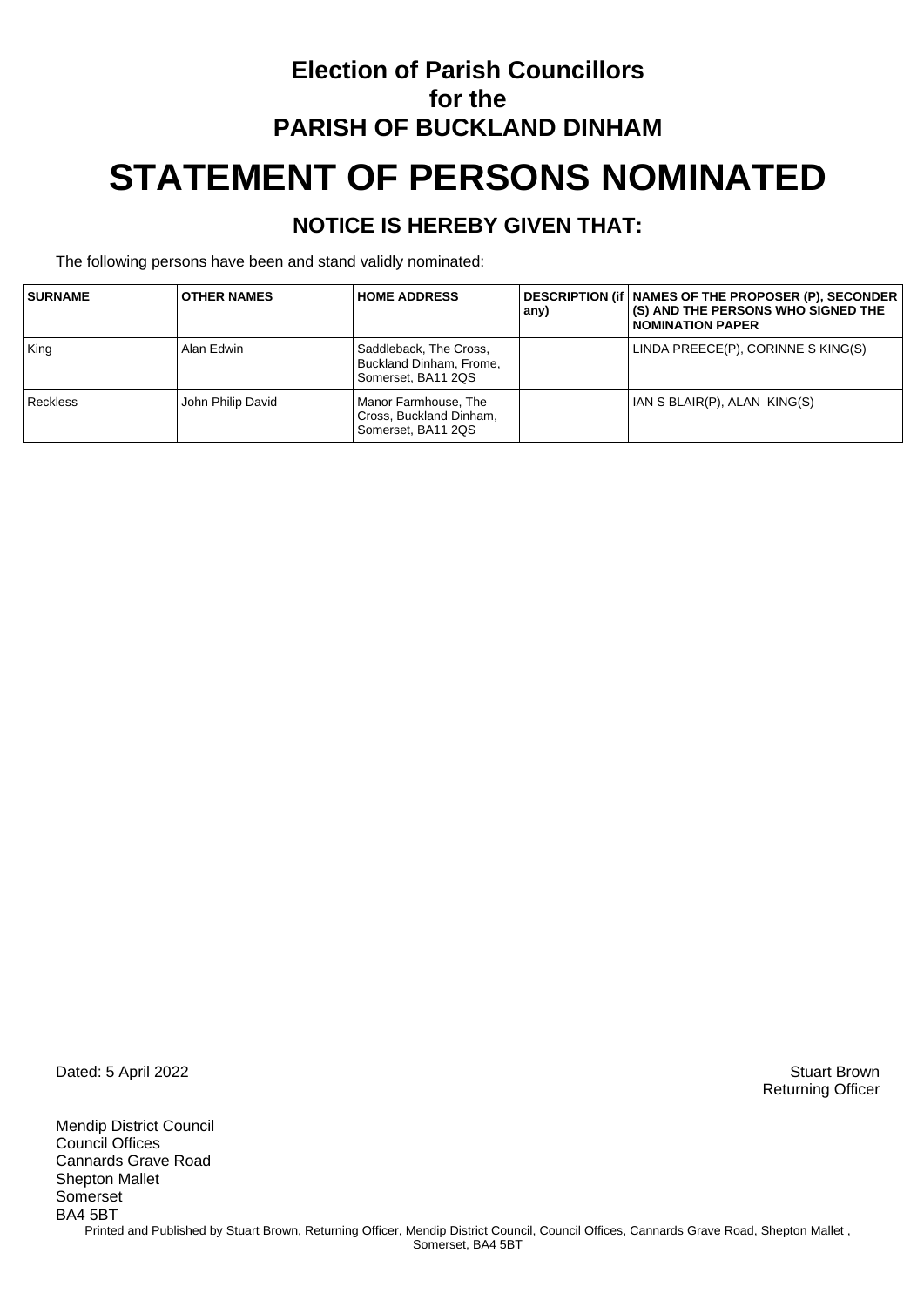### **Election of Parish Councillors for the PARISH OF BUTLEIGH**

# **STATEMENT OF PERSONS NOMINATED**

#### **NOTICE IS HEREBY GIVEN THAT:**

The following persons have been and stand validly nominated:

| <b>SURNAME</b> | <b>OTHER NAMES</b> | <b>HOME ADDRESS</b>                                                   | any)                   | DESCRIPTION (if   NAMES OF THE PROPOSER (P), SECONDER<br><b>(S) AND THE PERSONS WHO SIGNED THE</b><br>I NOMINATION PAPER |
|----------------|--------------------|-----------------------------------------------------------------------|------------------------|--------------------------------------------------------------------------------------------------------------------------|
| Coleman        | Andy               | Dower House, Wood Lane,<br>Butleigh, BA6 8TG                          |                        | PETER DERBYSHIRE(P), JUDITH<br>DERBYSHIRE(S)                                                                             |
| Otton          | Keith Graham       | Chartwell House, Chapel<br>Lane, Butleigh, Nr<br>Glastonbury, BA6 8TB | <b>Retired Butcher</b> | INGRID HOLLAND-VOS(P), CHRISTOPHER M<br>BARHAM(S)                                                                        |
| Willmott       | Trevor             | 3 Compton Street, Butleigh,<br>BA68SE                                 |                        | PAUL A HARWOOD(P), ANDREW P<br>COLEMAN(S)                                                                                |

Dated: 5 April 2022 Stuart Brown

Mendip District Council Council Offices Cannards Grave Road Shepton Mallet Somerset BA4 5BT Printed and Published by Stuart Brown, Returning Officer, Mendip District Council, Council Offices, Cannards Grave Road, Shepton Mallet, Somerset, BA4 5BT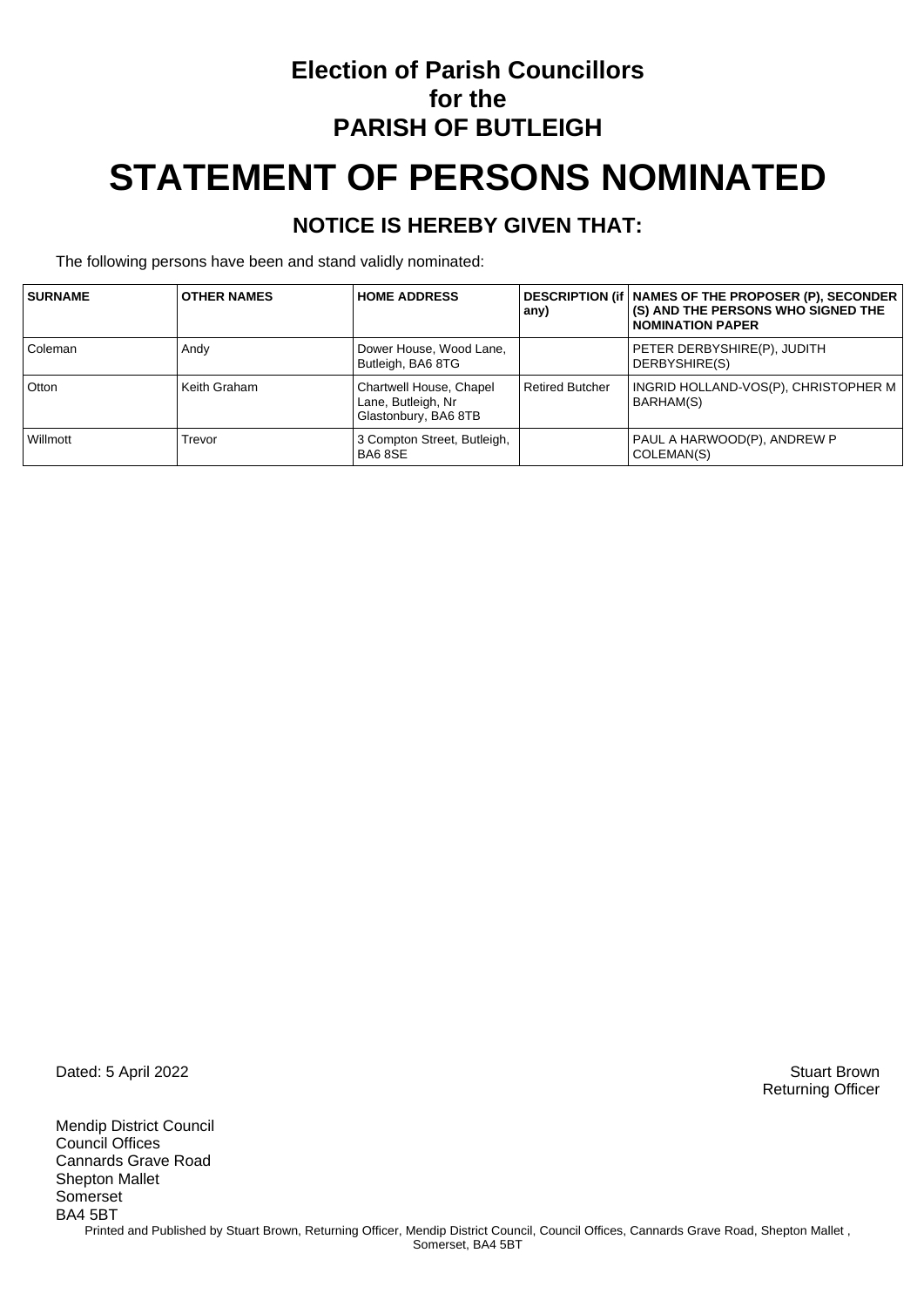## **Election of Parish Councillors for the PARISH OF CHEWTON MENDIP STATEMENT OF PERSONS NOMINATED**

#### **NOTICE IS HEREBY GIVEN THAT:**

The following persons have been and stand validly nominated:

| <b>SURNAME</b> | <b>OTHER NAMES</b>   | <b>HOME ADDRESS</b>                                                            | any) | <b>DESCRIPTION (if   NAMES OF THE PROPOSER (P), SECONDER</b><br>(S) AND THE PERSONS WHO SIGNED THE<br><b>NOMINATION PAPER</b> |
|----------------|----------------------|--------------------------------------------------------------------------------|------|-------------------------------------------------------------------------------------------------------------------------------|
| Addicott       | Dave                 | Richlyn Cottage, Nedge Hill,<br>Chewton Mendip, Radstock,<br>Somerset, BA3 4LP |      | PETER HELLARD(P), ELIZABETH M<br>ADDICOTT(S)                                                                                  |
| Clarke         | Derek                | Waldergrave Arms,<br>Chewton Mendip, Radstock,<br>Somerset, BA3 4LL            |      | KIRSTEN DEANE(P), WAYNE PALMER(S)                                                                                             |
| Clothier       | <b>Stuart Lionel</b> | Franklyns Field House,<br>Chewton Mendip, Radstock,<br>Somerset, BA3 4NB       |      | RICHARD A ST JOHN(P), NANCY<br>CLOTHIER(S)                                                                                    |
| Green          | Duncan Stirling      | The Cart House, Chewton<br>Field Farm, Ston Easton,<br>Radstock, BA3 4BX       |      | DOROTHY HUNTER(P), IVAN PONTING(S)                                                                                            |
| Hellard        | Peter David          | Address in Mendip District                                                     |      | JAMES WALKER(P), PENNY WALKER(S)                                                                                              |
| Roe            | Mike                 | The Old Smithy, Chewton<br>Hill, Chewton Mendip,<br>BA3 4NQ                    |      | NANCY CLOTHIER(P), ELLA CLOTHIER(S)                                                                                           |
| St John        | <b>Richard Allen</b> | Chapel Hill House, Bathway,<br>Chewton Mendip, BA3 4NR                         |      | TERENCE GREEN(P), BENJAMIN ST<br>JOHN(S)                                                                                      |
| Uphill         | Robert James         | Address in Mendip District                                                     |      | SIMON FREE(P), RICHARD A ST JOHN(S)                                                                                           |

Dated: 5 April 2022 Stuart Brown

Mendip District Council Council Offices Cannards Grave Road Shepton Mallet Somerset BA4 5BT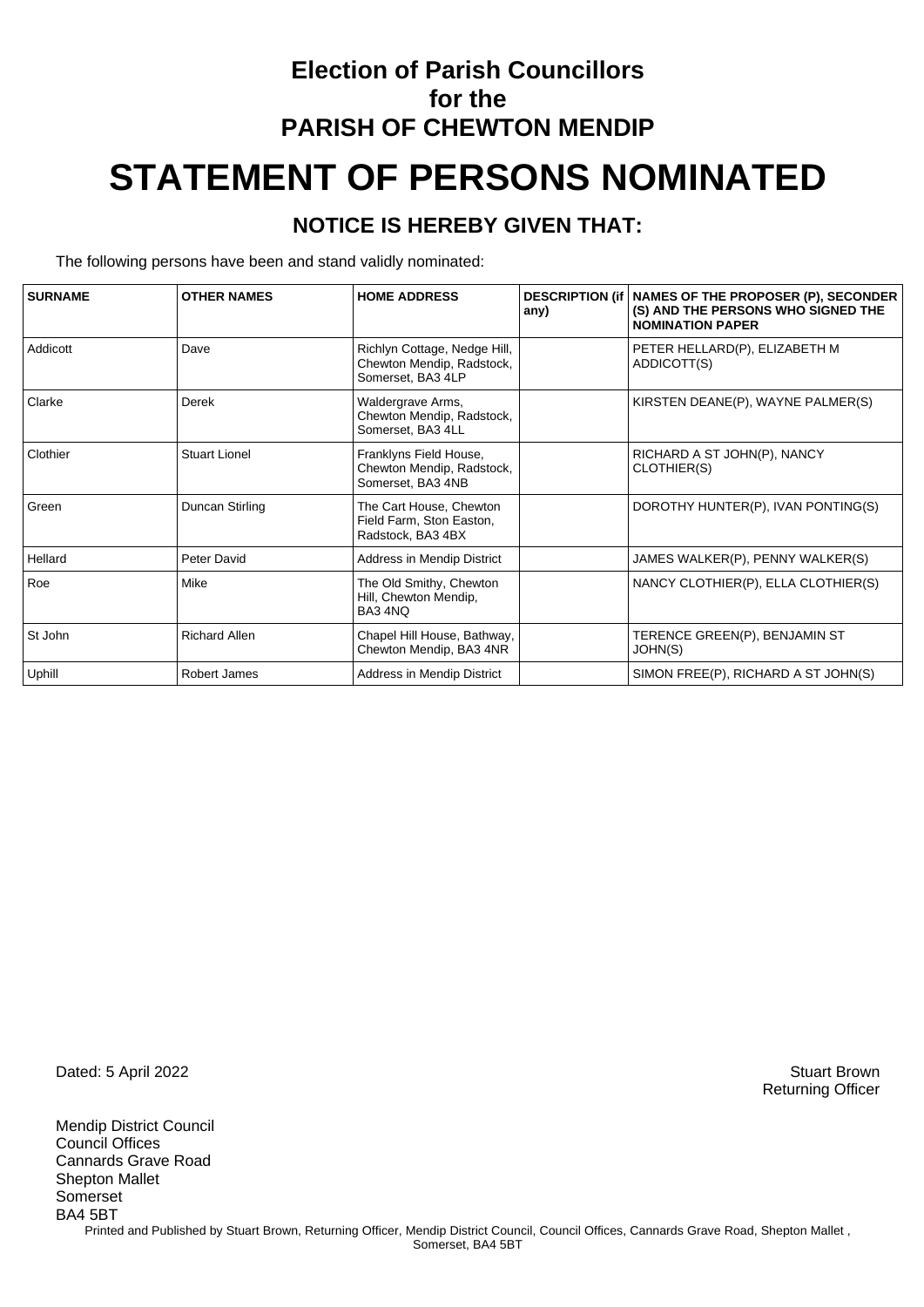## **Election of Parish Councillors for the PARISH OF CHILCOMPTON STATEMENT OF PERSONS NOMINATED**

#### **NOTICE IS HEREBY GIVEN THAT:**

The following persons have been and stand validly nominated:

| <b>SURNAME</b> | <b>OTHER NAMES</b>   | <b>HOME ADDRESS</b>                                                | any)                   | <b>DESCRIPTION (if   NAMES OF THE PROPOSER (P), SECONDER</b><br>(S) AND THE PERSONS WHO SIGNED THE<br><b>NOMINATION PAPER</b> |
|----------------|----------------------|--------------------------------------------------------------------|------------------------|-------------------------------------------------------------------------------------------------------------------------------|
| Aldridge       | David                | Westholme, Broadway,<br>Chilcompton, Radstock,<br>BA3 4JW          |                        | JONATHAN PIKE(P), MARLENE<br>PICKFORD(S)                                                                                      |
| Bowhay         | Alan John            | Address in Mendip District                                         |                        | MARTIN BOWN(P), GUY DAWE-LANE(S)                                                                                              |
| Holme          | Philip Hugh          | Waterloo Farm.<br>Chilcompton, Radstock,<br>BA34HE                 |                        | PAUL MATTICK(P), PETER SINCLAIR(S)                                                                                            |
| <b>Mattick</b> | Paul Jeremy          | Manor Farm, Church Lane,<br>Chilcompton, Radstock,<br>BA34HP       |                        | PAUL MATTICK(P), PETER SINCLAIR(S)                                                                                            |
| Morgan         | <b>Richard Cyril</b> | 42 Stockhill Road.<br>Chilcompton, Somerest,<br>BA34JJ             |                        | PAUL M UNDERY(P), CAROLYN J<br>UNDERY(S)                                                                                      |
| Newman         | Lesley               | 1 Mattick Mead.<br>Chilcompton, Radstock,<br>Somerset, BA3 4FU     | <b>Retired Teacher</b> | MICHAEL WOFFENDEN(P), MICHAEL L<br>HATHAWAY(S)                                                                                |
| Pike           | Jon                  | 6 Bennell Cottages,<br>Chilcompton, Radstock,<br>Somerset, BA3 4EZ |                        | MARY PIKE(P), MICHAEL PIKE(S)                                                                                                 |
| Sinclair       | Peter Robert         | Church House, The Street,<br>Chilcompton, BA3 4HB                  |                        | PHILIP HOLME(P), PAUL MATTICK(S)                                                                                              |

Dated: 5 April 2022 Stuart Brown

Mendip District Council Council Offices Cannards Grave Road Shepton Mallet Somerset BA4 5BT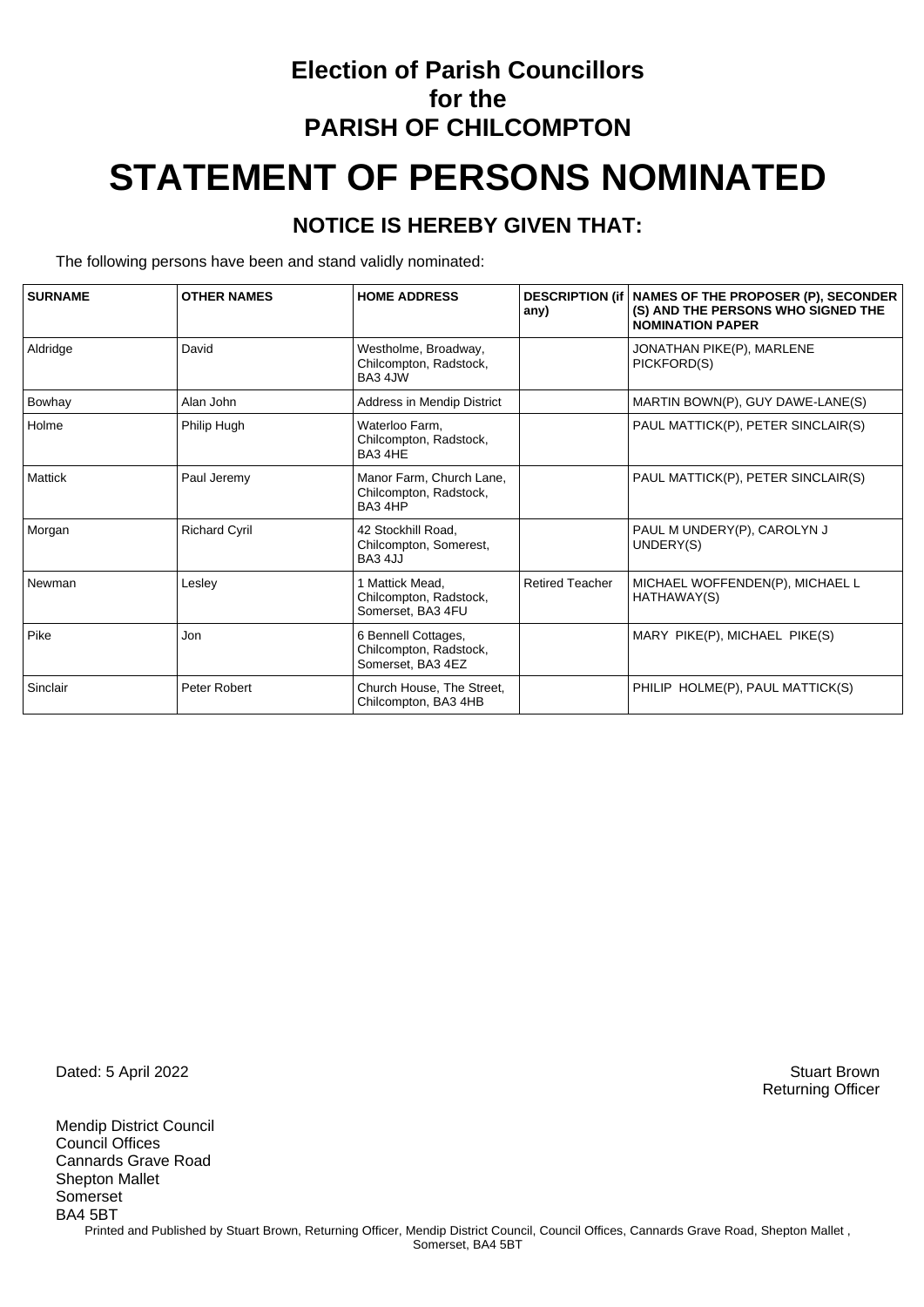### **Election of Parish Councillors for the PARISH OF COLEFORD**

# **STATEMENT OF PERSONS NOMINATED**

#### **NOTICE IS HEREBY GIVEN THAT:**

The following persons have been and stand validly nominated:

| <b>SURNAME</b>  | <b>OTHER NAMES</b> | <b>HOME ADDRESS</b>                                                                | <b>DESCRIPTION (if</b><br>any) | <b>NAMES OF THE PROPOSER (P), SECONDER</b><br>(S) AND THE PERSONS WHO SIGNED THE<br><b>NOMINATION PAPER</b> |
|-----------------|--------------------|------------------------------------------------------------------------------------|--------------------------------|-------------------------------------------------------------------------------------------------------------|
| Allen           | <b>Matthew Lee</b> | 97 Mendip Vale, Coleford,<br>Radstock, BA3 5PP                                     |                                | MARK BARRETT(P), KEITH J EVANS(S)                                                                           |
| <b>Banks</b>    | Henry William      | 4 Preachers Vale, Coleford,<br>Radstock, BA3 5PT                                   |                                | MARK BARRETT(P), KEITH EVANS(S)                                                                             |
| <b>Barrett</b>  | Mark               | 22 Preachers Vale.<br>Coleford, Radstock,<br>Somerset, BA3 5PT                     |                                | HENRY W BANKS(P), KEITH EVANS(S)                                                                            |
| Bell            | Paul David         | Address in Mendip District                                                         |                                | NICOLAS M HAM(P), VICTORIA HICKS(S)                                                                         |
| <b>Drescher</b> | Adam Peter         | 48 Farley Dell, Coleford,<br>Radstock, BA3 5PJ                                     |                                | MATTHEW L ALLEN(P), CHARLOTTE A<br>DRESCHER(S)                                                              |
| Evans           | Keith James        | 8 Lawrence Road, Coleford,<br>Somerset. BA3 5PU                                    |                                | MATTHEW ALLEN(P), MARK BARRETT(S)                                                                           |
| Ham             | Philip John        | Newbury Farm, Newbury, Nr<br>Mells, Frome, BA11 3RG                                |                                | MARK BARRETT(P), HENRY W BANKS(S)                                                                           |
| Paterson        | Annie              | 6 Anchor Close, Coleford,<br>BA35BZ                                                |                                | PHILIP J HAM(P), KEITH EVANS(S)                                                                             |
| Pearce          | Christopher        | Kilmersdon Common Farm,<br>Common Lane, Coleford,<br>Holcombe, Radstock,<br>BA35QB |                                | HENRY W BANKS(P), PHILIP J HAM(S)                                                                           |
| Townsend        | Alan               | Hill Farm, Lipyeate,<br>Holcombe, Radstock,<br>BA3 5FJ                             |                                | DAWN TOWNSEND(P), ADAM<br>TOWNSEND(S)                                                                       |
| West            | Amy Louise         | 65 Anchor Road, Coleford,<br>Somerset, BA3 5PL                                     |                                | PHILIP J HAM(P), JENNIFER F HAM(S)                                                                          |

Dated: 5 April 2022 Stuart Brown

Mendip District Council Council Offices Cannards Grave Road Shepton Mallet Somerset BA4 5BT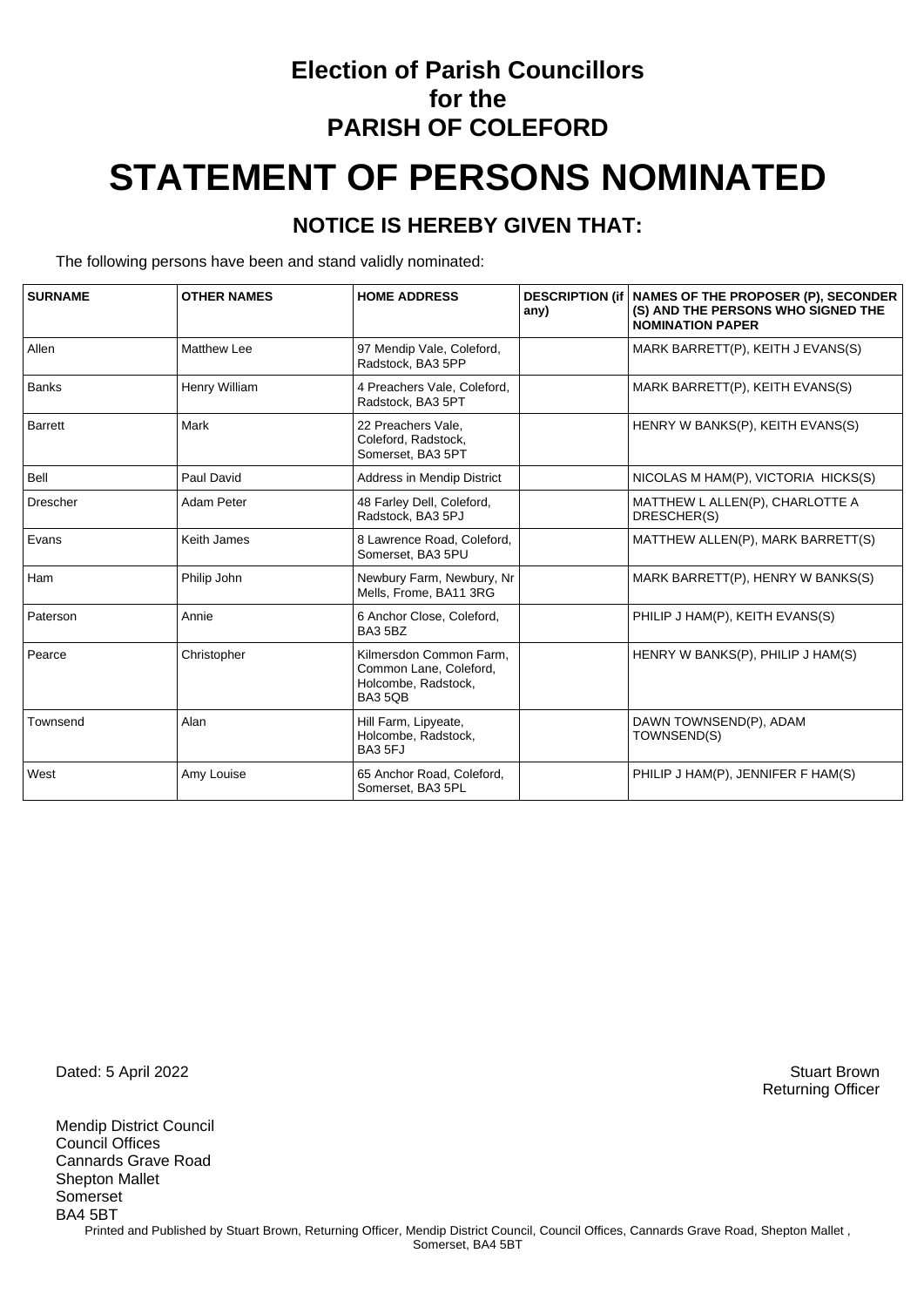### **Election of Parish Councillors for the PARISH OF CRANMORE**

# **STATEMENT OF PERSONS NOMINATED**

#### **NOTICE IS HEREBY GIVEN THAT:**

The following persons have been and stand validly nominated:

| <b>SURNAME</b> | <b>OTHER NAMES</b> | <b>HOME ADDRESS</b>                                                          | any) | DESCRIPTION (if   NAMES OF THE PROPOSER (P), SECONDER<br>(S) AND THE PERSONS WHO SIGNED THE<br><b>NOMINATION PAPER</b> |
|----------------|--------------------|------------------------------------------------------------------------------|------|------------------------------------------------------------------------------------------------------------------------|
| Crowcombe      | Ann                | 97/98 Ball Lane, Waterlip,<br>Doulting, Shepton Mallet,<br>Somerset, BA4 4RN |      | BRIAN S PIKE(P), Ross Toten(S)                                                                                         |
| Reader         | Diana Marie        | Address in Mendip District                                                   |      | ROSS TOTEN(P), ROYSTON P DUNK(S)                                                                                       |
| Toten          | Ross Richard       | 60 Dallimore Lane, Dean,<br>Cranmore, Somerset,<br>BA4 4SA                   |      | DIANA M READER(P), ROYSTON P DUNK(S)                                                                                   |

Dated: 5 April 2022 Stuart Brown

Mendip District Council Council Offices Cannards Grave Road Shepton Mallet Somerset BA4 5BT Printed and Published by Stuart Brown, Returning Officer, Mendip District Council, Council Offices, Cannards Grave Road, Shepton Mallet, Somerset, BA4 5BT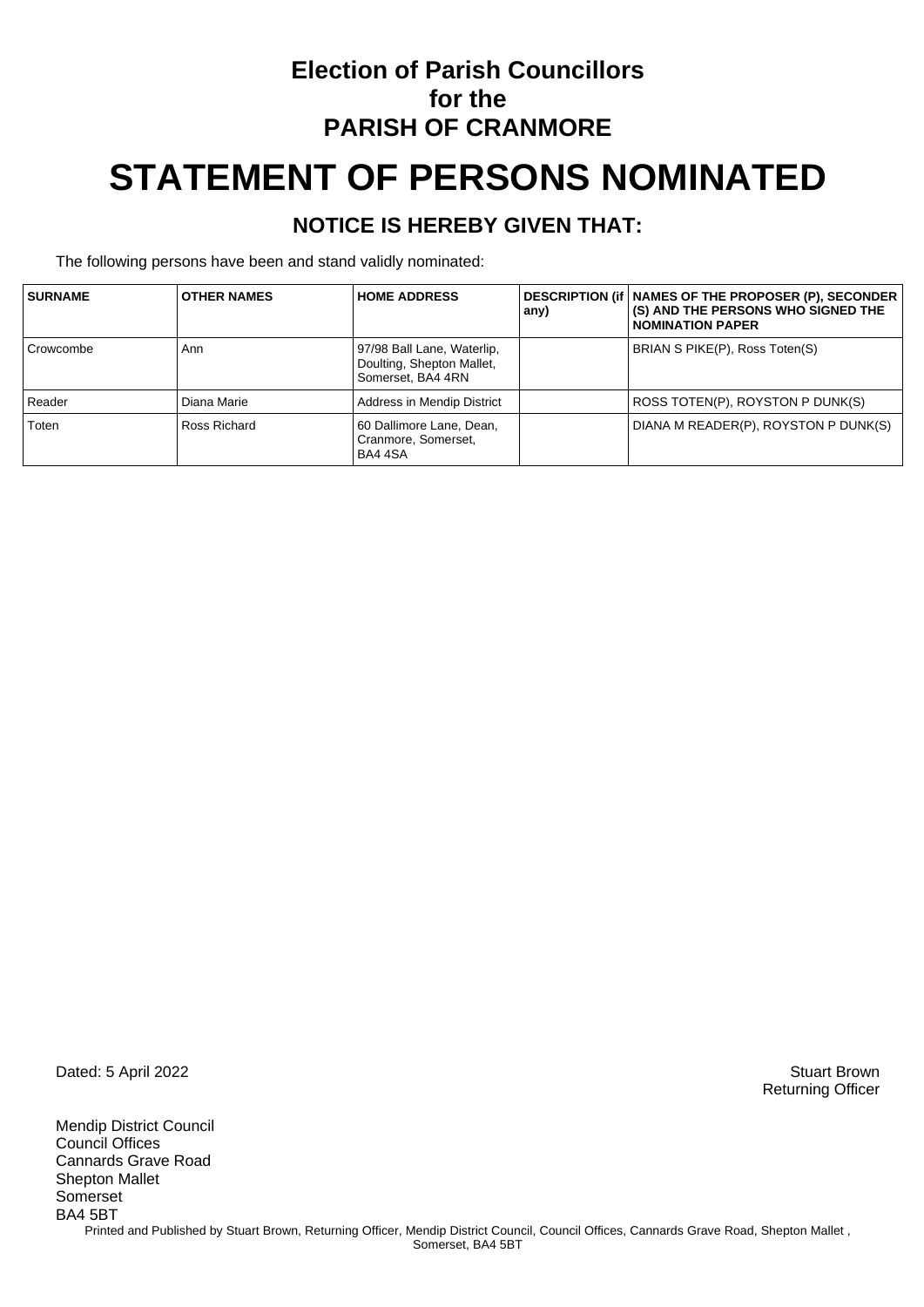### **Election of Parish Councillors for the PARISH OF CROSCOMBE**

# **STATEMENT OF PERSONS NOMINATED**

#### **NOTICE IS HEREBY GIVEN THAT:**

The following persons have been and stand validly nominated:

| <b>SURNAME</b> | <b>OTHER NAMES</b>      | <b>HOME ADDRESS</b>                                               | any)                          | DESCRIPTION (if   NAMES OF THE PROPOSER (P), SECONDER<br>(S) AND THE PERSONS WHO SIGNED THE<br><b>NOMINATION PAPER</b> |
|----------------|-------------------------|-------------------------------------------------------------------|-------------------------------|------------------------------------------------------------------------------------------------------------------------|
| Egan           | Emma Kate               | Uphill Cottage, Church<br>Street, Croscombe,<br>Somerset, BA5 3QS |                               | SHEILA WILKINS(P), SALLY JACKSON(S)                                                                                    |
| Fawcett-Fice   | Sarah Jane              | Parsonage House,<br>Croscombe, Wells,<br><b>BA5 3QN</b>           |                               | NICOLA MORRIS(P), JAMES MORRIS(S)                                                                                      |
| Ford           | Annette Lynda           | Lynnden, Long Street,<br>Croscombe, Wells,<br><b>BA5 3QQ</b>      |                               | CLIVE MITCHELL(P), VERYAN C GRAHAM(S)                                                                                  |
| Gudzelak       | <b>Ben</b>              | Hillview Cottage, Paradise<br>Lane, Croscombe, BA5 3RN            |                               | Anna Hay(P), Catherine Hay(S)                                                                                          |
| Jackson        | <b>Christopher Paul</b> | 4 Somerville Cottages,<br>Croscombe, Wells,<br>BA5 3RE            |                               | CLIFFORD W WALLACE(P), ANN M<br><b>WALLACE(S)</b>                                                                      |
| Kennedy        | <b>Warren Garfield</b>  | 45 Summerleaze Park.<br>Shepton Mallet, BA4 5FE                   | Liberal<br>Democrats          | CLAIRE SULLY(P), SARAH E BRENAN(S)                                                                                     |
| Marsh          | <b>Nick</b>             | Kenred. No 6. Cannards<br>Grave Road, Shepton<br>Mallet, BA4 4LY  |                               | PETER GRAHAM(P), Oliver Baker(S)                                                                                       |
| Rogers         | <b>Michael David</b>    | Bramble Cottage,<br>Poundfold, Croscombe,<br><b>BA5 3QY</b>       | Present Chair of<br><b>PC</b> | JAMES SWAINSON(P), SUZANNE<br>SWAINSON(S)                                                                              |
| Shergold       | <b>Hilary Susan</b>     | Poorhouse End, Rock<br>Street, Croscombe, Wells,<br>BA5 3QT       |                               | DIANA LEVIEN(P), ANTHONY E LEVIEN(S)                                                                                   |
| Sully          | Andy                    | <b>Address in Mendip District</b>                                 |                               | PETER GRAHAM(P), ANDREW J BARNES(S)                                                                                    |

Dated: 5 April 2022 Stuart Brown

Mendip District Council Council Offices Cannards Grave Road Shepton Mallet Somerset BA4 5BT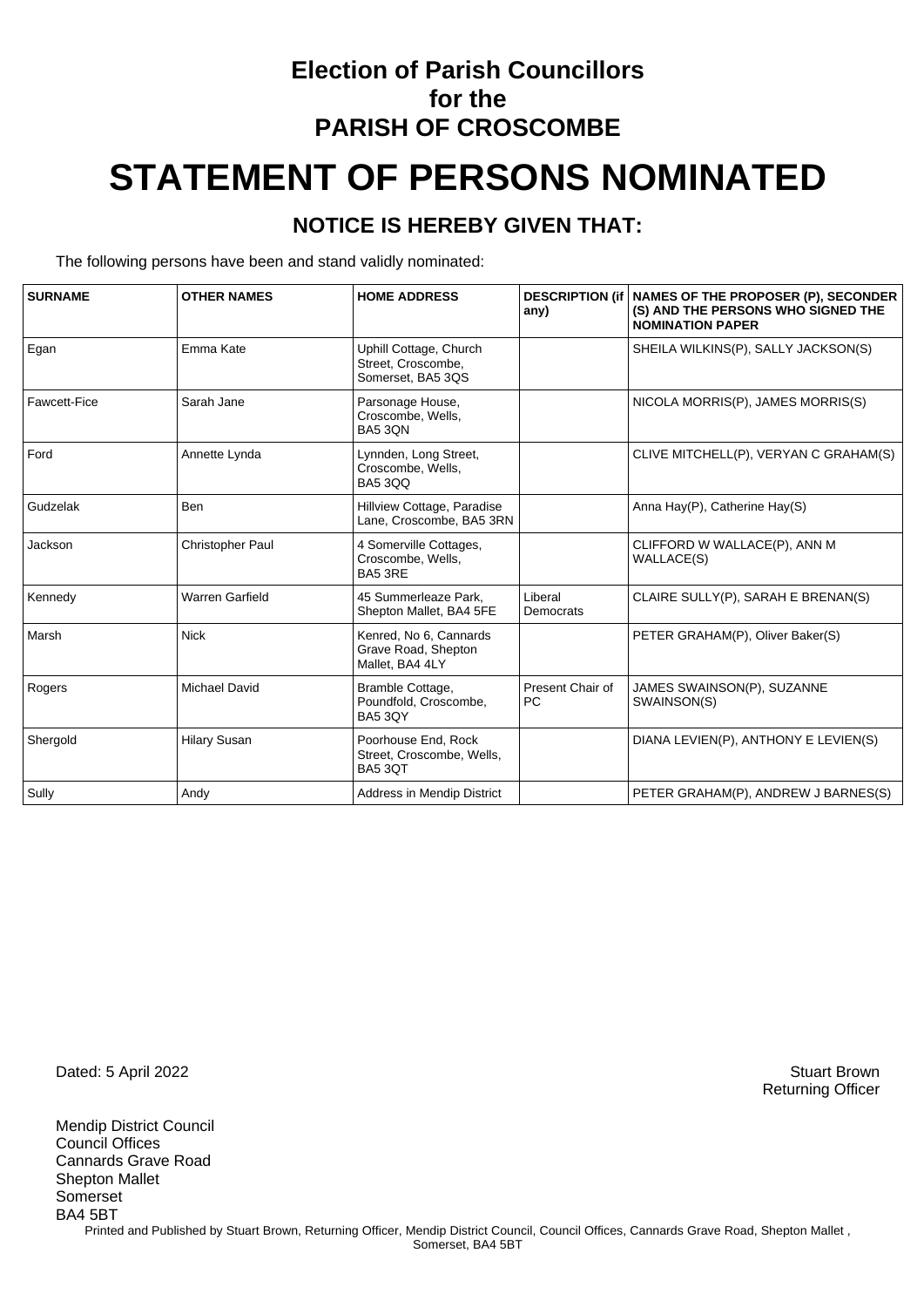### **Election of Parish Councillors for the PARISH OF DITCHEAT**

# **STATEMENT OF PERSONS NOMINATED**

#### **NOTICE IS HEREBY GIVEN THAT:**

The following persons have been and stand validly nominated:

| <b>SURNAME</b> | <b>OTHER NAMES</b>           | <b>HOME ADDRESS</b>                                                 | any) | <b>DESCRIPTION (if   NAMES OF THE PROPOSER (P), SECONDER</b><br>(S) AND THE PERSONS WHO SIGNED THE<br><b>NOMINATION PAPER</b> |
|----------------|------------------------------|---------------------------------------------------------------------|------|-------------------------------------------------------------------------------------------------------------------------------|
| Adams          | Linda Margaret               | 18 Lintern Close, Ditcheat,<br>Shepton Mallet, Somerset,<br>BA4 6PJ |      | ROGER ADAMS(P), SALLY ATKINS(S)                                                                                               |
| Clark          | <b>Christine Hilary</b>      | 15 Folly Drive, Ditcheat,<br>BA4 6QH                                |      | LINDA WYBURN-MASON(P), LINDA STEEL(S)                                                                                         |
| Evans          | <b>Philip Charles Randle</b> | Field House, Ditcheat,<br>Shepton Mallet, BA4 6PS                   |      | MICHAEL JOHN LEACH(P), JESSICA MARY<br>LEACH(S)                                                                               |
| Hughes         | Lynne                        | Ashbarton, Alhampton,<br>Shepton Mallet, Somerset,<br>BA4 6PY       |      | LINDA STALLEY(P), MARGARET<br>COCKBURN(S)                                                                                     |
| <b>Hutton</b>  | Roger William                | Middle House, Sutton,<br>Shepton Mallet, Somerset,<br>BA4 6QF       |      | LOUIS HUTTON(P), JAMES COBB(S)                                                                                                |
| James          | Roger Charles                | Green Cottage, The Green,<br>Ditcheat, BA4 6QZ                      |      | DIGBY J DELISLE WELLS(P), HAZEL<br>ROWLAND(S)                                                                                 |

Dated: 5 April 2022 Stuart Brown

Mendip District Council Council Offices Cannards Grave Road Shepton Mallet Somerset BA4 5BT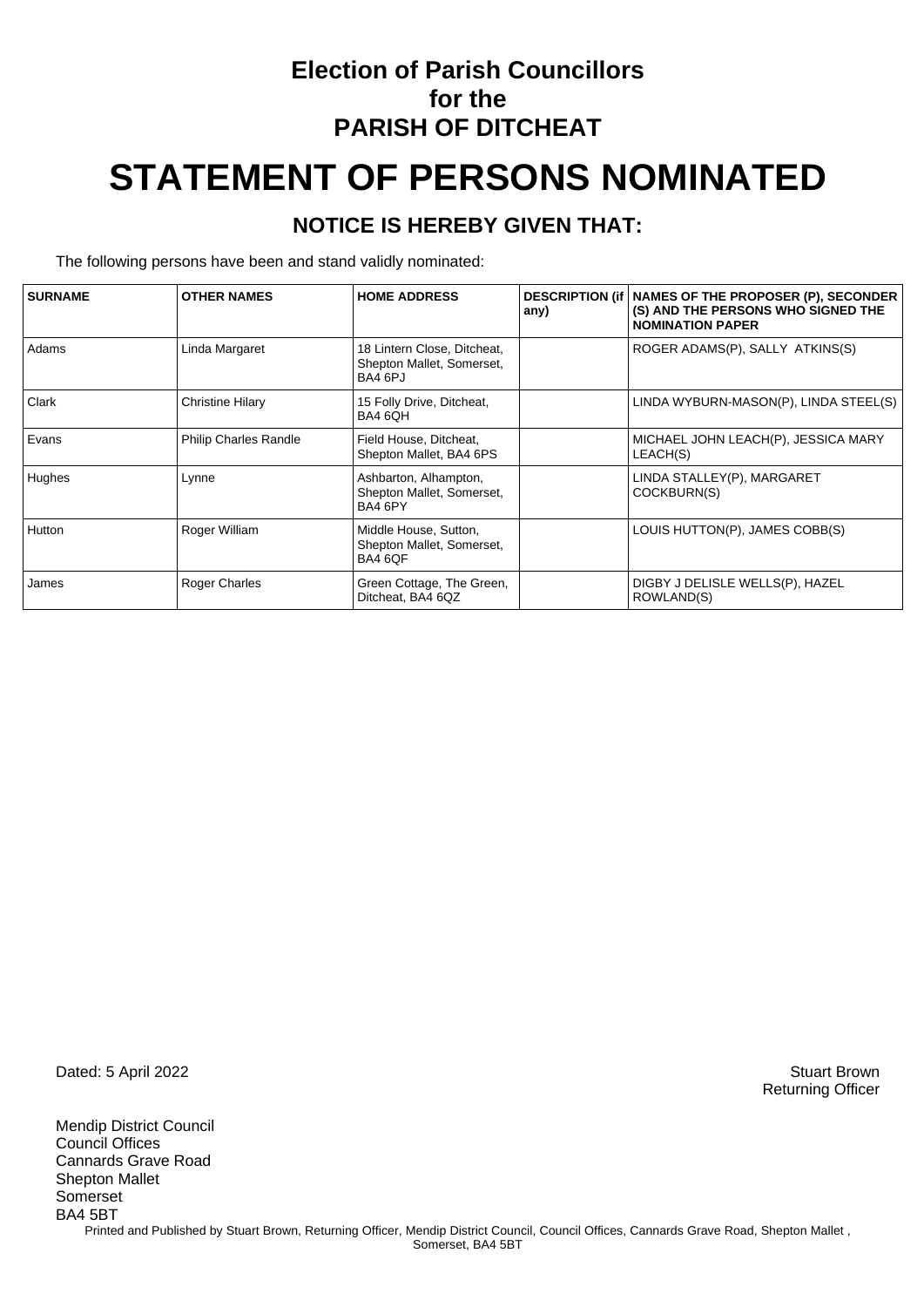### **Election of Parish Councillors for the PARISH OF DOULTING**

# **STATEMENT OF PERSONS NOMINATED**

#### **NOTICE IS HEREBY GIVEN THAT:**

The following persons have been and stand validly nominated:

| <b>SURNAME</b> | <b>OTHER NAMES</b> | <b>HOME ADDRESS</b>                                                           | any) | DESCRIPTION (if   NAMES OF THE PROPOSER (P), SECONDER<br>(S) AND THE PERSONS WHO SIGNED THE<br><b>NOMINATION PAPER</b> |
|----------------|--------------------|-------------------------------------------------------------------------------|------|------------------------------------------------------------------------------------------------------------------------|
| Crewe          | Jan                | 46 Church Lane, Doulting,<br>BA4 4QE                                          |      | MARY NEWMAN(P), ALISON MANN(S)                                                                                         |
| Crowcombe      | Ann                | 97/98 Ball Lane, Waterlip,<br>Doulting, Shepton Mallet,<br>BA4 4RN            |      | PHILIP J SHEPHERD(P), MARIE E<br>SHEPHERD(S)                                                                           |
| Goff           | Sarah Jane         | Address in Mendip District                                                    |      | MARY NEWMAN(P), BARRIE NEWMAN(S)                                                                                       |
| Shepherd       | Philip John        | Hither Broadpool Farm,<br>Chelynch Road, Doulting,<br>Shepton Mallet, BA4 4RQ |      | DAVID W CROWCOMBE(P), ANN<br>CROWCOMBE(S)                                                                              |

Dated: 5 April 2022 Stuart Brown

Mendip District Council Council Offices Cannards Grave Road Shepton Mallet Somerset BA4 5BT Printed and Published by Stuart Brown, Returning Officer, Mendip District Council, Council Offices, Cannards Grave Road, Shepton Mallet, Somerset, BA4 5BT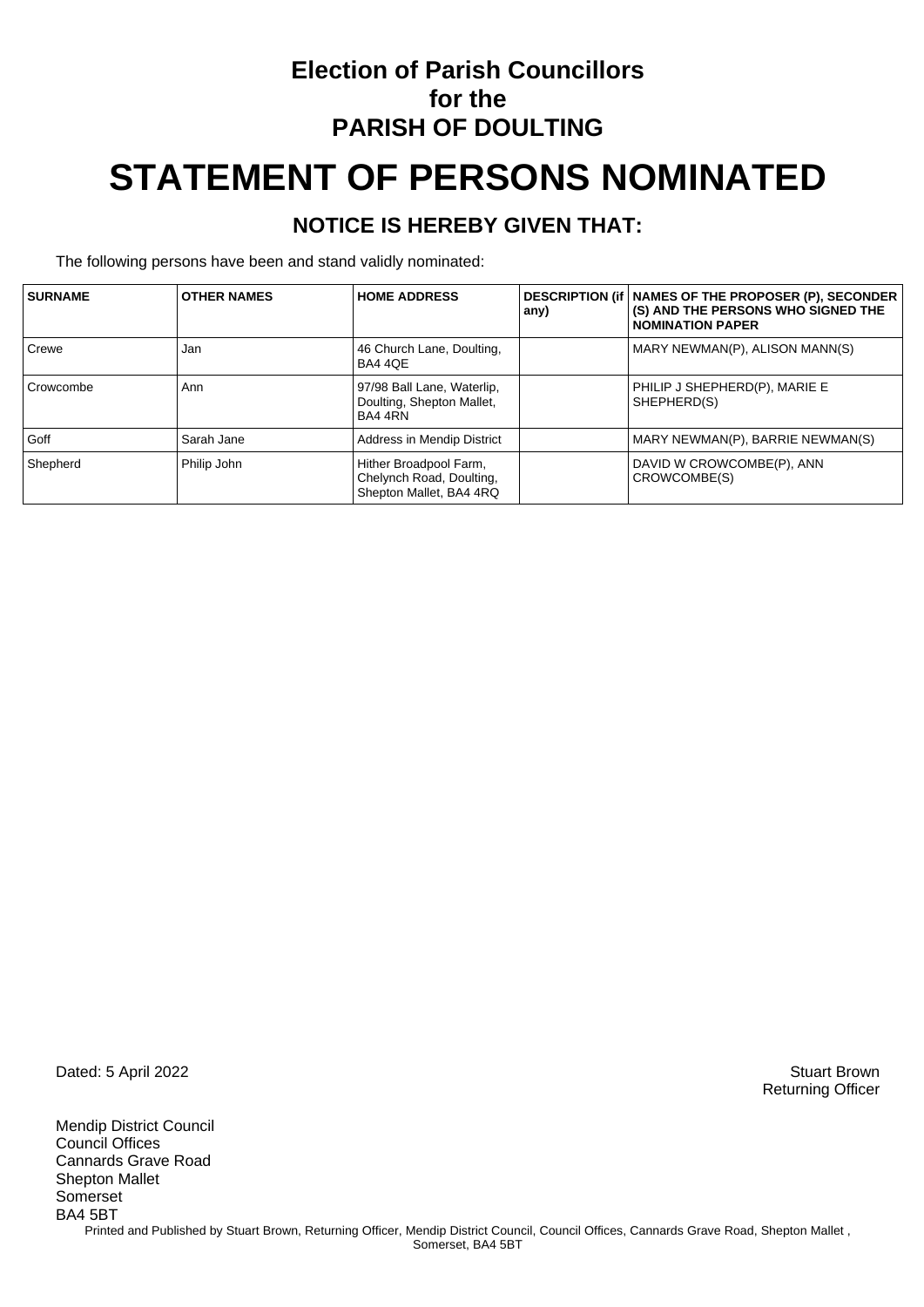## **Election of Parish Councillors for the PARISH OF EAST PENNARD STATEMENT OF PERSONS NOMINATED**

#### **NOTICE IS HEREBY GIVEN THAT:**

The following persons have been and stand validly nominated:

| <b>SURNAME</b> | <b>OTHER NAMES</b>   | <b>HOME ADDRESS</b>                                              | any) | DESCRIPTION (if   NAMES OF THE PROPOSER (P), SECONDER<br>(S) AND THE PERSONS WHO SIGNED THE<br><b>NOMINATION PAPER</b> |
|----------------|----------------------|------------------------------------------------------------------|------|------------------------------------------------------------------------------------------------------------------------|
| Cock           | Roger David          | 5 The Gardens, East<br>Pennard, Shepton Mallet,<br>BA4 6TU       |      | R L GREGORY(P), D GREGORY(S)                                                                                           |
| Dearden        | <b>Martin Harold</b> | Garden Cottage, East<br>Pennard, BA4 6TP                         |      | MARTIN LLEWELLYN(P),<br><b>FRANCESLLEWELLYN(S)</b>                                                                     |
| Heal           | Paul Bentley         | Culberry Farm, Kennel<br>Lane, East Pennard,<br>BA4 6TT          |      | ROBERT W WADEY(P), BRIDGET A<br>WADEY(S)                                                                               |
| Pearse         | <b>Adrian Vokes</b>  | Hill Farm, East Pennard,<br>Shepton Mallet, Somerset,<br>BA4 6TS |      | HARRY GIFFORD(P), MATTHEW<br>GOLLEDGE(S)                                                                               |

Dated: 5 April 2022 Stuart Brown

Mendip District Council Council Offices Cannards Grave Road Shepton Mallet Somerset BA4 5BT Printed and Published by Stuart Brown, Returning Officer, Mendip District Council, Council Offices, Cannards Grave Road, Shepton Mallet, Somerset, BA4 5BT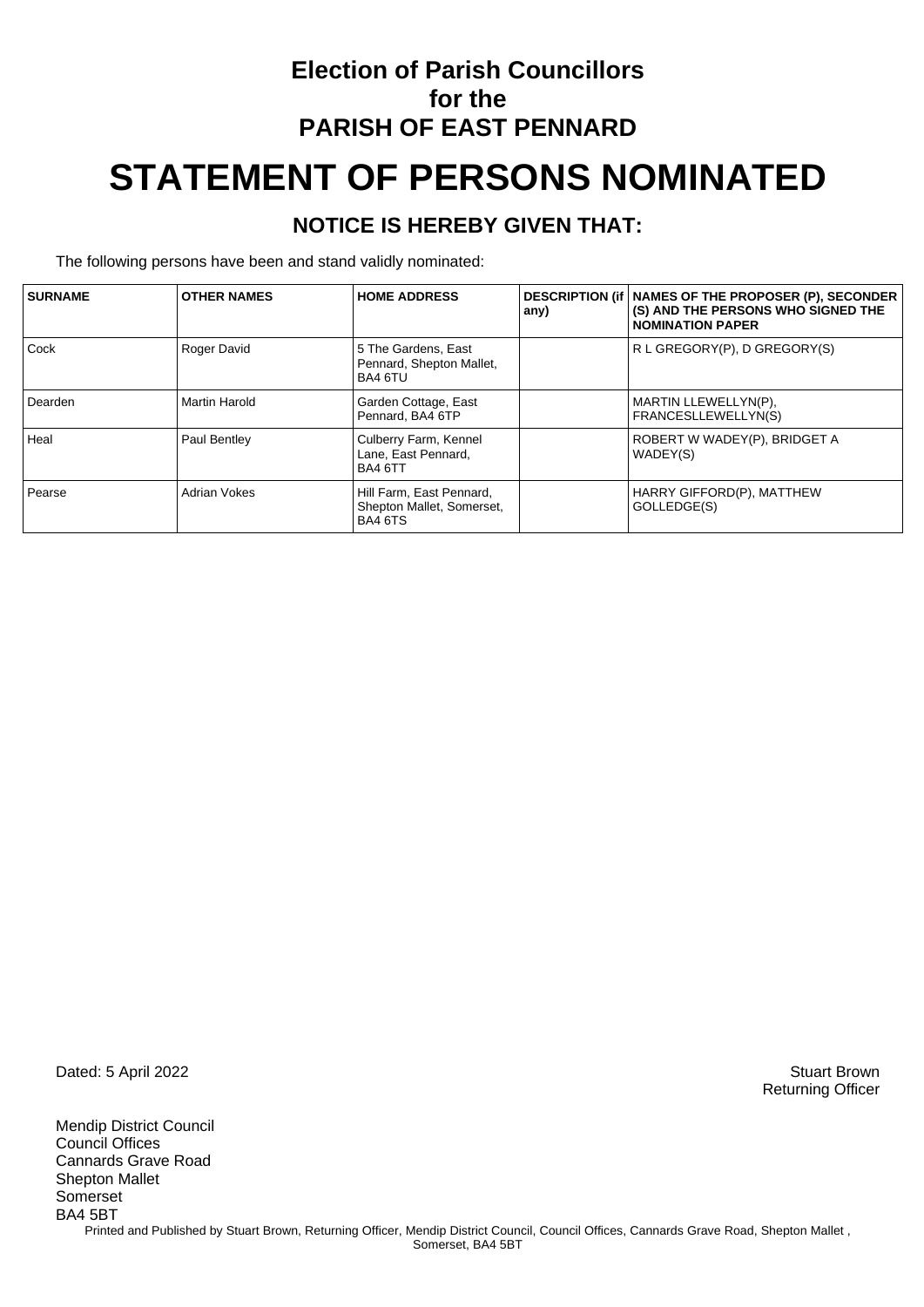### **Election of Parish Councillors for the PARISH OF EVERCREECH STATEMENT OF PERSONS NOMINATED**

### **NOTICE IS HEREBY GIVEN THAT:**

The following persons have been and stand validly nominated:

| <b>SURNAME</b> | <b>OTHER NAMES</b>   | <b>HOME ADDRESS</b>                                                  | any) | DESCRIPTION (if   NAMES OF THE PROPOSER (P), SECONDER<br>(S) AND THE PERSONS WHO SIGNED THE<br><b>NOMINATION PAPER</b> |
|----------------|----------------------|----------------------------------------------------------------------|------|------------------------------------------------------------------------------------------------------------------------|
| Breare         | Sarah Elizabeth      | Address in Mendip District                                           |      | MARIANNE CARTER(P), RICHARD I<br>PAUFFLEY(S)                                                                           |
| Parham         | Lesley Anne          | 44 Shapway Road,<br>Evercreech, BA4 6JT                              |      | JOHN W PARHAM(P), PETER R<br><b>BRADSHAW(S)</b>                                                                        |
| Reed           | Robert John          | Melrose, Oxford Street,<br>Evercreech, BA4 6HT                       |      | CHRISTINE D REED(P), JONATHAN REED(S)                                                                                  |
| Wakeford       | Gail                 | Address in Mendip District                                           |      | CAROLE PREECE(P), ANDREW PREECE(S)                                                                                     |
| Williams       | <b>Royston David</b> | 4 Maesdown Road.<br>Evercreech, Shepton Mallet,<br>Somerset. BA4 6LD |      | JULIAN COX(P), MARGARET COX(S)                                                                                         |

Dated: 5 April 2022 Stuart Brown

Mendip District Council Council Offices Cannards Grave Road Shepton Mallet Somerset BA4 5BT Printed and Published by Stuart Brown, Returning Officer, Mendip District Council, Council Offices, Cannards Grave Road, Shepton Mallet, Somerset, BA4 5BT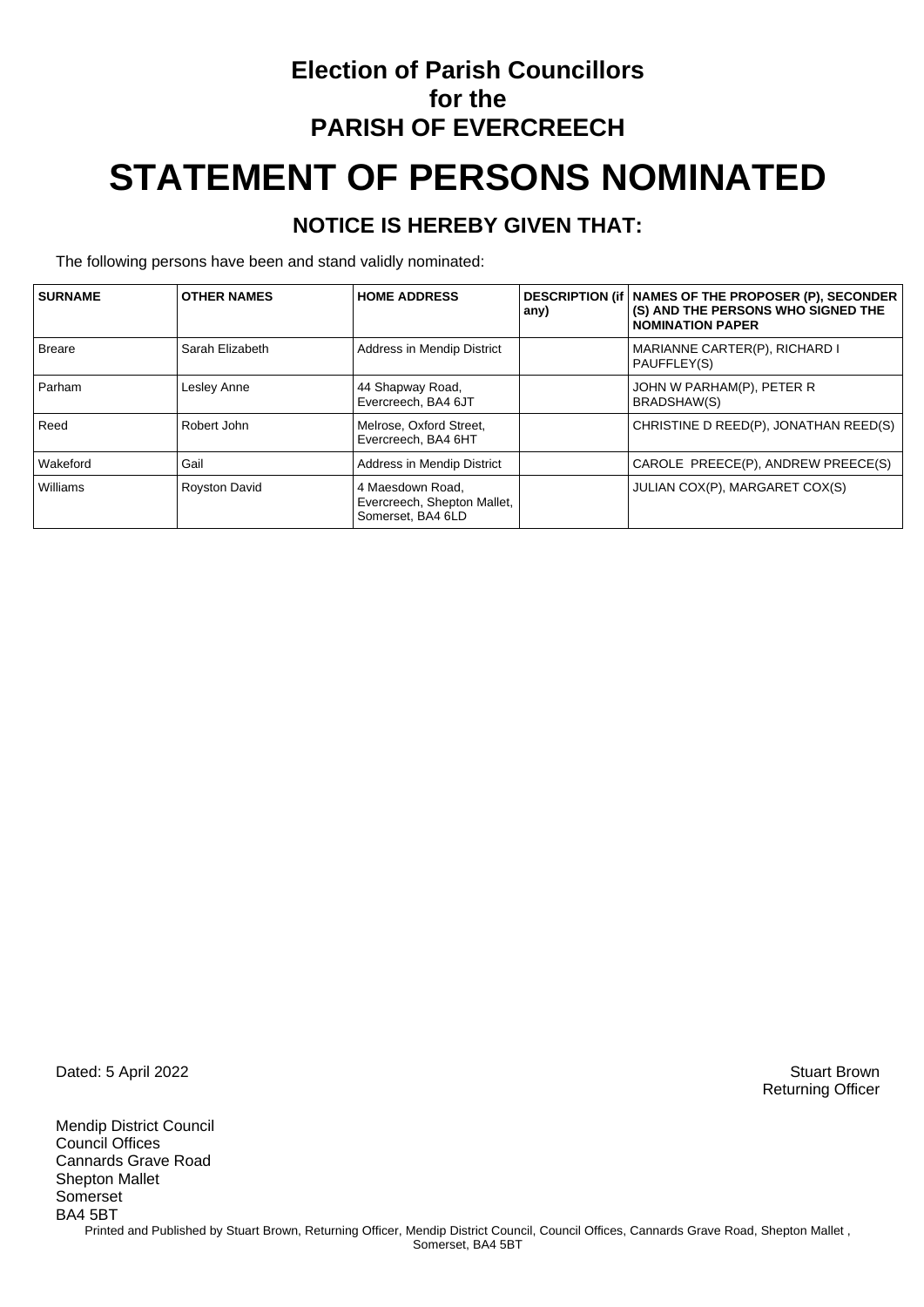## **Election of Parish Councillors for the PARISH OF FROME - BERKLEY DOWN WARD STATEMENT OF PERSONS NOMINATED**

#### **NOTICE IS HEREBY GIVEN THAT:**

The following persons have been and stand validly nominated:

| <b>SURNAME</b> | <b>OTHER NAMES</b> | <b>HOME ADDRESS</b>                           | any)                      | DESCRIPTION (if   NAMES OF THE PROPOSER (P), SECONDER<br>(S) AND THE PERSONS WHO SIGNED THE<br><b>NOMINATION PAPER</b> |
|----------------|--------------------|-----------------------------------------------|---------------------------|------------------------------------------------------------------------------------------------------------------------|
| <b>Berry</b>   | Eve                | Address in Mendip District                    |                           | JEAN M HARRIS(P), SANDRA L POMEROY(S)                                                                                  |
| Collier        | Anita Jane         | 118 Wyville Road, Frome,<br><b>BA11 2BT</b>   | Independents for<br>Frome | JUSTIN H M WORRINGHAM(P), ANDREW<br>PALMER(S)                                                                          |
| <b>Hills</b>   | Anne Marie         | Ashton House, 4 The<br>Mount, Frome, BA11 5EB | Independents for<br>Frome | ANITA COLLIER(P), BENJAMIN STILL(S)                                                                                    |
| Still          | Benjamin David     | Address in Mendip District                    | Independents for<br>Frome | ANDREW PALMER(P), ANITA COLLIER(S)                                                                                     |

Dated: 5 April 2022 Stuart Brown

Mendip District Council Council Offices Cannards Grave Road Shepton Mallet Somerset BA4 5BT Printed and Published by Stuart Brown, Returning Officer, Mendip District Council, Council Offices, Cannards Grave Road, Shepton Mallet, Somerset, BA4 5BT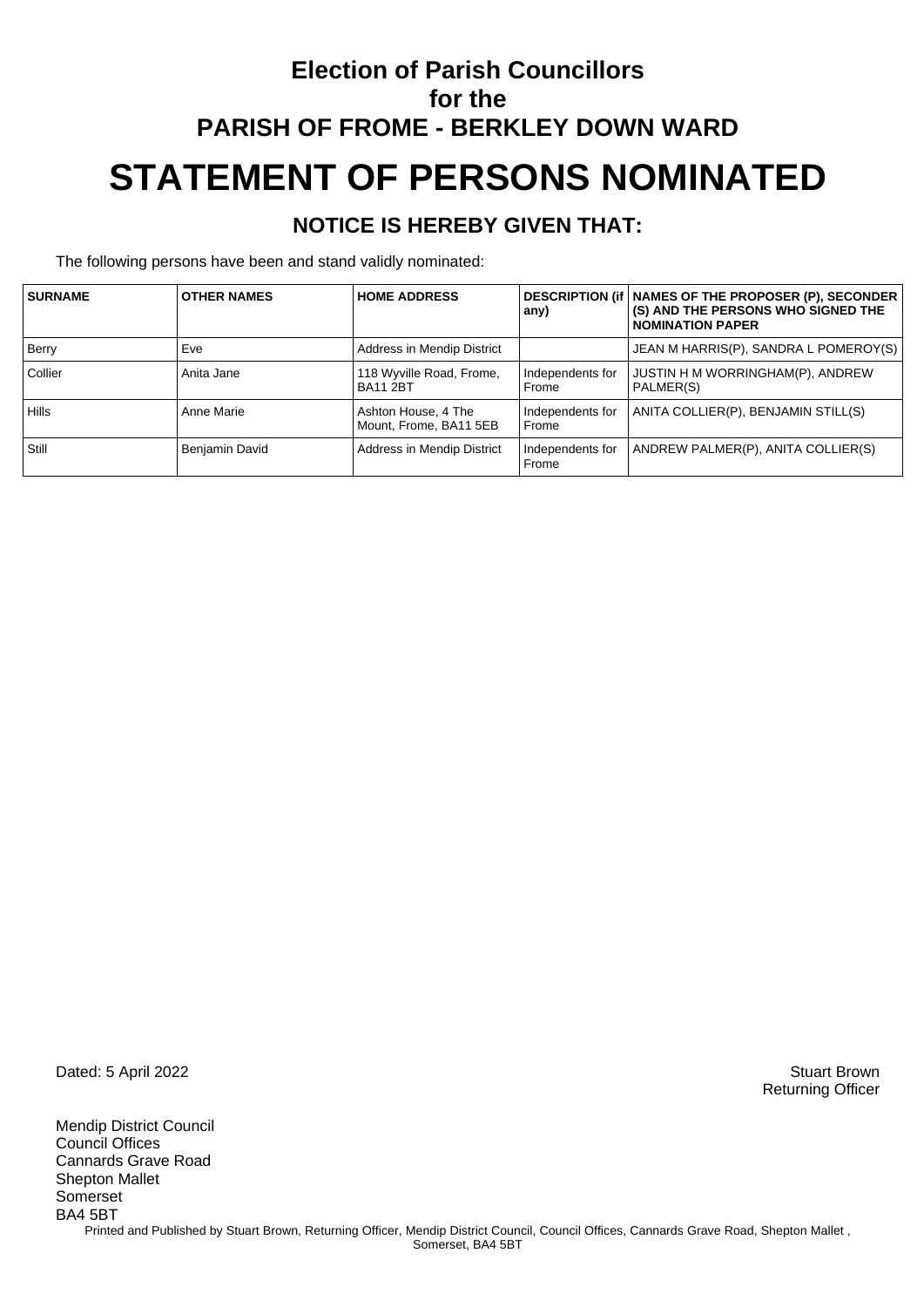## **Election of Parish Councillors for the PARISH OF FROME - COLLEGE WARD STATEMENT OF PERSONS NOMINATED**

#### **NOTICE IS HEREBY GIVEN THAT:**

The following persons have been and stand validly nominated:

| <b>SURNAME</b> | <b>OTHER NAMES</b> | <b>HOME ADDRESS</b>        | any)                      | DESCRIPTION (if   NAMES OF THE PROPOSER (P), SECONDER<br>(S) AND THE PERSONS WHO SIGNED THE<br>I NOMINATION PAPER |
|----------------|--------------------|----------------------------|---------------------------|-------------------------------------------------------------------------------------------------------------------|
| Ashford        | Tracey             | Address in Mendip District | Independents for<br>Frome | JOHN DRAKE(P), MARGARET FOY(S)                                                                                    |
| <b>Butler</b>  | Sara Joanne        | Address in Mendip District | Independents for<br>Frome | ZOE MARCHMENT(P), PAIGE HARRISON(S)                                                                               |
| Jones          | Andy               | Address in Mendip District | Independents for<br>Frome | TRACEY ASHFORD(P), JOHN DRAKE(S)                                                                                  |

Dated: 5 April 2022 Stuart Brown

Mendip District Council Council Offices Cannards Grave Road Shepton Mallet Somerset BA4 5BT Printed and Published by Stuart Brown, Returning Officer, Mendip District Council, Council Offices, Cannards Grave Road, Shepton Mallet, Somerset, BA4 5BT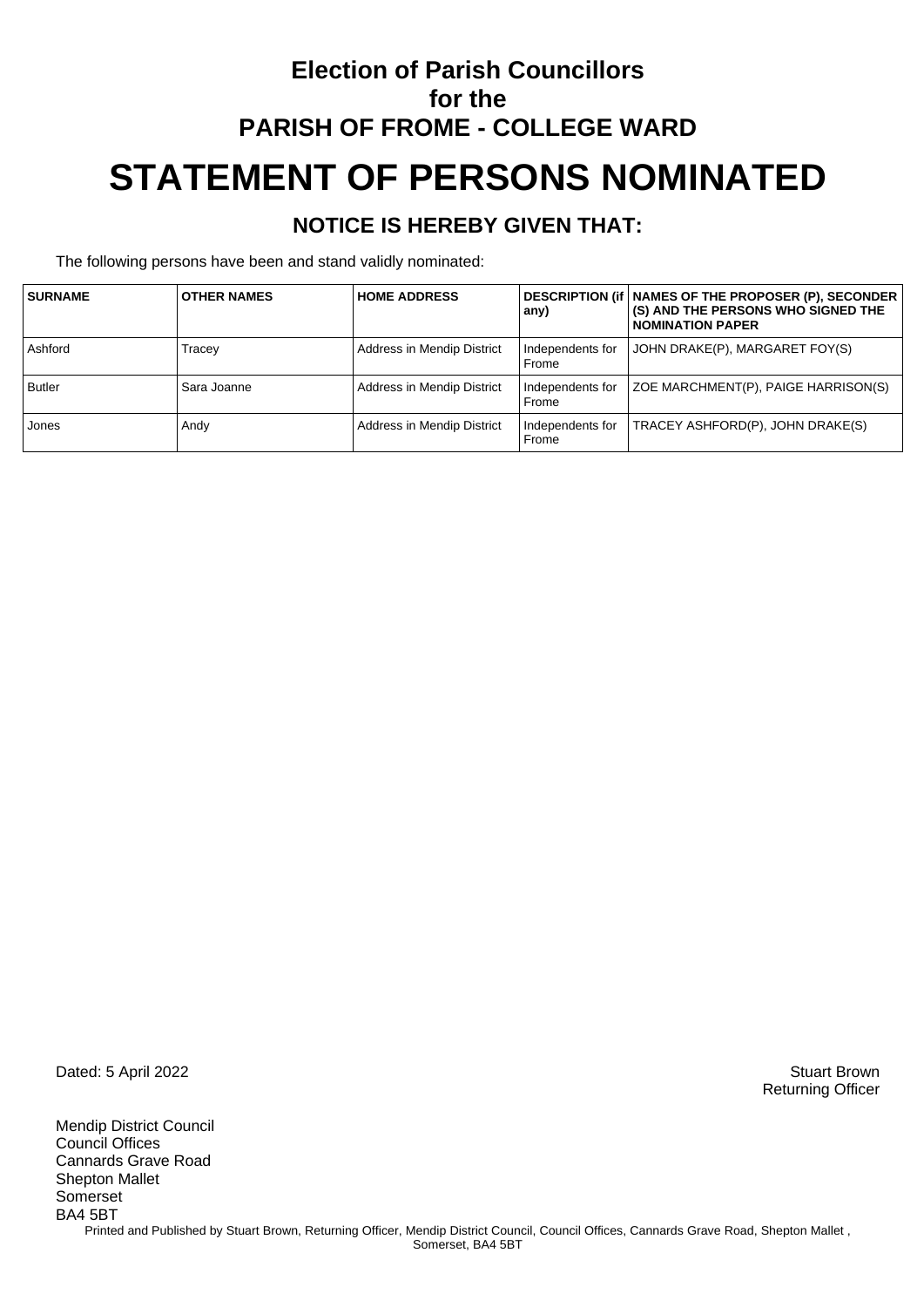## **Election of a Parish Councillor for the PARISH OF FROME - HIGHPOINT WARD STATEMENT OF PERSONS NOMINATED**

#### **NOTICE IS HEREBY GIVEN THAT:**

The following persons have been and stand validly nominated:

| <b>SURNAME</b>   | <b>OTHER NAMES</b> | <b>HOME ADDRESS</b>                         | any)                        | DESCRIPTION (if   NAMES OF THE PROPOSER (P), SECONDER<br>(S) AND THE PERSONS WHO SIGNED THE<br>I NOMINATION PAPER |
|------------------|--------------------|---------------------------------------------|-----------------------------|-------------------------------------------------------------------------------------------------------------------|
| <b>Wrintmore</b> | Andy               | Flat 1, 24A Bath Street,<br>Frome. BA11 1DJ | I Independents for<br>Frome | TASMIN HEAD(P), EDWARD HENDERSON(S)                                                                               |

Dated: 5 April 2022 Stuart Brown

Mendip District Council Council Offices Cannards Grave Road Shepton Mallet Somerset BA4 5BT Printed and Published by Stuart Brown, Returning Officer, Mendip District Council, Council Offices, Cannards Grave Road, Shepton Mallet, Somerset, BA4 5BT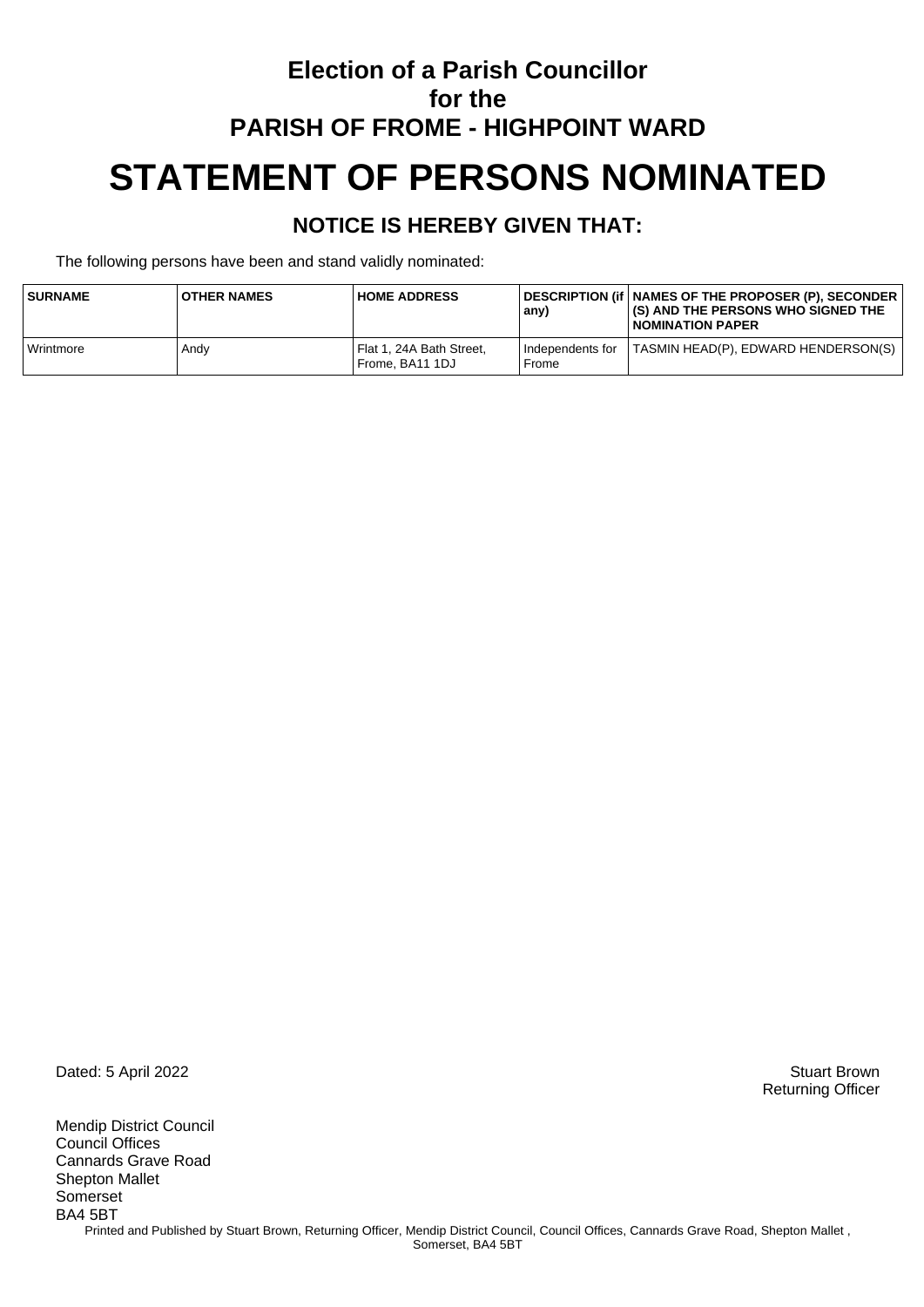## **Election of a Parish Councillor for the PARISH OF FROME - INNOX WARD STATEMENT OF PERSONS NOMINATED**

#### **NOTICE IS HEREBY GIVEN THAT:**

The following persons have been and stand validly nominated:

| <b>SURNAME</b> | <b>OTHER NAMES</b> | <b>HOME ADDRESS</b>                     | any)  | DESCRIPTION (if   NAMES OF THE PROPOSER (P), SECONDER_<br><b>I(S) AND THE PERSONS WHO SIGNED THE</b><br>I NOMINATION PAPER |
|----------------|--------------------|-----------------------------------------|-------|----------------------------------------------------------------------------------------------------------------------------|
| Tanner         | Steve              | Brice House, Rodden,<br>Frome. BA11 5LB | Frome | Independents for   ALISON BARCLAY(P), PAUL OSTER(S)                                                                        |

Dated: 5 April 2022 Stuart Brown

Mendip District Council Council Offices Cannards Grave Road Shepton Mallet Somerset BA4 5BT Printed and Published by Stuart Brown, Returning Officer, Mendip District Council, Council Offices, Cannards Grave Road, Shepton Mallet, Somerset, BA4 5BT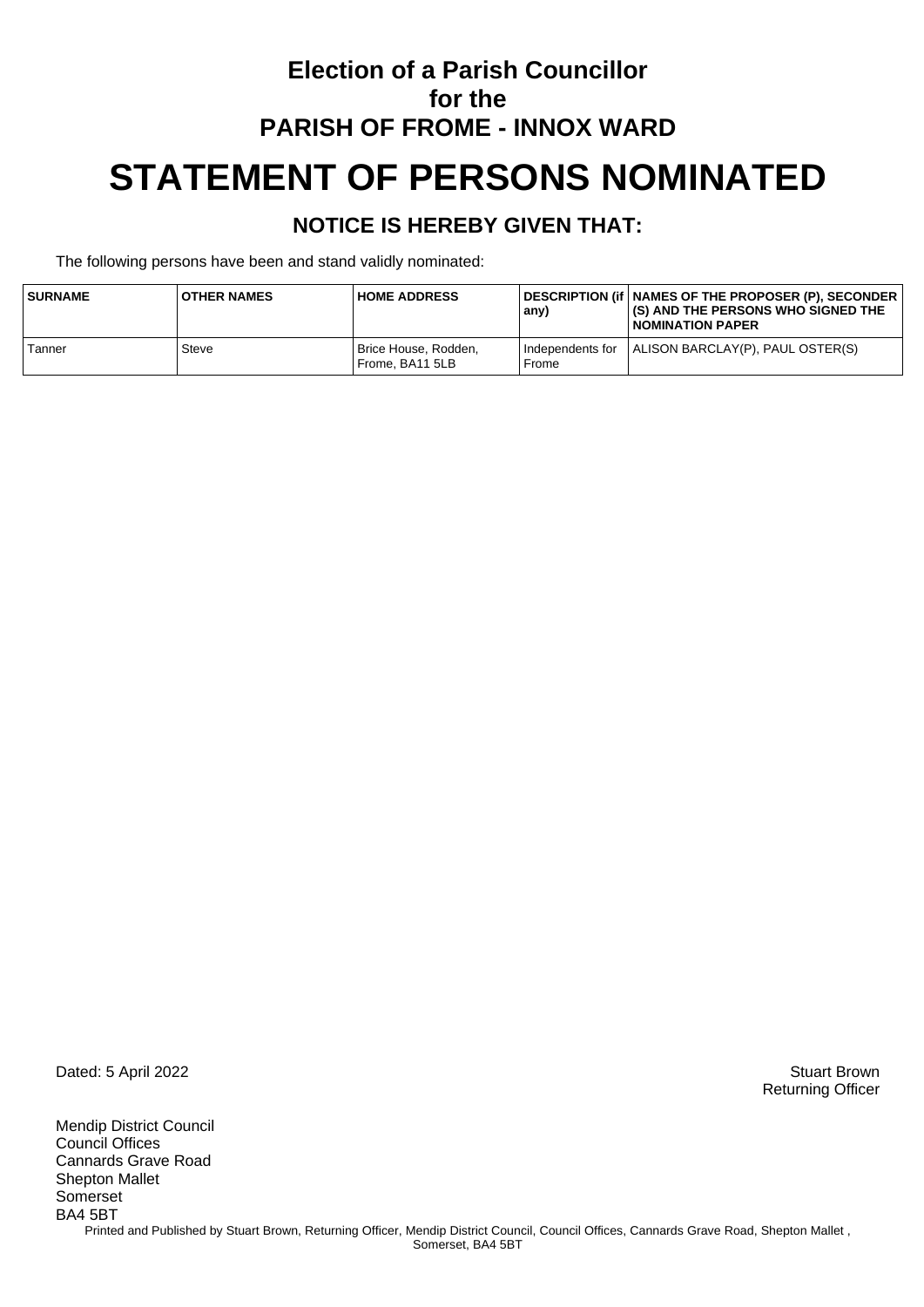## **Election of Parish Councillors for the PARISH OF FROME - KEYFORD WARD STATEMENT OF PERSONS NOMINATED**

#### **NOTICE IS HEREBY GIVEN THAT:**

The following persons have been and stand validly nominated:

| <b>SURNAME</b> | <b>OTHER NAMES</b> | <b>HOME ADDRESS</b>                           | any)                      | DESCRIPTION (if   NAMES OF THE PROPOSER (P), SECONDER<br><b>(S) AND THE PERSONS WHO SIGNED THE</b><br>I NOMINATION PAPER |
|----------------|--------------------|-----------------------------------------------|---------------------------|--------------------------------------------------------------------------------------------------------------------------|
| Campagna       | Philip             | Address in Mendip District                    | Independents for<br>Frome | ANNE HILLS(P), MARTIN HILLS(S)                                                                                           |
| Dove           | <b>Nick</b>        | 15 Printworks Road, Frome,<br><b>BA11 1GN</b> | Independents for<br>Frome | STEPHEN M TANNER(P), NICOLA H<br>TANNER(S)                                                                               |
| Merryweather   | Lisa               | Address in Mendip District                    | Independents for<br>Frome | PHILIP MILLARD(P), BENJAMIN O'BRIEN(S)                                                                                   |

Dated: 5 April 2022 Stuart Brown

Mendip District Council Council Offices Cannards Grave Road Shepton Mallet Somerset BA4 5BT Printed and Published by Stuart Brown, Returning Officer, Mendip District Council, Council Offices, Cannards Grave Road, Shepton Mallet, Somerset, BA4 5BT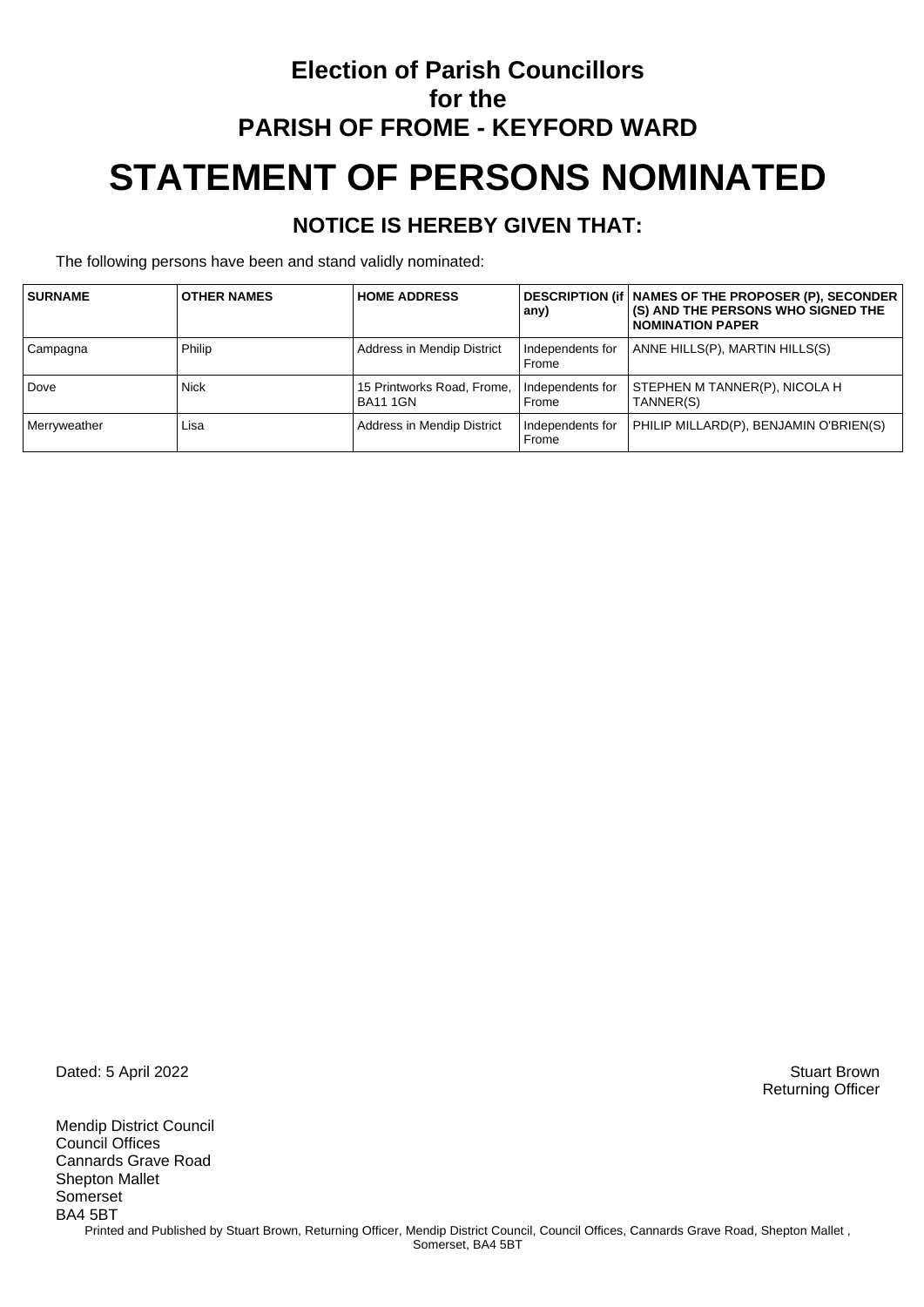## **Election of Parish Councillors for the PARISH OF FROME - MARKET WARD STATEMENT OF PERSONS NOMINATED**

#### **NOTICE IS HEREBY GIVEN THAT:**

The following persons have been and stand validly nominated:

| <b>SURNAME</b> | <b>OTHER NAMES</b> | <b>HOME ADDRESS</b>                                                | any)                      | DESCRIPTION (if   NAMES OF THE PROPOSER (P), SECONDER<br><b>(S) AND THE PERSONS WHO SIGNED THE</b><br><b>NOMINATION PAPER</b> |
|----------------|--------------------|--------------------------------------------------------------------|---------------------------|-------------------------------------------------------------------------------------------------------------------------------|
| Dorrington     | Mark Crispin       | Address in Mendip District                                         | Independents for<br>Frome | ANDREW ZIMINSKI(P), KATY JENKINSON(S)                                                                                         |
| <b>Usher</b>   | Mel                | The Old Presbytery, 2 West<br>End Court, Frome,<br><b>BA11 1ET</b> | Independents for<br>Frome | MARK DORRINGTON(P), MARILYN<br>STEMLER(S)                                                                                     |

Dated: 5 April 2022 Stuart Brown

Mendip District Council Council Offices Cannards Grave Road Shepton Mallet Somerset BA4 5BT Printed and Published by Stuart Brown, Returning Officer, Mendip District Council, Council Offices, Cannards Grave Road, Shepton Mallet, Somerset, BA4 5BT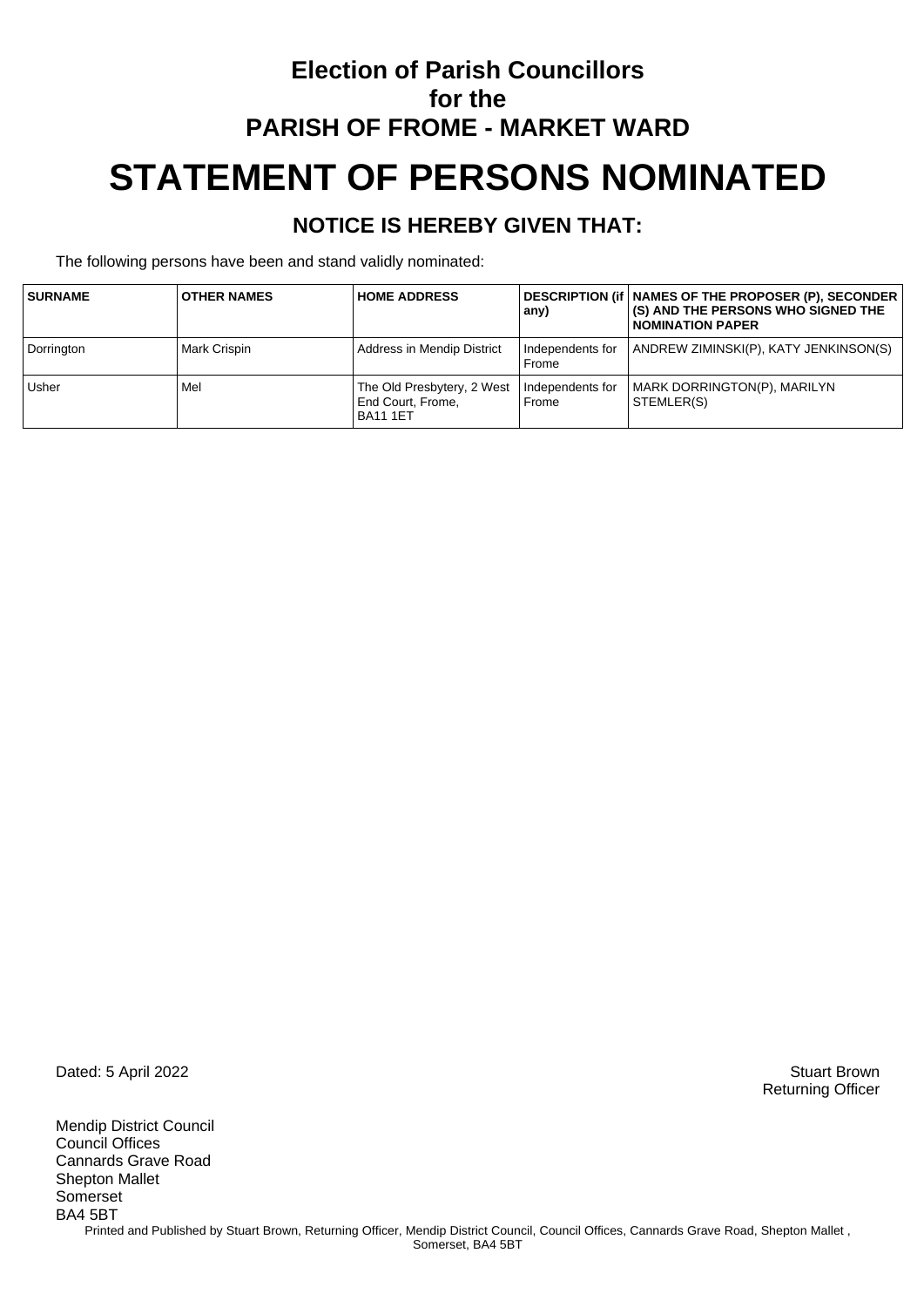## **Election of Parish Councillors for the PARISH OF FROME - OAKFIELD WARD STATEMENT OF PERSONS NOMINATED**

### **NOTICE IS HEREBY GIVEN THAT:**

The following persons have been and stand validly nominated:

| <b>SURNAME</b> | <b>OTHER NAMES</b> | <b>HOME ADDRESS</b>        | any)                        | DESCRIPTION (if   NAMES OF THE PROPOSER (P), SECONDER<br>(S) AND THE PERSONS WHO SIGNED THE<br><b>NOMINATION PAPER</b> |
|----------------|--------------------|----------------------------|-----------------------------|------------------------------------------------------------------------------------------------------------------------|
| <b>Barrows</b> | Fiona Elizabeth    | Address in Mendip District | l Independents for<br>Frome | Roderick Vere Barker-Benfield(P), Alice<br>Whitby(S)                                                                   |
| Collenette     | Carla              | Address in Mendip District | Independents for<br>Frome   | PETER MACFADYEN(P), ANNABELLE<br>I MACFADYEN(S)                                                                        |

Dated: 5 April 2022 Stuart Brown

Mendip District Council Council Offices Cannards Grave Road Shepton Mallet Somerset BA4 5BT Printed and Published by Stuart Brown, Returning Officer, Mendip District Council, Council Offices, Cannards Grave Road, Shepton Mallet, Somerset, BA4 5BT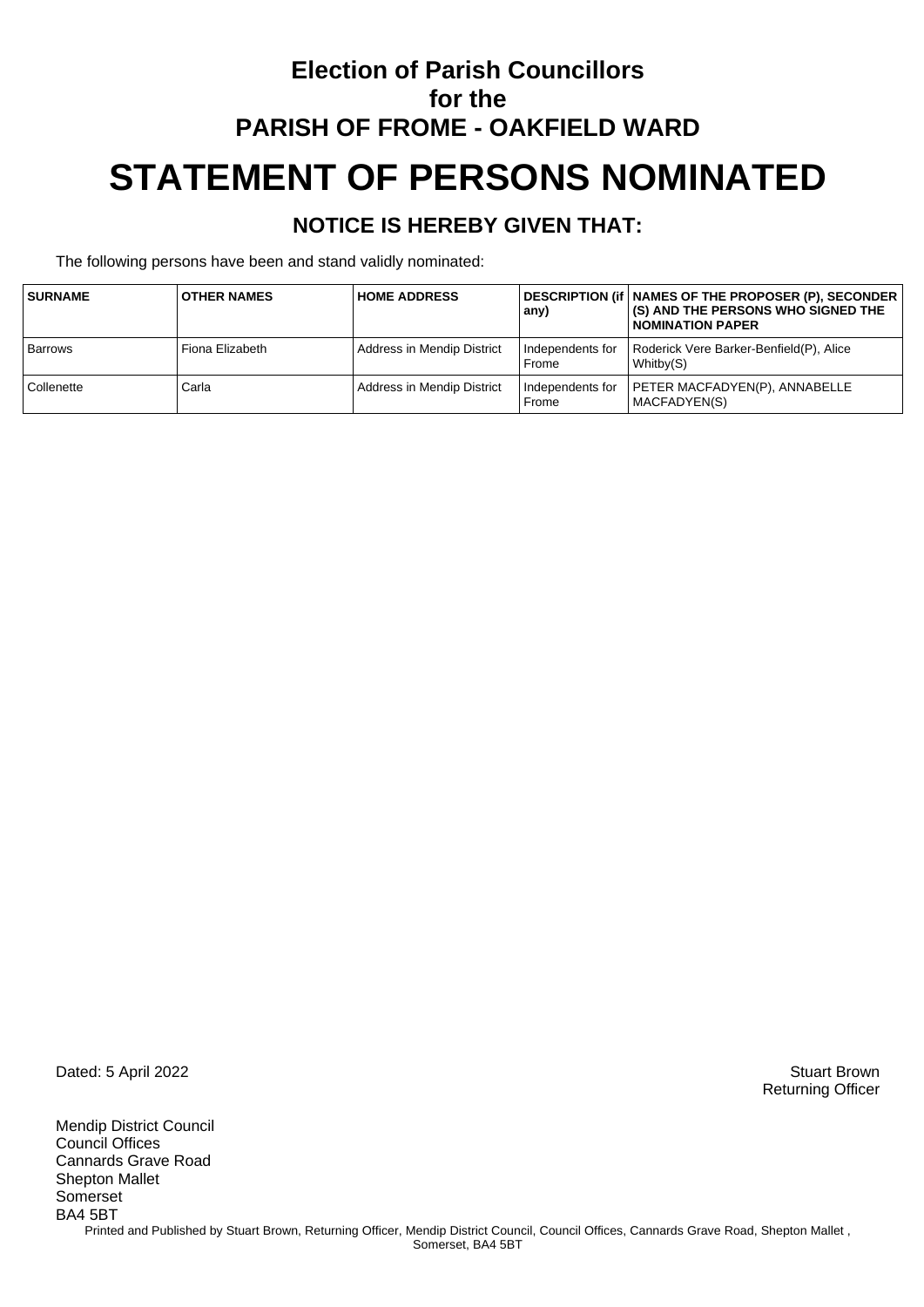## **Election of Parish Councillors for the PARISH OF FROME - PARK WARD STATEMENT OF PERSONS NOMINATED**

#### **NOTICE IS HEREBY GIVEN THAT:**

The following persons have been and stand validly nominated:

| <b>SURNAME</b> | <b>OTHER NAMES</b> | <b>HOME ADDRESS</b>        | any)                      | DESCRIPTION (if   NAMES OF THE PROPOSER (P), SECONDER<br><b>(S) AND THE PERSONS WHO SIGNED THE</b><br><b>I NOMINATION PAPER</b> |
|----------------|--------------------|----------------------------|---------------------------|---------------------------------------------------------------------------------------------------------------------------------|
| Lamb           | Polly              | Address in Mendip District | Independents for<br>Frome | I NICHOLAS M COTTERELL(P), FRANCIS C<br>BAINBRIDGE(S)                                                                           |
| Wide           | Max                | Address in Mendip District | Independents for<br>Frome | ELLEN RISI(P), JOHN NELSON(S)                                                                                                   |

Dated: 5 April 2022 Stuart Brown

Mendip District Council Council Offices Cannards Grave Road Shepton Mallet Somerset BA4 5BT Printed and Published by Stuart Brown, Returning Officer, Mendip District Council, Council Offices, Cannards Grave Road, Shepton Mallet, Somerset, BA4 5BT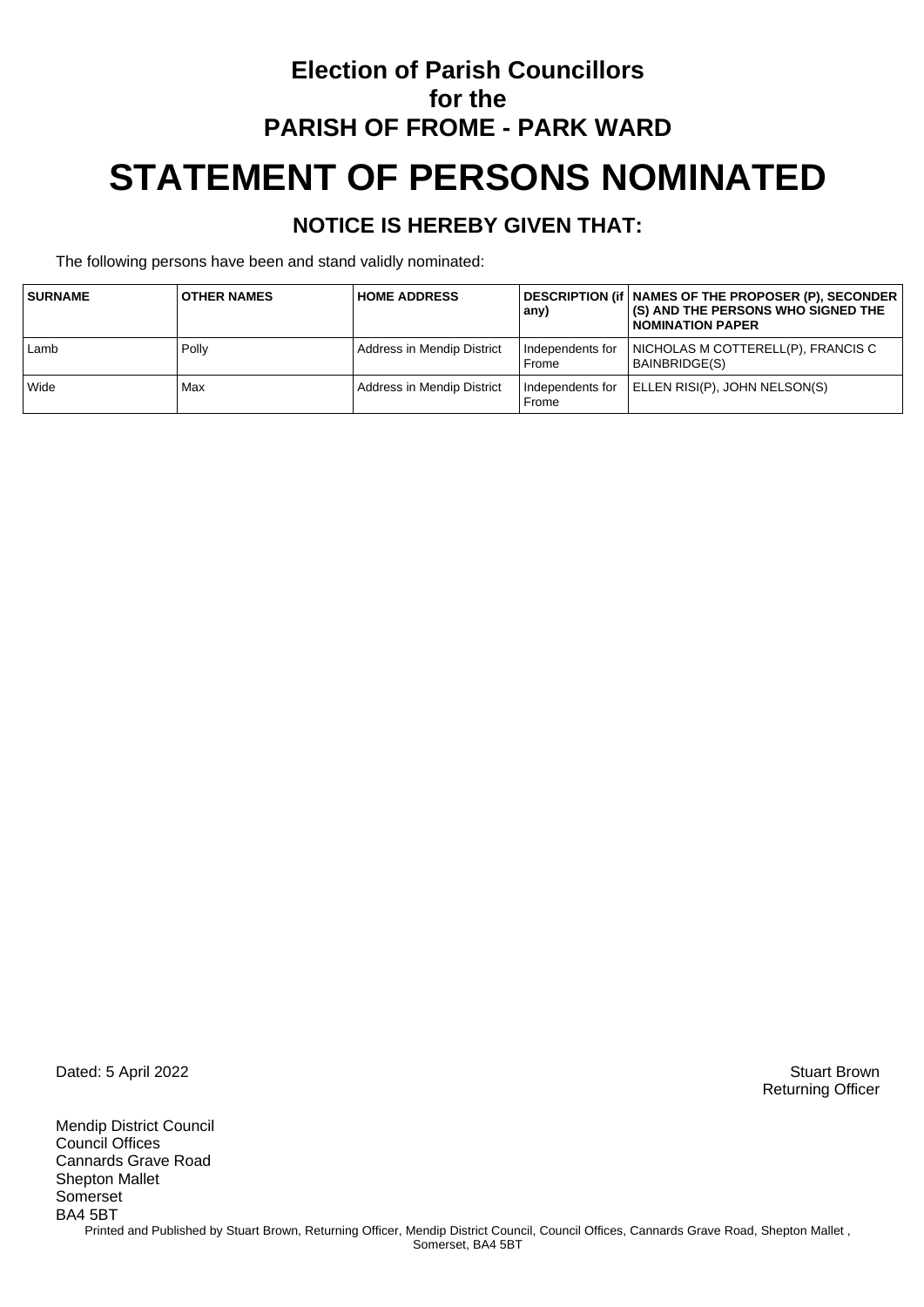## **Election of Parish Councillors for the PARISH OF GLASTONBURY - ST. BENEDICT'S WARD STATEMENT OF PERSONS NOMINATED**

#### **NOTICE IS HEREBY GIVEN THAT:**

The following persons have been and stand validly nominated:

| <b>SURNAME</b> | <b>OTHER NAMES</b>    | <b>HOME ADDRESS</b>                                            | <b>DESCRIPTION (if)</b>         | NAMES OF THE PROPOSER (P), SECONDER                           |
|----------------|-----------------------|----------------------------------------------------------------|---------------------------------|---------------------------------------------------------------|
|                |                       |                                                                | any)                            | (S) AND THE PERSONS WHO SIGNED THE<br><b>NOMINATION PAPER</b> |
| Bishop         | <b>Clive Robert</b>   | Address in Mendip District                                     | Conservative<br>Party Candidate | MANDY E BISHOP(P), HAROLD BISHOP(S)                           |
| Donfrancesco   | Indra Dawn Ananda     | Fishers Hill, Glastonbury,<br>BA6 8AH                          | <b>Green Party</b>              | ROGER C WHYBROW(P), IAN G MUTCH(S)                            |
| Hart           | Susannah              | Lower Edgarley Farm,<br>Cinnamon Lane,<br>Glastonbury, BA6 8BN | Conservative<br>Party Candidate | LILLITH L C OSBORN(P), DIETRICH Robert<br>COOK(S)             |
| Henderson      | <b>Robert Stephen</b> | Address in Mendip District                                     | Independent                     | GLENN LAVENDER(P), STEVEN<br>WAKEFIELD(S)                     |
| King           | Emma Jane             | Address in Mendip District                                     | Glastonbury<br>Independent      | JOHN GRAHAM(P), SIMON BAKER-<br>COOKE(S)                      |
| Mutch          | Ian Geddes            | 97 Benedict Street,<br>Glastonbury, Somerset,<br>BA6 9NQ       | <b>Green Party</b>              | PAUL JONES(P), WENDY PLUMTREE(S)                              |
| White          | Michael Graham        | Flat 1 Rhiston, Street Road,<br>Glastonbury, BA6 9EQ           | <b>Green Party</b>              | IAN G MUTCH(P), SUSANNAH M<br>CLEMENCE(S)                     |

Dated: 5 April 2022 Stuart Brown

Mendip District Council Council Offices Cannards Grave Road Shepton Mallet Somerset BA4 5BT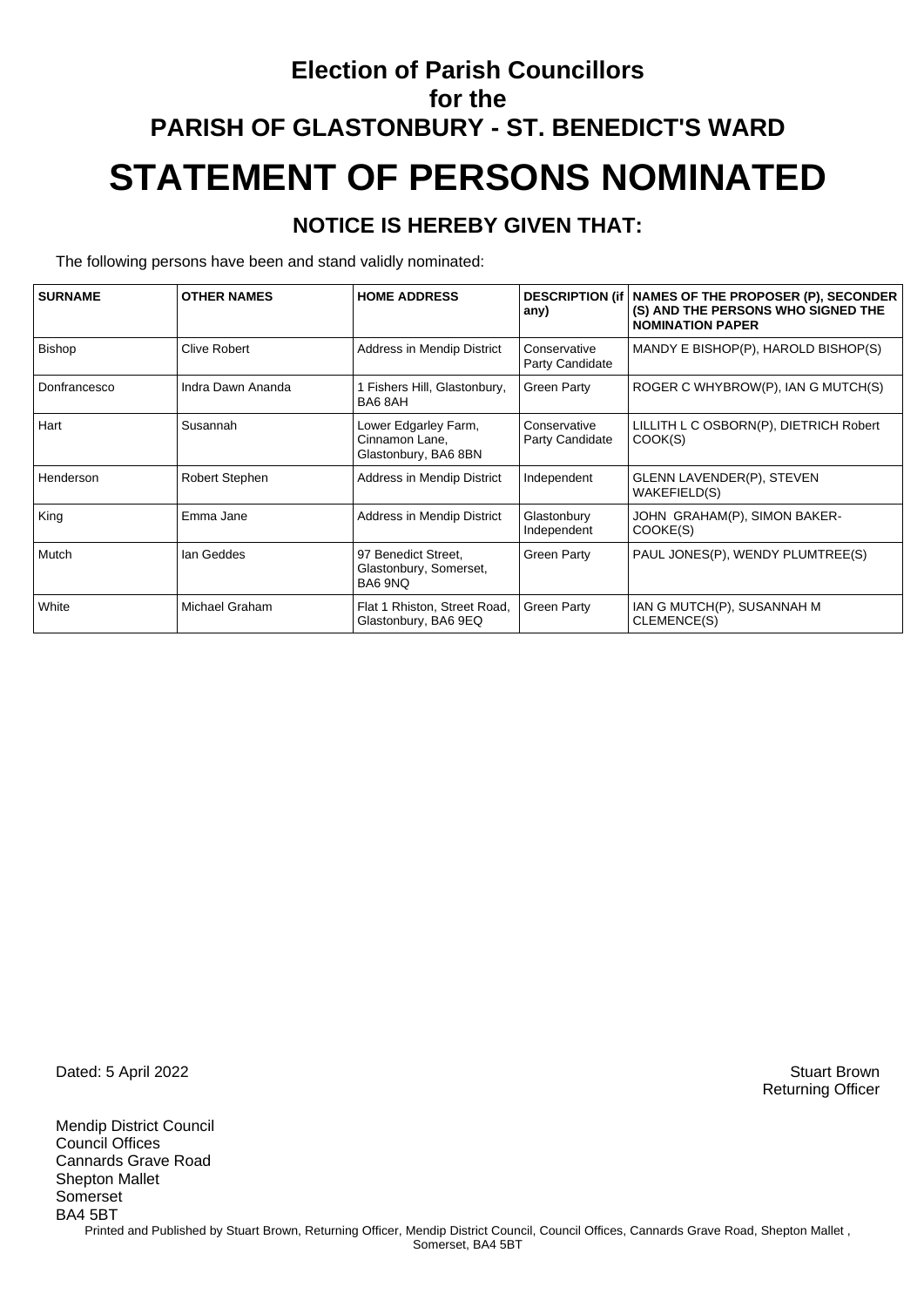## **Election of Parish Councillors for the PARISH OF GLASTONBURY - ST. EDMUND'S WARD STATEMENT OF PERSONS NOMINATED**

#### **NOTICE IS HEREBY GIVEN THAT:**

The following persons have been and stand validly nominated:

| <b>SURNAME</b> | <b>OTHER NAMES</b> | <b>HOME ADDRESS</b>                                                        | <b>DESCRIPTION (if)</b><br>any) | NAMES OF THE PROPOSER (P), SECONDER<br>(S) AND THE PERSONS WHO SIGNED THE<br><b>NOMINATION PAPER</b> |
|----------------|--------------------|----------------------------------------------------------------------------|---------------------------------|------------------------------------------------------------------------------------------------------|
| Baker-Cooke    | Simon Anthony      | Address in Mendip District                                                 | Glastonbury<br>Independent      | GARETH LOWE(P), ERIN GRANT-SANNA(S)                                                                  |
| Cottle         | <b>Nick</b>        | 9 Old Wells Road.<br>Glastonbury, BA6 8ED                                  | Liberal<br>Democrats            | DAVID DANIELLS(P), SHERRYL B TWEED(S)                                                                |
| Cousins        | Jon                | 76 Wells Road,<br>Glastonbury, BA6 9BR                                     | <b>Green Party</b>              | XXXX LOKABANDHU(P), SUSAN R<br>BARNET(S)                                                             |
| Hart           | Hugo               | Lower Edgarley Farm,<br>Cinnamon Lane,<br>Glastonbury, Somerset,<br>BA68BN | Conservative<br>Party Candidate | ADRIAN J EASLEA(P), SUSAN WRIGHT(S)                                                                  |
| Knickerbocker  | <b>Bryan Craig</b> | Address in Mendip District                                                 | Liberal<br>Democrats            | NICHOLAS J COTTLE(P), RODNEY A<br>GIFFORD(S)                                                         |
| Lokabandhu     | Lokabandhu         | Windmill Hill House,<br>Windmill Hill Road,<br>Glastonbury, BA6 8EG        | <b>Green Party</b>              | SUSAN R BARNET(P), LINDSAY L<br>MACDOUGALL(S)                                                        |
| Roney-Dougal   | Serena Mary        | 14 Selwood Road.<br>Glastonbury, BA6 8HN                                   | <b>Green Party</b>              | SUSAN R BARNET(P), XXXX<br>LOKABANDHU(S)                                                             |
| Wickham        | Chris              | 89 Wells Road,<br>Glastonbury, BA6 9BX                                     | Conservative<br>Party Candidate | ADRIAN J EASLEA(P), SUSAN WRIGHT(S)                                                                  |

Dated: 5 April 2022 Stuart Brown

Mendip District Council Council Offices Cannards Grave Road Shepton Mallet Somerset BA4 5BT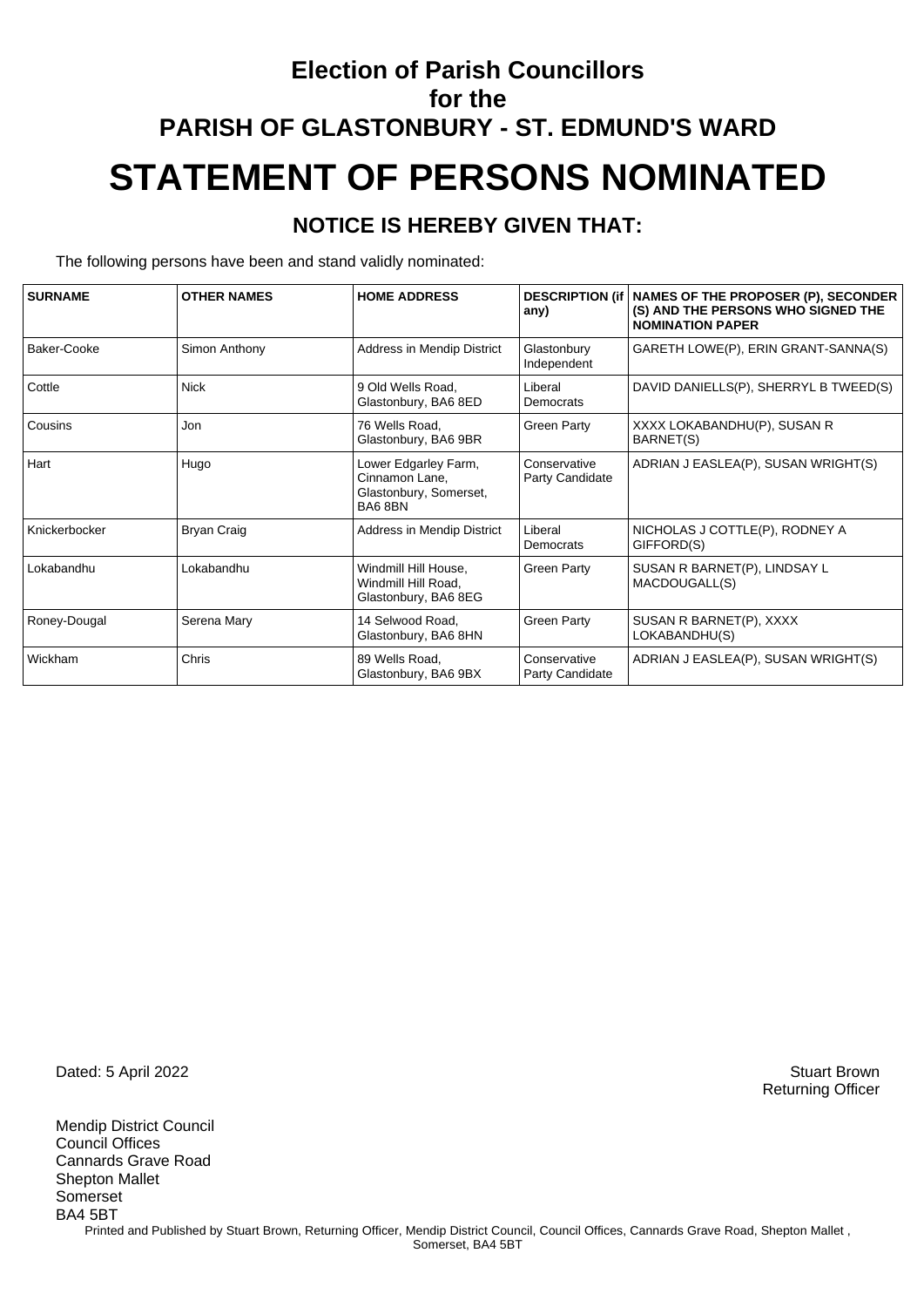## **Election of Parish Councillors for the PARISH OF GLASTONBURY - ST. JOHN'S WARD STATEMENT OF PERSONS NOMINATED**

#### **NOTICE IS HEREBY GIVEN THAT:**

The following persons have been and stand validly nominated:

| <b>SURNAME</b> | <b>OTHER NAMES</b>      | <b>HOME ADDRESS</b>                                              | any)                            | <b>DESCRIPTION (if   NAMES OF THE PROPOSER (P), SECONDER</b><br>(S) AND THE PERSONS WHO SIGNED THE<br><b>NOMINATION PAPER</b> |
|----------------|-------------------------|------------------------------------------------------------------|---------------------------------|-------------------------------------------------------------------------------------------------------------------------------|
| <b>Barnet</b>  | Sue                     | 56 Chilkwell Street,<br>Glastonbury, Somerset,<br>BA68DA         | <b>Green Party</b>              | JONATHON COUSINS(P), MICHAEL K<br>SMYTH(S)                                                                                    |
| Cook           | <b>Rik</b>              | Address in Mendip District                                       | Conservative<br>Party Candidate | CLIVE R BISHOP(P), SUSAN J BISHOP(S)                                                                                          |
| Manning        | Paul Christopher        | 51 Manor House Road,<br>Glastonbury, BA6 9DF                     | Independent                     | Richard Thorne(P), HEINZ PAHL-KAUPP(S)                                                                                        |
| Osborn         | Lillith Linda Christine | Flat 1, The Monarch, St<br>Johns Square, Glastonbury,<br>BA6 9DP | Conservative<br>Party Candidate | IAN KELSEY(P), SUSAN VINES(S)                                                                                                 |
| Price          | Zoe Jayne               | Address in Mendip District                                       | <b>Green Party</b>              | JONATHON COUSINS(P), MICHAEL K<br>SMYTH(S)                                                                                    |
| Thurgood       | Sue                     | 16 Underwood Road,<br>Glastonbury, BA6 9BG                       |                                 | JOHN COLES(P), MICHAEL CHISLETT(S)                                                                                            |
| White          | James Arnold Andrew     | 63 Bere Lane, Glastonbury,<br>BA68BE                             | <b>Green Party</b>              | MICHAEL K SMYTH(P), JONATHON<br>COUSINS(S)                                                                                    |

Dated: 5 April 2022 Stuart Brown

Mendip District Council Council Offices Cannards Grave Road Shepton Mallet Somerset BA4 5BT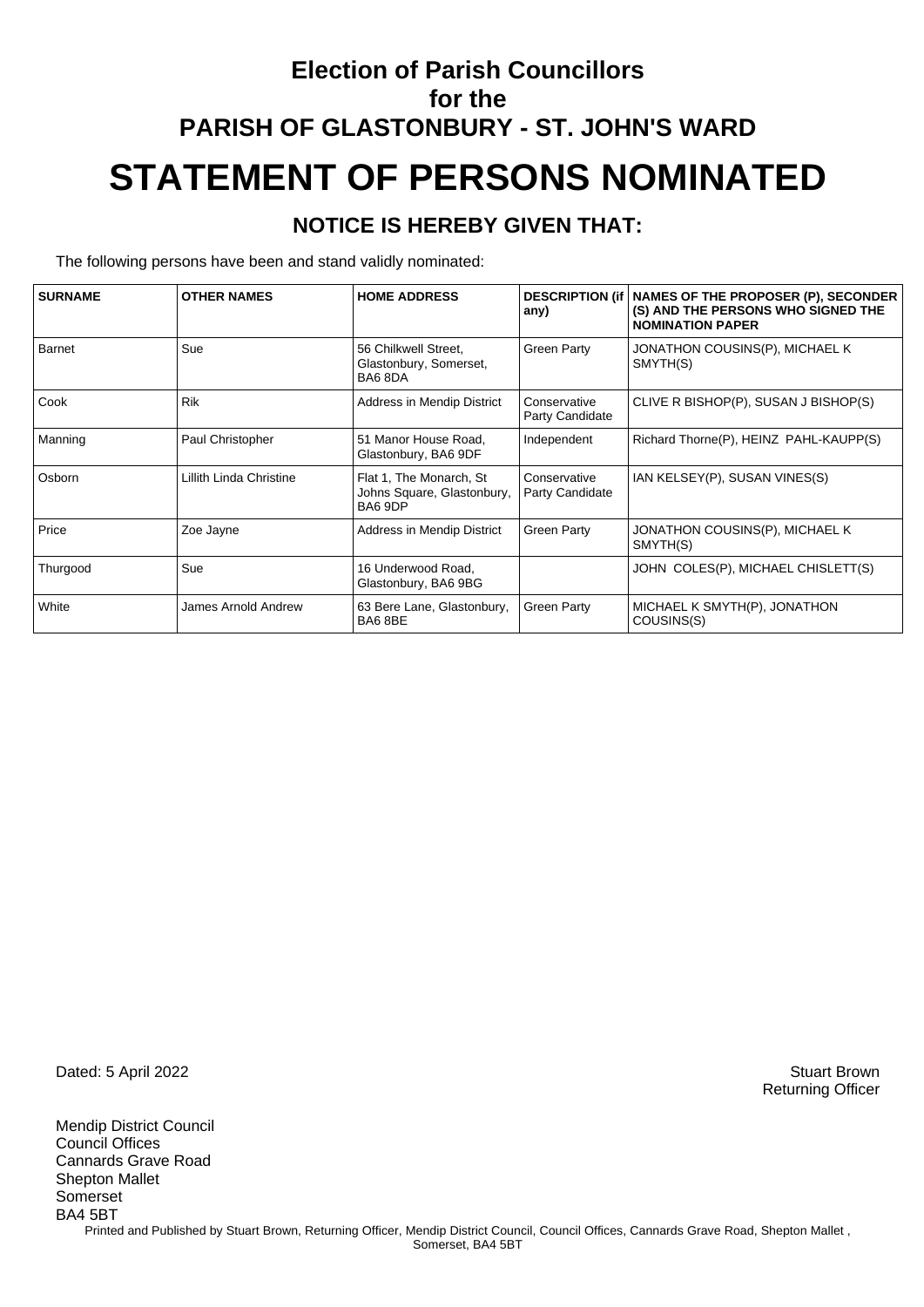## **Election of Parish Councillors for the PARISH OF GLASTONBURY - ST. MARY'S WARD STATEMENT OF PERSONS NOMINATED**

#### **NOTICE IS HEREBY GIVEN THAT:**

The following persons have been and stand validly nominated:

| <b>SURNAME</b> | <b>OTHER NAMES</b>         | <b>HOME ADDRESS</b>                                      | any)                            | DESCRIPTION (if   NAMES OF THE PROPOSER (P), SECONDER<br>(S) AND THE PERSONS WHO SIGNED THE<br><b>NOMINATION PAPER</b> |
|----------------|----------------------------|----------------------------------------------------------|---------------------------------|------------------------------------------------------------------------------------------------------------------------|
| Lund           | <b>Robert Paul</b>         | Address in Mendip District                               | Independent                     | IAN W FORSTER(P), CHAIA FORSTER(S)                                                                                     |
| MacDougall     | Lindsay Lorne              | 77 Chilkwell Street,<br>Glastonbury, BA6 8DD             | <b>Green Party</b>              | INDRA D A DONFRANCESCO(P), Michael<br>White(S)                                                                         |
| Napper         | <b>Terry William Edwin</b> | 33 Brooks Road, Street,<br>Somerset, BA16 0PN            | Conservative<br>Party Candidate | STEPHEN BOWER(P), MICHAEL WRIGHT(S)                                                                                    |
| Oakden         | <b>Margaret Rose</b>       | Lower Building, Cinnamon<br>Lane, Glastonbury,<br>BA68BN | Conservative<br>Party Candidate | STEPHEN BOWER(P), MICHAEL WRIGHT(S)                                                                                    |
| Smyth          | Mike                       | 25 St Brides Close,<br>Glastonbury, Somerset,<br>BA6 9JU | Green Party                     | JAMES A A WHITE(P), INDRA D A<br>DONFRANCESCO(S)                                                                       |
| Wardell        | Dave                       | Address in Mendip District                               | Liberal<br>Democrats            | GINETTE WARDELL(P), SUSAN PERRY(S)                                                                                     |

Dated: 5 April 2022 Stuart Brown

Mendip District Council Council Offices Cannards Grave Road Shepton Mallet Somerset BA4 5BT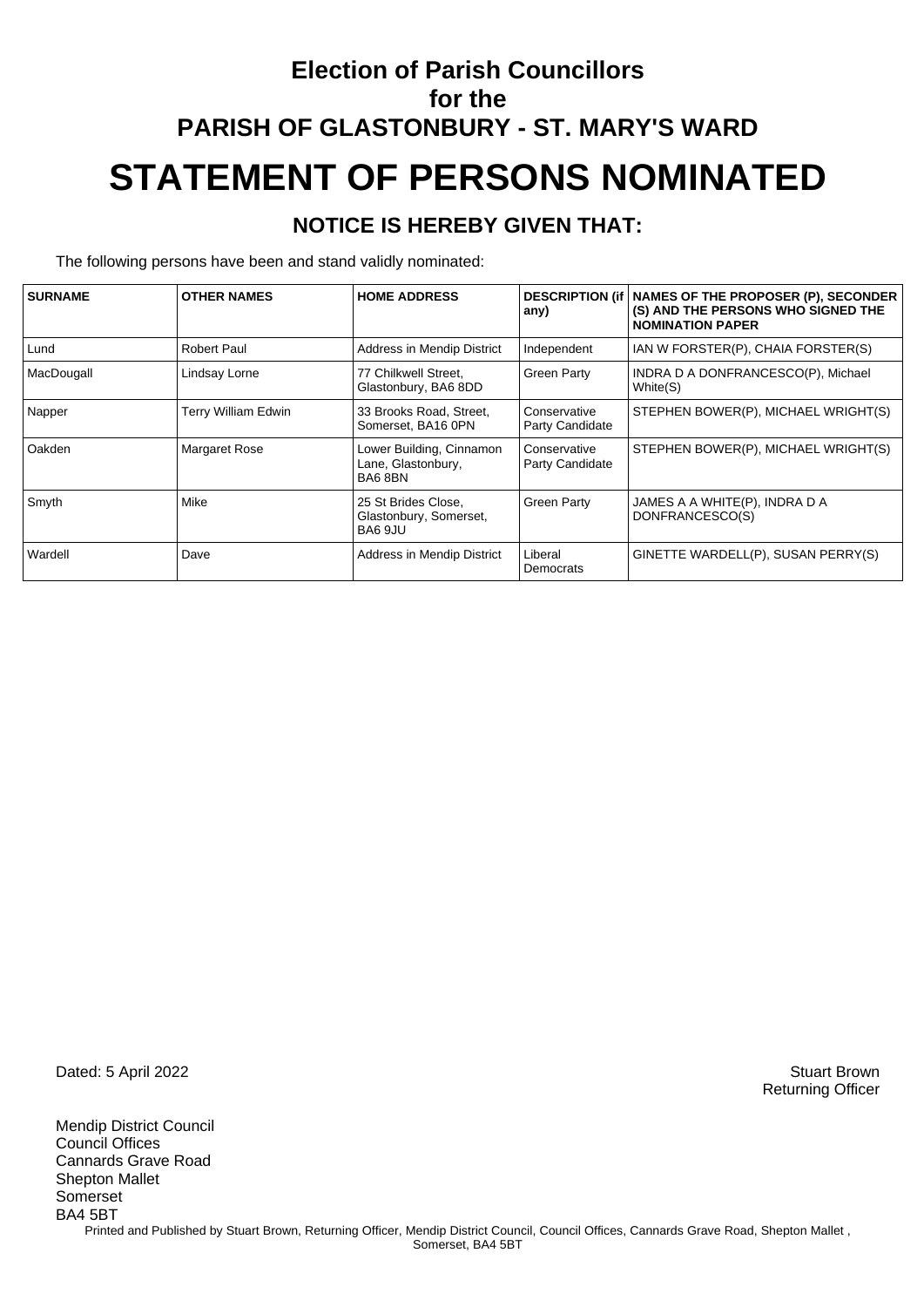### **Election of Parish Councillors for the PARISH OF GODNEY**

# **STATEMENT OF PERSONS NOMINATED**

#### **NOTICE IS HEREBY GIVEN THAT:**

The following persons have been and stand validly nominated:

| <b>SURNAME</b> | <b>OTHER NAMES</b> | <b>HOME ADDRESS</b>                                              | any) | DESCRIPTION (if   NAMES OF THE PROPOSER (P), SECONDER<br>(S) AND THE PERSONS WHO SIGNED THE<br><b>NOMINATION PAPER</b> |
|----------------|--------------------|------------------------------------------------------------------|------|------------------------------------------------------------------------------------------------------------------------|
| Evans          | Richard John       | Baybrook Farm, Lower<br>Godney, Wells, Somerset,<br>BA5 1RZ      |      | CHRISTINE STEADMAN(P), AMANDA<br>RYDER(S)                                                                              |
| Murdoch-North  | Jack Francin       | Michaelmas Cottage, Lower<br>Godney, Wells, Somerset,<br>BA5 1RZ |      | RICHARD EVANS(P), CHRISTINE<br>STEADMAN(S)                                                                             |
| Ryder          | Amanda Patricia    | Prayway House, Lower<br>Godney, BA5 1RZ                          |      | RICHARD EVANS(P), CHRISTINE<br>STEADMAN(S)                                                                             |
| Steadman       | Christine          | Redgate Farm, Lower<br>Godney, Wells, BA5 1RZ                    |      | RICHARD EVANS(P), AMANDA RYDER(S)                                                                                      |

Dated: 5 April 2022 Stuart Brown

Mendip District Council Council Offices Cannards Grave Road Shepton Mallet Somerset BA4 5BT Printed and Published by Stuart Brown, Returning Officer, Mendip District Council, Council Offices, Cannards Grave Road, Shepton Mallet, Somerset, BA4 5BT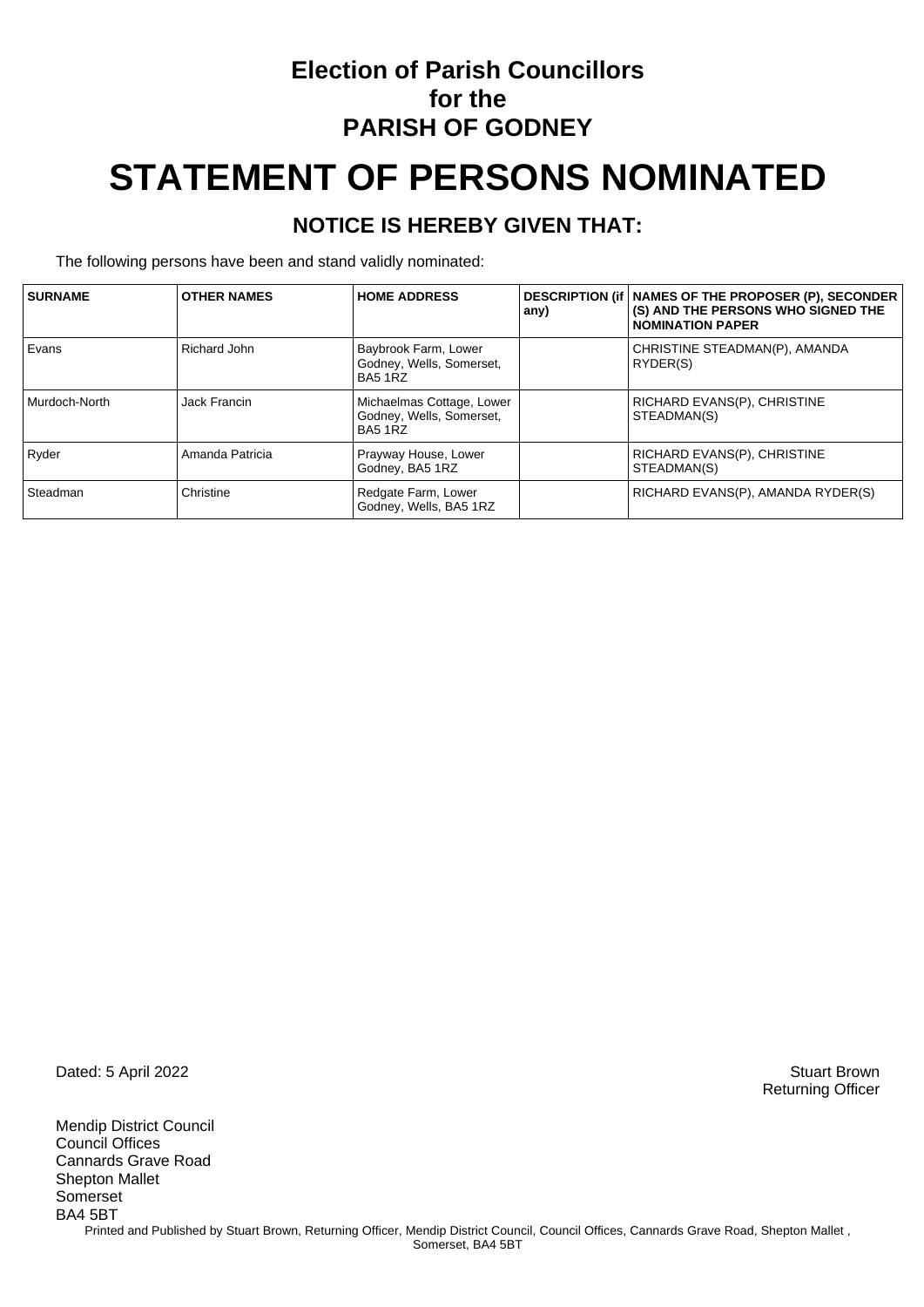### **Election of Parish Councillors for the PARISH OF HEMINGTON**

# **STATEMENT OF PERSONS NOMINATED**

#### **NOTICE IS HEREBY GIVEN THAT:**

The following persons have been and stand validly nominated:

| <b>SURNAME</b> | <b>OTHER NAMES</b>     | <b>HOME ADDRESS</b>                                             | any) | DESCRIPTION (if   NAMES OF THE PROPOSER (P), SECONDER<br>(S) AND THE PERSONS WHO SIGNED THE<br><b>NOMINATION PAPER</b> |
|----------------|------------------------|-----------------------------------------------------------------|------|------------------------------------------------------------------------------------------------------------------------|
| Corney         | <b>Mark Charles</b>    | Rock Cottage, Bishop<br>Street, Faulkland, Somerset,<br>BA3 5XA |      | MARTIN HANLEY(P), FRANCIS GREEN(S)                                                                                     |
| Curtis         | Vincent John           | Tuppence Cottage, Bishop<br>Street, Faulkland, BA3 5XA          |      | MARK C CORNEY(P), RUTH GILBERTSON(S)                                                                                   |
| Francis        | <b>Matthew Richard</b> | Faulkland Farm, Grove<br>Lane, Faulkland, Radstock,<br>BA3 5UU  |      | RUTH GILBERTSON(P), MARK C CORNEY(S)                                                                                   |
| Green          | Francis                | Horsepond Farm, Faulkland,<br>BA3 5WA                           |      | MARTIN HANLEY(P), MARK C CORNEY(S)                                                                                     |
| Hanley         | <b>Martin Paul</b>     | Pond Cottages, Faulkland,<br>Somerset, BA3 5XB                  |      | RUTH GILBERTSON(P), MARK C CORNEY(S)                                                                                   |
| <b>Hucker</b>  | Anthony James          | Meadowside, High Street,<br>Faulkland, Radstock,<br>BA3 5UX     |      | MARK CORNEY(P), RUTH GILBERTSON(S)                                                                                     |

Dated: 5 April 2022 Stuart Brown

Mendip District Council Council Offices Cannards Grave Road Shepton Mallet Somerset BA4 5BT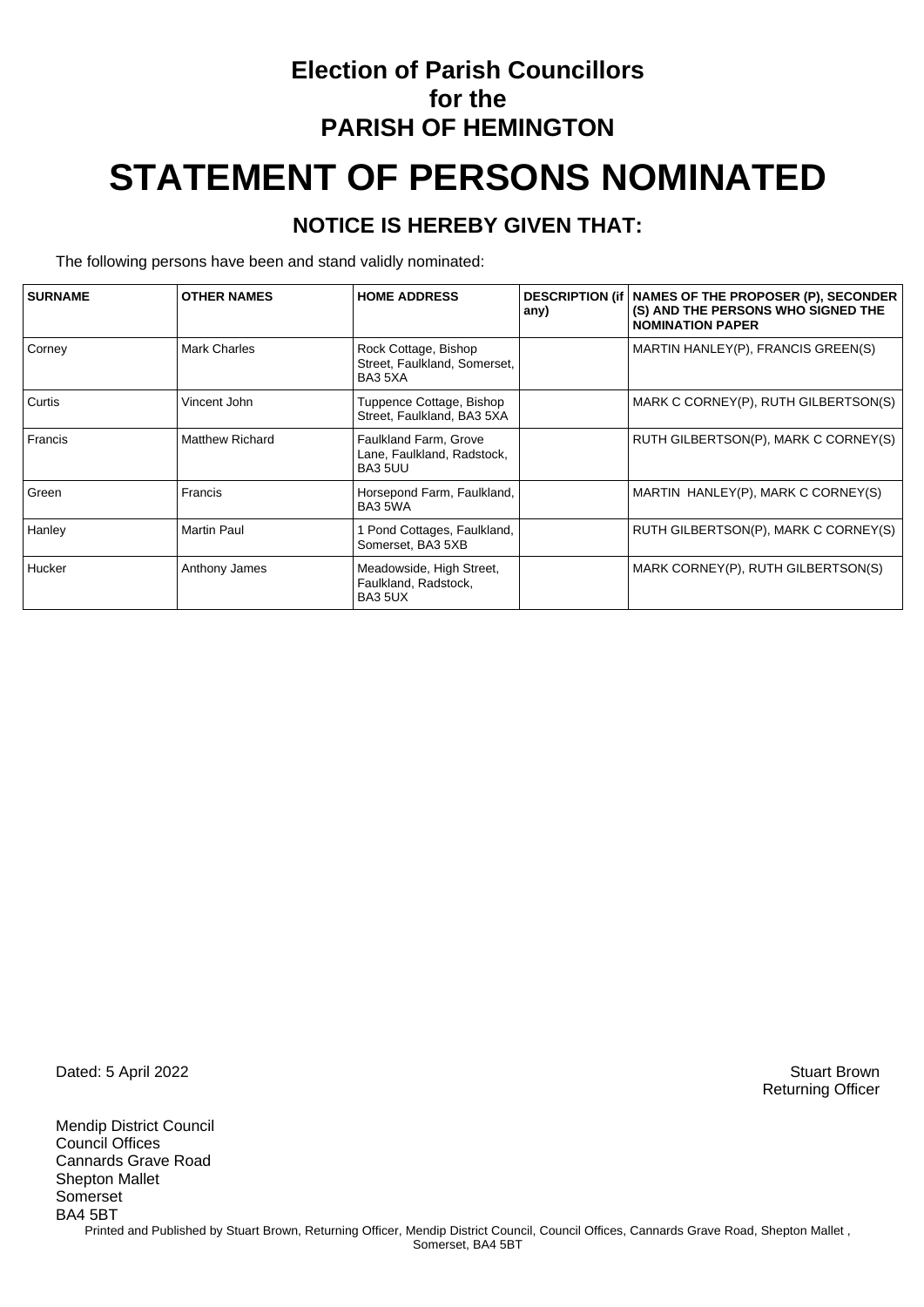### **Election of Parish Councillors for the PARISH OF HOLCOMBE**

# **STATEMENT OF PERSONS NOMINATED**

#### **NOTICE IS HEREBY GIVEN THAT:**

The following persons have been and stand validly nominated:

| <b>SURNAME</b> | <b>OTHER NAMES</b> | <b>HOME ADDRESS</b>                                                    | any) | DESCRIPTION (if   NAMES OF THE PROPOSER (P), SECONDER<br>(S) AND THE PERSONS WHO SIGNED THE<br><b>NOMINATION PAPER</b> |
|----------------|--------------------|------------------------------------------------------------------------|------|------------------------------------------------------------------------------------------------------------------------|
| <b>Brand</b>   | Simon Martin       | Manor Retreat, Longleat<br>Lane, Holcombe, BA3 5DX                     |      | BARRIE J CRADOCK(P), ANDREA<br>CRADOCK(S)                                                                              |
| Eade           | Simon Warren       | Ash Farm, Charlton Road,<br>Holcombe, BA3 5EX                          |      | LINDSAY PICKFORD(P), GENEVIEVE<br>PICKFORD(S)                                                                          |
| Gait           | Philip Anthony     | Green Gables, Common<br>Lane, Holcombe, Radstock,<br>Somerset, BA3 5DS |      | BENJAMIN GAIT(P), VICTORIA GAIT(S)                                                                                     |
| Kerr           | Helen Margaret     | Address in Mendip District                                             |      | GERALDBURDALL(P), MAUREEN<br>BURDALL(S)                                                                                |

Dated: 5 April 2022 Stuart Brown

Mendip District Council Council Offices Cannards Grave Road Shepton Mallet Somerset BA4 5BT Printed and Published by Stuart Brown, Returning Officer, Mendip District Council, Council Offices, Cannards Grave Road, Shepton Mallet, Somerset, BA4 5BT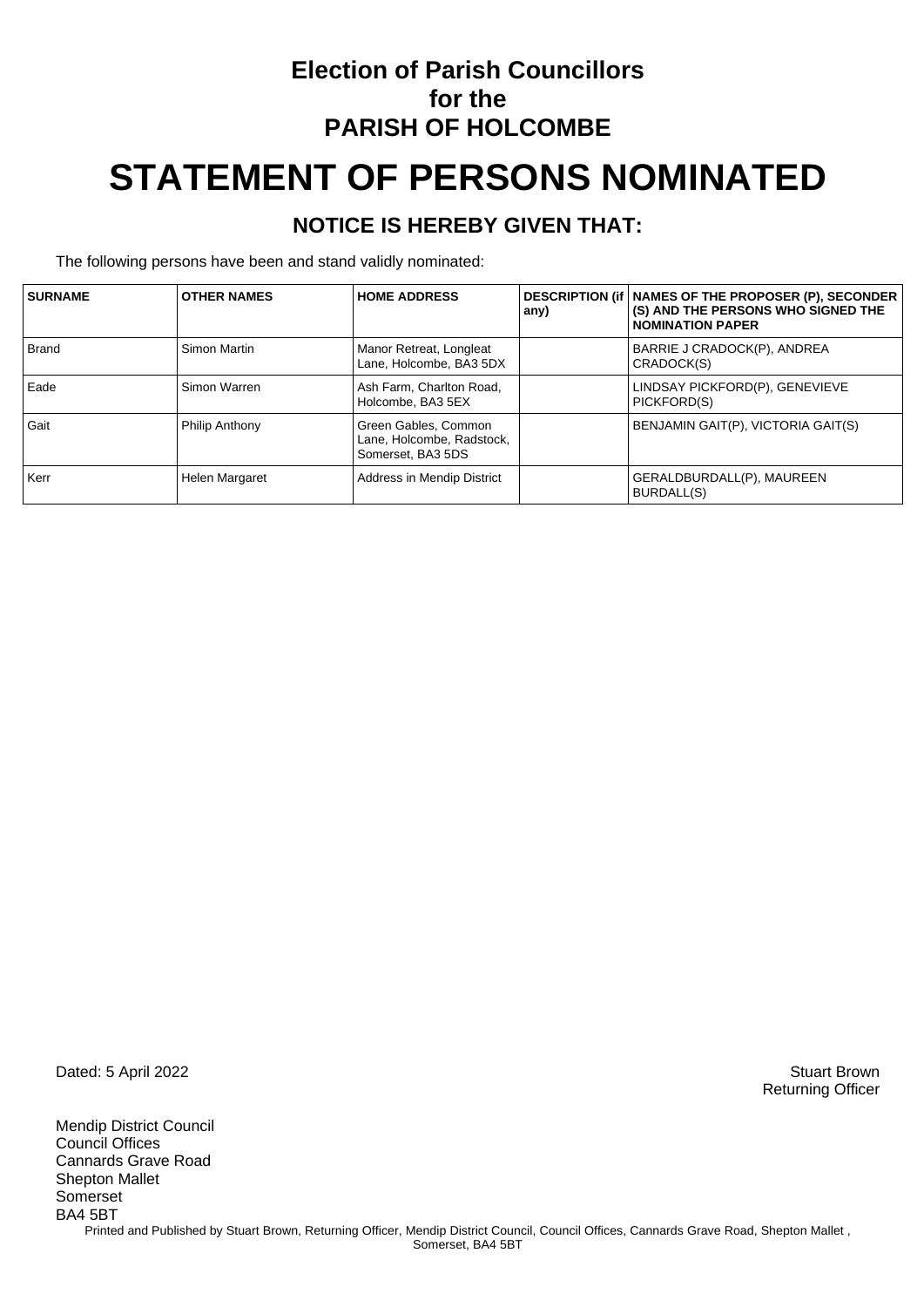## **Election of Parish Councillors for the PARISH OF KILMERSDON STATEMENT OF PERSONS NOMINATED**

#### **NOTICE IS HEREBY GIVEN THAT:**

The following persons have been and stand validly nominated:

| <b>SURNAME</b> | <b>OTHER NAMES</b>   | <b>HOME ADDRESS</b>                                                 | any)        | DESCRIPTION (if   NAMES OF THE PROPOSER (P), SECONDER<br>(S) AND THE PERSONS WHO SIGNED THE<br><b>NOMINATION PAPER</b> |
|----------------|----------------------|---------------------------------------------------------------------|-------------|------------------------------------------------------------------------------------------------------------------------|
| Clayton        | John Leonard         | Lautrec, Hoares Lane,<br>Kilmersdon, Radstock,<br>Somerset, BA3 5ST |             | PAULINE Y KIRBY(P), PENELOPE A<br>HUTTON(S)                                                                            |
| Cook           | Angila June          | Gleanings, Hoares Lane,<br>Kilmersdon, Radstock,<br><b>BA35ST</b>   |             | FRANCES M HORLER(P), MARTIN A<br>HORLER(S)                                                                             |
| <b>Drewe</b>   | <b>Edward George</b> | Lower Farm House,<br>Faulkland, Radstock.<br>Somerset, BA3 5XD      |             | RAPH BUTT(P), DONALD HUDSON(S)                                                                                         |
| Ham            | Nicolas Merson       | Newbury Stables, Newbury,<br>Nr Mells, Frome, BA11 3RG              |             | RICHARD W KNATCHBULL(P), PAUL W<br><b>KNATCHBULL(S)</b>                                                                |
| Hudson         | Donald Robert John   | 68 School Lane.<br>Kilmersdon, Somerset,<br><b>BA3 5TE</b>          |             | RAPH BUTT(P), LINDSAY MASON(S)                                                                                         |
| Hutton         | Kenneth              | Wilscombe, Hoares Lane,<br>Kilmersdon, Radstock,<br><b>BA35ST</b>   |             | JUNE CLAYTON(P), ROBER BAKER(S)                                                                                        |
| Lane           | Sarah Jane           | Address in Mendip District                                          |             | DIANE LUCAS(P), SARAH HUGHES(S)                                                                                        |
| Lucas          | Dide                 | Address in Mendip District                                          |             | SARAH HUGHES(P), SARAH LANE(S)                                                                                         |
| Preen          | Phil                 | 4 Railway Cottages, Mells<br>Road, Kilmersdon, BA3 5SR              | Independent | JAMES PLUNKETT-COLE(P), HEATHER S<br><b>KANARENS(S)</b>                                                                |

Dated: 5 April 2022 Stuart Brown

Mendip District Council Council Offices Cannards Grave Road Shepton Mallet Somerset BA4 5BT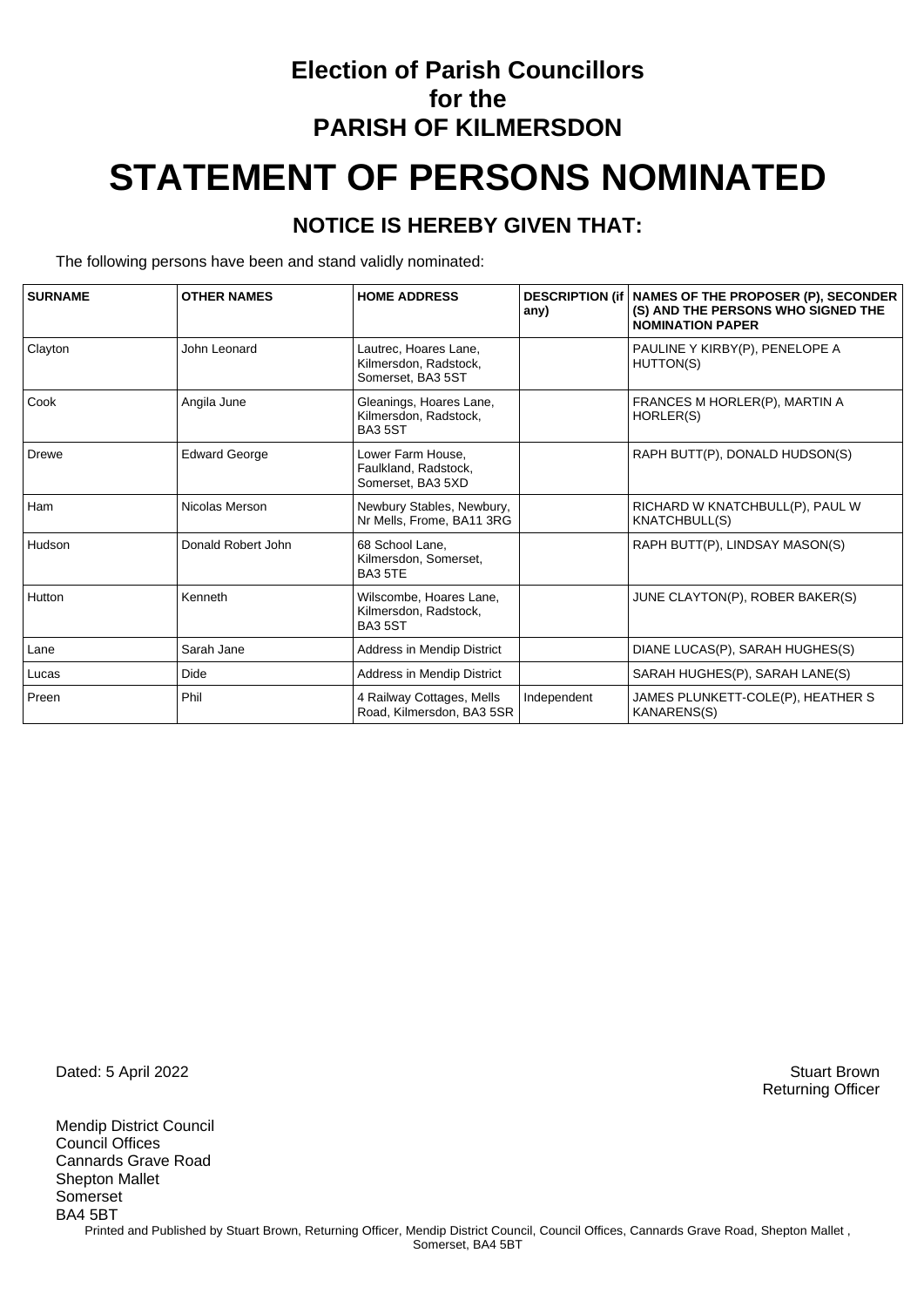## **Election of Parish Councillors for the PARISH OF LEIGH-ON-MENDIP STATEMENT OF PERSONS NOMINATED**

#### **NOTICE IS HEREBY GIVEN THAT:**

The following persons have been and stand validly nominated:

| <b>SURNAME</b> | <b>OTHER NAMES</b> | <b>HOME ADDRESS</b>                                                          | <b>DESCRIPTION (if)</b><br>any) | NAMES OF THE PROPOSER (P), SECONDER<br>(S) AND THE PERSONS WHO SIGNED THE<br><b>NOMINATION PAPER</b> |
|----------------|--------------------|------------------------------------------------------------------------------|---------------------------------|------------------------------------------------------------------------------------------------------|
| Carter         | Martin             | Address in Mendip District                                                   |                                 | DAVID J MATTICK(P), IAIN S KIRBY(S)                                                                  |
| Crump          | Neil Philip        | The Old Vicarage, Leigh on<br>Mendip, Somerset,<br><b>BA35QG</b>             | Leigh on Mendip<br>Resident     | AMY FUKUYAMA(P), NIGEL J COOK(S)                                                                     |
| Freeland       | Paula Helen        | Honeysuckle Cottage, Leigh<br>Street, Leigh on Mendip,<br><b>BA35QQ</b>      |                                 | IAIN S KIRBY(P), ESTELLE P KIRBY(S)                                                                  |
| Kirby          | Estelle Patricia   | Ellery, Leigh St, Leigh on<br>Mendip, Somerset,<br><b>BA35QQ</b>             |                                 | VICTORIA G TAYLOR(P), PAULA<br>FREELAND(S)                                                           |
| Kirby          | lain Stuart        | Ellery, Leigh Street, Leigh<br>upon Mendip, Radstock,<br>Somerset, BA3 5QQ   |                                 | VICTORIA G TAYLOR(P), PAULA<br>FREELAND(S)                                                           |
| Mattick        | Dave               | Field View, Leigh Street,<br>Leigh on Mendip, Radstock,<br>Somerset, BA3 5QQ |                                 | IAIN S KIRBY(P), ESTELLE P KIRBY(S)                                                                  |
| Taylor         | Vicki              | 3 Perry's Cottages, Leigh-<br>on-Mendip, Radstock,<br>BA35QW                 |                                 | IAIN S KIRBY(P), ESTELLE P KIRBY(S)                                                                  |

Dated: 5 April 2022 Stuart Brown

Mendip District Council Council Offices Cannards Grave Road Shepton Mallet Somerset BA4 5BT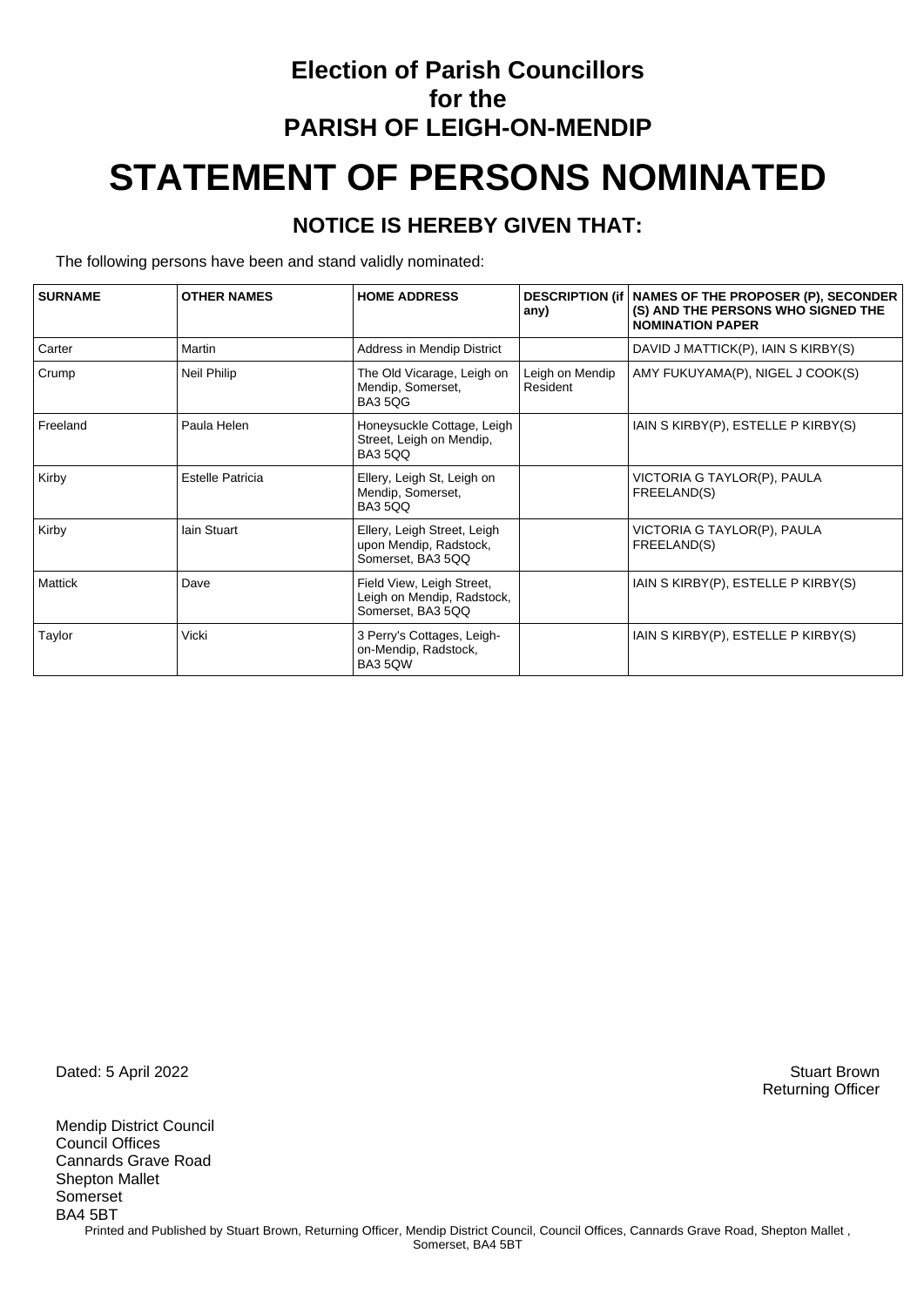### **Election of Parish Councillors for the PARISH OF LITTON**

# **STATEMENT OF PERSONS NOMINATED**

#### **NOTICE IS HEREBY GIVEN THAT:**

The following persons have been and stand validly nominated:

| <b>SURNAME</b> | <b>OTHER NAMES</b> | <b>HOME ADDRESS</b>                                          | any) | DESCRIPTION (if   NAMES OF THE PROPOSER (P), SECONDER<br>(S) AND THE PERSONS WHO SIGNED THE<br><b>NOMINATION PAPER</b> |
|----------------|--------------------|--------------------------------------------------------------|------|------------------------------------------------------------------------------------------------------------------------|
| Ashley         | Nicola Jayne       | Address in Mendip District                                   |      | CHRISTOPHER D RAYNES(P), ELIZABETH<br>RUGMAN(S)                                                                        |
| Raynes         | David              | The Cottage, Shortwood<br>Lane, Litton, Radstock,<br>BA3 4XT |      | NICOLA J ASHLEY(P), ELIZABETH<br>RUGMAN(S)                                                                             |
| Rugman         | Elizabeth Anne     | 9 Straightmead, Litton,<br>Radstock, BA3 4GW                 |      | MICHAEL J GOULDING(P), SHIRLEY D<br>GOULDING(S)                                                                        |

Dated: 5 April 2022 Stuart Brown

Mendip District Council Council Offices Cannards Grave Road Shepton Mallet Somerset BA4 5BT Printed and Published by Stuart Brown, Returning Officer, Mendip District Council, Council Offices, Cannards Grave Road, Shepton Mallet, Somerset, BA4 5BT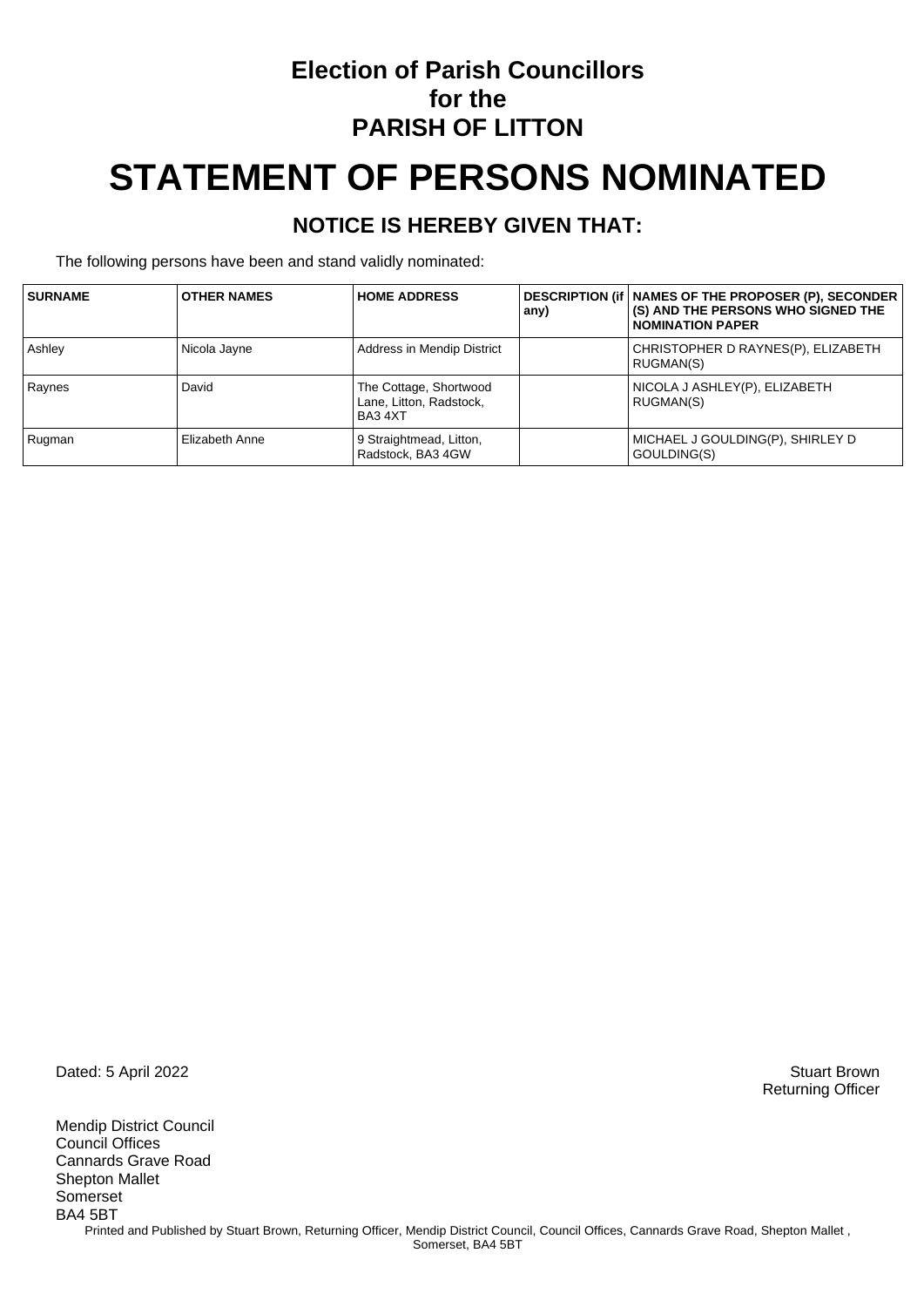## **Election of Parish Councillors for the PARISH OF LYDFORD-ON-FOSSE STATEMENT OF PERSONS NOMINATED**

#### **NOTICE IS HEREBY GIVEN THAT:**

The following persons have been and stand validly nominated:

| <b>SURNAME</b> | <b>OTHER NAMES</b> | <b>HOME ADDRESS</b>                                                       | any) | DESCRIPTION (if   NAMES OF THE PROPOSER (P), SECONDER<br>(S) AND THE PERSONS WHO SIGNED THE<br><b>NOMINATION PAPER</b> |
|----------------|--------------------|---------------------------------------------------------------------------|------|------------------------------------------------------------------------------------------------------------------------|
| Purcell        | Norman             | The Gables, High Street,<br>West Lydford, Somerton,<br>Somerset, TA11 7DG |      | WILLIAM D SINCLAIR(P), ELIZABETH M<br>SINCLAIR(S)                                                                      |
| Rood           | Chris              | Address in Mendip District                                                |      | JULIE NICOL(P), ABIGAIL ROOD(S)                                                                                        |
| Seehra         | Lali               | Lydford Cross, East Lydford,<br>Somerton, Somerset,<br><b>TA11 7HA</b>    |      | IAN HADFIELD(P), STEPHEN MORRIS(S)                                                                                     |

Dated: 5 April 2022 Stuart Brown

Mendip District Council Council Offices Cannards Grave Road Shepton Mallet Somerset BA4 5BT Printed and Published by Stuart Brown, Returning Officer, Mendip District Council, Council Offices, Cannards Grave Road, Shepton Mallet, Somerset, BA4 5BT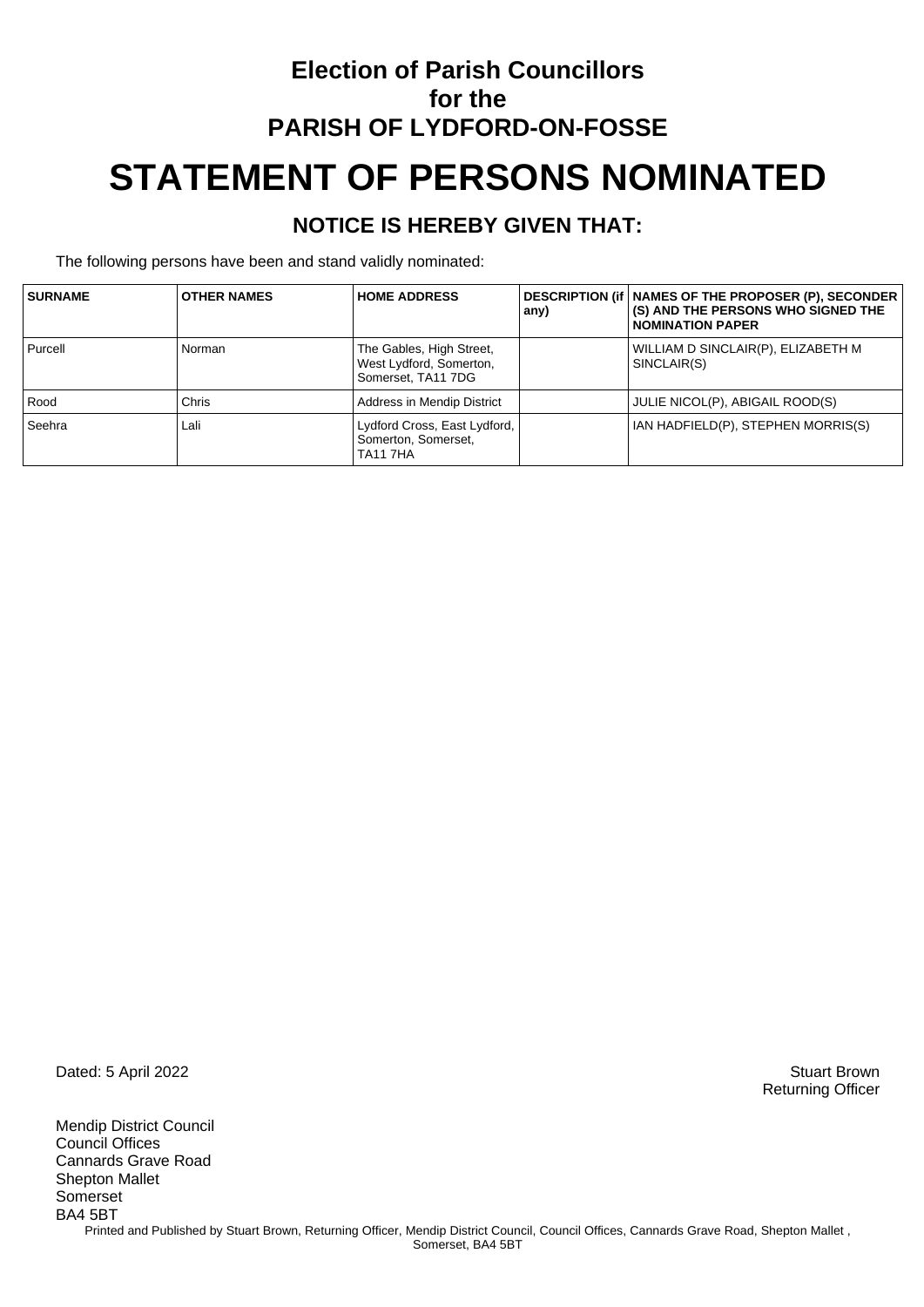### **Election of Parish Councillors for the PARISH OF MEARE**

# **STATEMENT OF PERSONS NOMINATED**

#### **NOTICE IS HEREBY GIVEN THAT:**

The following persons have been and stand validly nominated:

| <b>SURNAME</b>  | <b>OTHER NAMES</b>           | <b>HOME ADDRESS</b>                                                   | any) | <b>DESCRIPTION (if   NAMES OF THE PROPOSER (P), SECONDER</b><br>(S) AND THE PERSONS WHO SIGNED THE<br><b>NOMINATION PAPER</b> |
|-----------------|------------------------------|-----------------------------------------------------------------------|------|-------------------------------------------------------------------------------------------------------------------------------|
| <b>Bennetts</b> | Chris                        | Crysnal, Main Road,<br>Westhay, BA6 9TN                               |      | HELEN MITCHELL(P), PATRICIA ADLAM(S)                                                                                          |
| Costigan        | <b>Tamsin Dove Conibeare</b> | <b>Address in Mendip District</b>                                     |      | ELIZABETH M NORRIS(P), LEE J GAGE(S)                                                                                          |
| Field           | Jane Alexandra               | Address in Mendip District                                            |      | TERESA JAMES(P), TAMSIN COSTIGAN(S)                                                                                           |
| Foster          | Colin James                  | Address in Mendip District                                            |      | CHRISTOPHER T FRANCIS(P), MURIEL A<br>BAKER(S)                                                                                |
| Foster          | Tristan John Oliver          | Address in Mendip District                                            |      | ADAM LUSBY(P), SHEILA LUSBY(S)                                                                                                |
| Gage            | Lee Janette                  | 7 The Levels, Meare,<br>Glastonbury, Somerset,<br><b>BA6 9SE</b>      |      | Elizabeth Norris(P), Charlotte A Norris(S)                                                                                    |
| Hoskins         | Nicola Claire                | 5 Alexanders Close, Meare,<br>Somerset, BA6 9HP                       |      | TERESA A JAMES(P), Charlotte Norris(S)                                                                                        |
| James           | Teresa Angela                | 6 The Levels, Meare,<br>Glastonbury, Somerset,<br>BA6 9SE             |      | LEE J GAGE(P), ELIZABETH M NORRIS(S)                                                                                          |
| Neale           | Alvin Graham                 | Cedar Tree House, 57 St<br>Marys Road, Meare,<br>Glastonbury, BA6 9SR |      | HOWARD B DAVIES(P), KEVIN STILLWELL(S)                                                                                        |
| <b>Norris</b>   | <b>Charlotte April</b>       | <b>Address in Mendip District</b>                                     |      | TERESA JAMES(P), TAMSIN COSTIGAN(S)                                                                                           |
| <b>Norris</b>   | Elizabeth Mary               | Address in Mendip District                                            |      | TAMSIN COSTIGAN(P), TERESA JAMES(S)                                                                                           |
| Richards        | Gayle Michaela               | 7 The Levels, Meare,<br>Glastonbury, Somerset<br><b>BA6 9SE</b>       |      | TERESA JAMES(P), TAMSIN COSTIGAN(S)                                                                                           |
| Winter          | Victoria                     | 12 The Levels, Meare,<br>BA6 9SE                                      |      | LESLIE J KEEN(P), RUBY A WHITCOMBE(S)                                                                                         |
| Wren            | Alan Peter                   | The Villa, 88 St Mary's<br>Road, Meare, Glastonbury,<br><b>BA69SS</b> |      | RICHARD OSBAND(P), COLIN WESTOVER(S)                                                                                          |

Dated: 5 April 2022 Stuart Brown

Mendip District Council Council Offices Cannards Grave Road Shepton Mallet Somerset BA4 5BT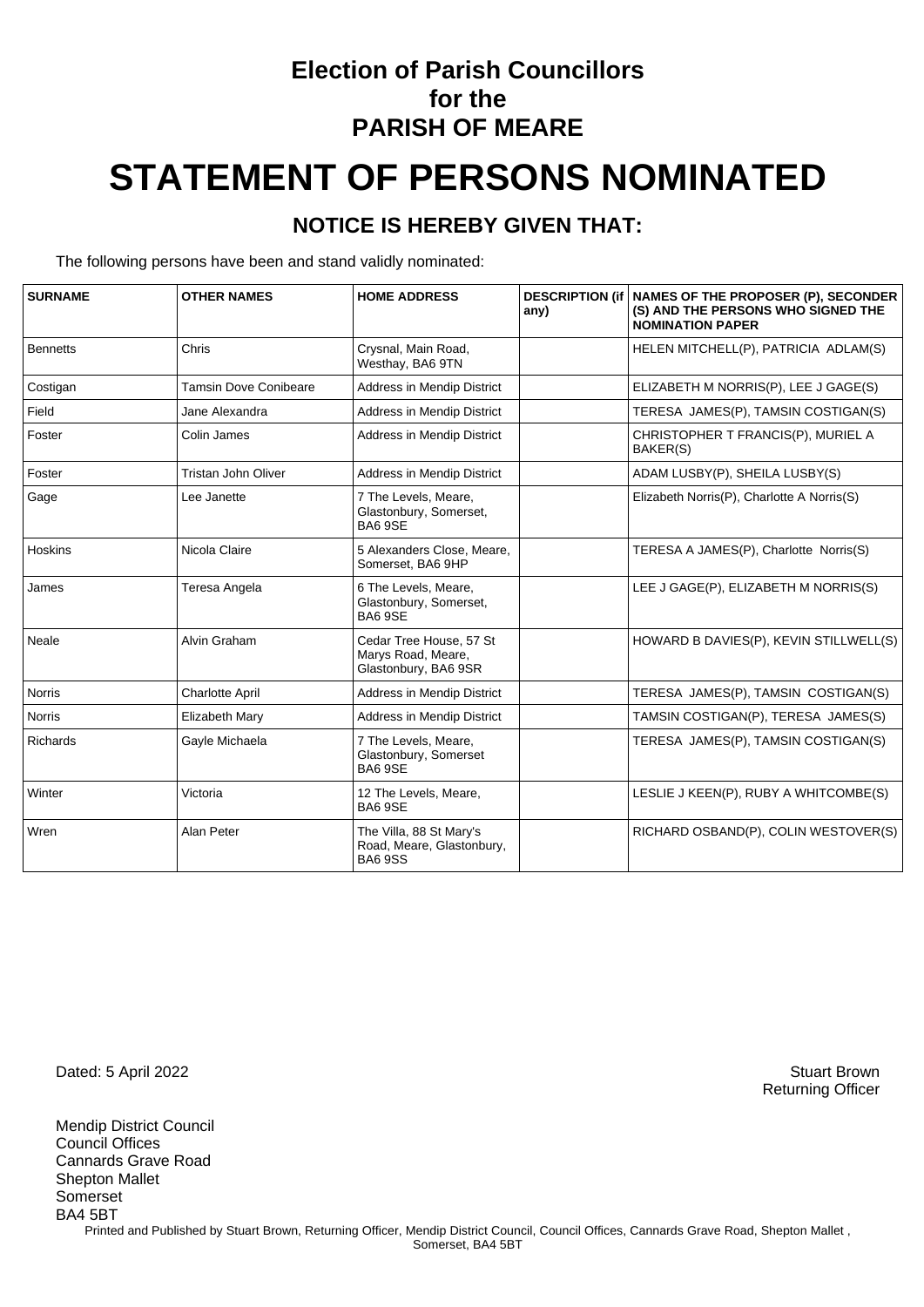### **Election of Parish Councillors for the PARISH OF MELLS**

# **STATEMENT OF PERSONS NOMINATED**

#### **NOTICE IS HEREBY GIVEN THAT:**

The following persons have been and stand validly nominated:

| <b>SURNAME</b> | <b>OTHER NAMES</b> | <b>HOME ADDRESS</b>                                      | any) | DESCRIPTION (if   NAMES OF THE PROPOSER (P), SECONDER<br>(S) AND THE PERSONS WHO SIGNED THE<br><b>NOMINATION PAPER</b> |
|----------------|--------------------|----------------------------------------------------------|------|------------------------------------------------------------------------------------------------------------------------|
| Earl           | John Edward        | 29 Fairview, Mells,<br><b>BA11 30J</b>                   |      | JANET SEEWOORUTTUN(P), JOHN<br>ZENTHON(S)                                                                              |
| Henderson      | John               | Hatherleigh, Mells Green,<br>Frome, BA11 3QP             |      | TIMOTHY DRURY(P), DONNA<br>MCLAUGHLIN(S)                                                                               |
| Punter         | Karen Dawn         | Address in Mendip District                               |      | ROBERT J PUNTER(P), WILLIAM R<br>PUNTER(S)                                                                             |
| Seewooruttun   | Jan Irene          | Sawpit, 48a Longfield,<br>Mells, Frome, BA11 3PZ         |      | DENISE I WHITTALL(P), MARY MAY(S)                                                                                      |
| Seviour        | David James        | Primrose Cottage, Lower<br>Vobster, Radstock,<br>BA3 5RN |      | RAFAEL F DAVILA(P), PETA DAVILA(S)                                                                                     |

Dated: 5 April 2022 Stuart Brown

Mendip District Council Council Offices Cannards Grave Road Shepton Mallet Somerset BA4 5BT Printed and Published by Stuart Brown, Returning Officer, Mendip District Council, Council Offices, Cannards Grave Road, Shepton Mallet, Somerset, BA4 5BT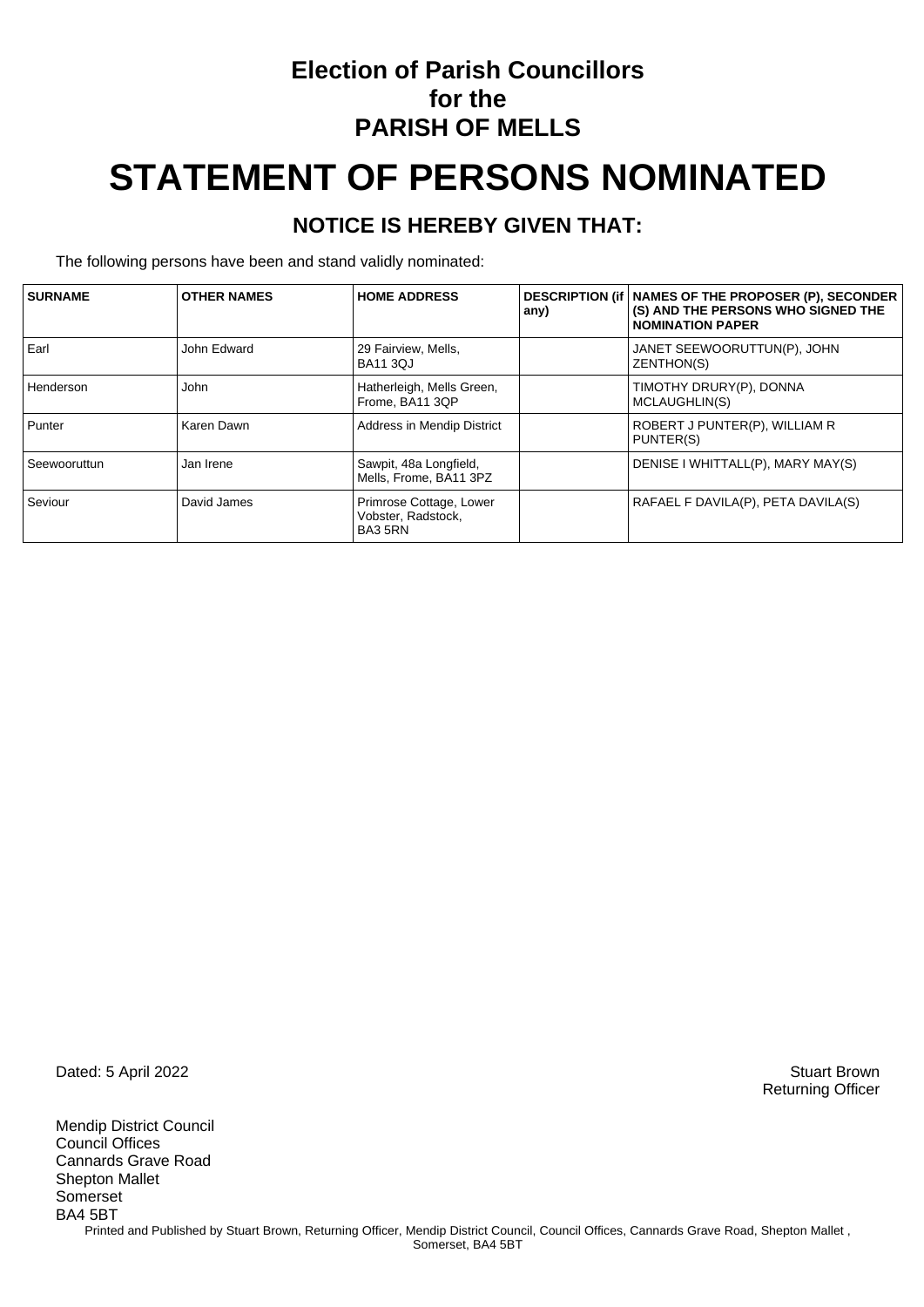# **Election of Parish Councillors for the PARISH OF NORTH WOOTTON STATEMENT OF PERSONS NOMINATED**

#### **NOTICE IS HEREBY GIVEN THAT:**

The following persons have been and stand validly nominated:

| <b>SURNAME</b> | <b>OTHER NAMES</b> | <b>HOME ADDRESS</b>                                                    | any)                    | DESCRIPTION (if   NAMES OF THE PROPOSER (P), SECONDER<br>(S) AND THE PERSONS WHO SIGNED THE<br><b>NOMINATION PAPER</b> |
|----------------|--------------------|------------------------------------------------------------------------|-------------------------|------------------------------------------------------------------------------------------------------------------------|
| Bayley         | <b>Steve</b>       | Address in Mendip District                                             |                         | VICTORIA ELLIS-JONES(P), SIMON J<br>SHIMMIN(S)                                                                         |
| <b>Bissett</b> | Kathy              | Forge House, Stocks Lane,<br>North Wootton, Shepton<br>Mallet, BA4 4EP | <b>Retired Nurse</b>    | COLIN R ENGLISH(P), PATRICIA ENGLISH(S)                                                                                |
| Shimmin        | Simon James        | Chapel Farm House, North<br>Wootton, Shepton Mallet,<br>BA4 4HB        | Independent<br>Villager | ALISTAIR BOVEY(P), ANNE WALKER(S)                                                                                      |
| Smith          | Martin Jack        | Hartlake Farm, North<br>Wootton, Shepton Mallett,<br>BA4 4HQ           |                         | NICHOLAS WHITE(P), TINA WHITE(S)                                                                                       |

Dated: 5 April 2022 Stuart Brown

Mendip District Council Council Offices Cannards Grave Road Shepton Mallet Somerset BA4 5BT Printed and Published by Stuart Brown, Returning Officer, Mendip District Council, Council Offices, Cannards Grave Road, Shepton Mallet, Somerset, BA4 5BT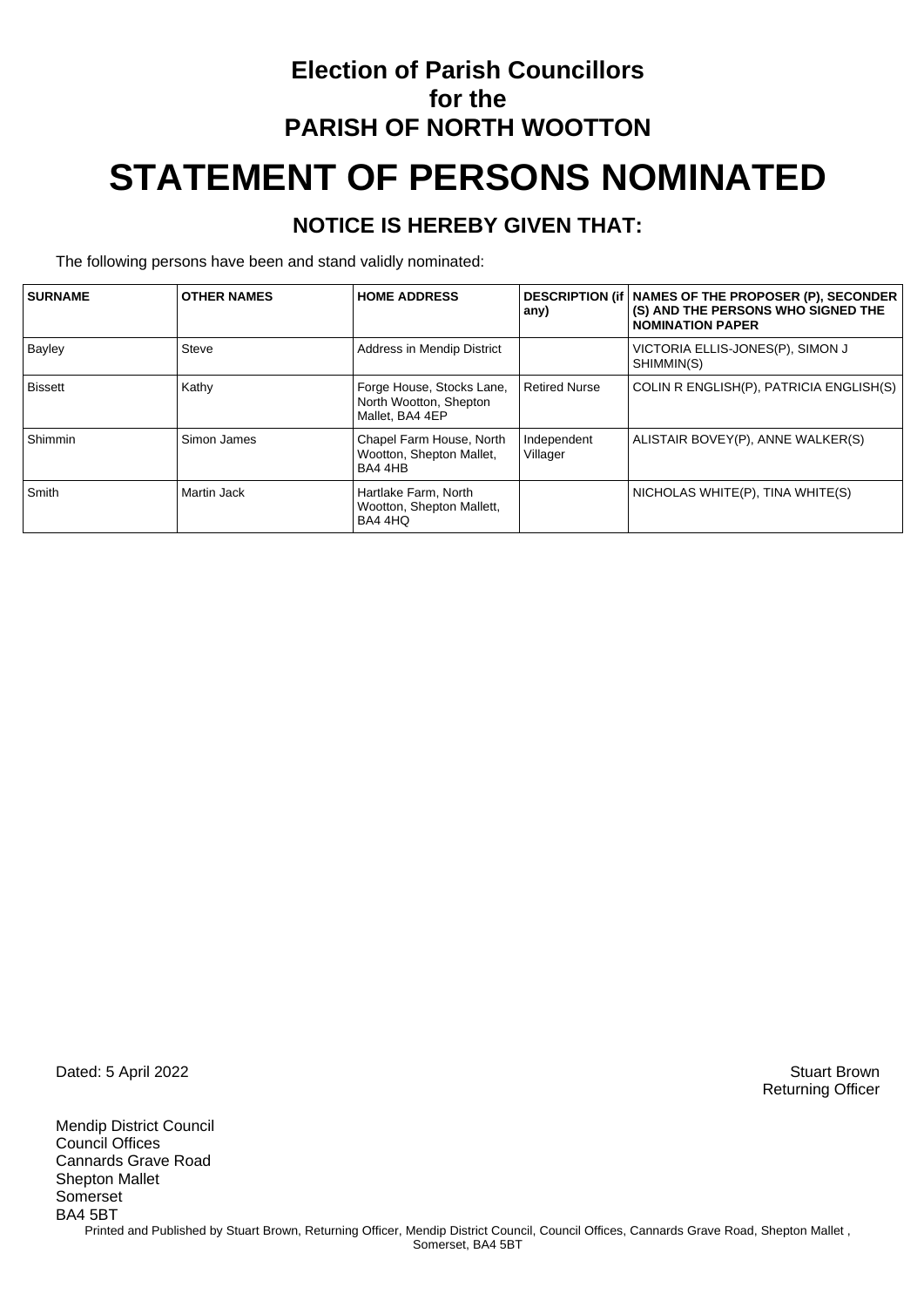# **Election of Parish Councillors for the PARISH OF NORTON ST PHILIP STATEMENT OF PERSONS NOMINATED**

#### **NOTICE IS HEREBY GIVEN THAT:**

The following persons have been and stand validly nominated:

| <b>SURNAME</b>            | <b>OTHER NAMES</b>     | <b>HOME ADDRESS</b>                                                             | any) | DESCRIPTION (if   NAMES OF THE PROPOSER (P), SECONDER<br>(S) AND THE PERSONS WHO SIGNED THE<br><b>NOMINATION PAPER</b> |
|---------------------------|------------------------|---------------------------------------------------------------------------------|------|------------------------------------------------------------------------------------------------------------------------|
| <b>Fortescue Hitchins</b> | Max Christopher George | Address in Mendip District                                                      |      | IAN HASELL(P), MARGARET HASELL(S)                                                                                      |
| Foster                    | <b>Rupert Rowland</b>  | Norton House, Bath Road,<br>Norton St Philip, Bath,<br>BA2 7LW                  |      | JONATHAN P MORGAN(P), MARGARET<br>HASELL(S)                                                                            |
| Fox                       | Val                    | Address in Mendip District                                                      |      | NICHOLAS CHELL(P), AILSA J CHELL(S)                                                                                    |
| Hasell                    | lan Philip             | 7 Monmouth Paddock,<br>Norton St Philip, Bath,<br>BA2 7LA                       |      | MARTIN J CLARKE(P), ROSAMUND L<br>CLARKE(S)                                                                            |
| Lund                      | Barbara Mary           | Lyde Green Cottage, Lyde<br>Green, Norton St Philip,<br>Bath, Somerset, BA2 7ND |      | ALISON GAY(P), NEIL POLLARD(S)                                                                                         |
| Walker                    | Michael Benjamin Peter | The Rectory, Vicarage<br>Lane, Norton St Philip, Bath,<br>BA2 7LY               |      | ANDREW MORRISON(P), BENJAMIN<br>TOLLWORTHY(S)                                                                          |

Dated: 5 April 2022 Stuart Brown

Mendip District Council Council Offices Cannards Grave Road Shepton Mallet Somerset BA4 5BT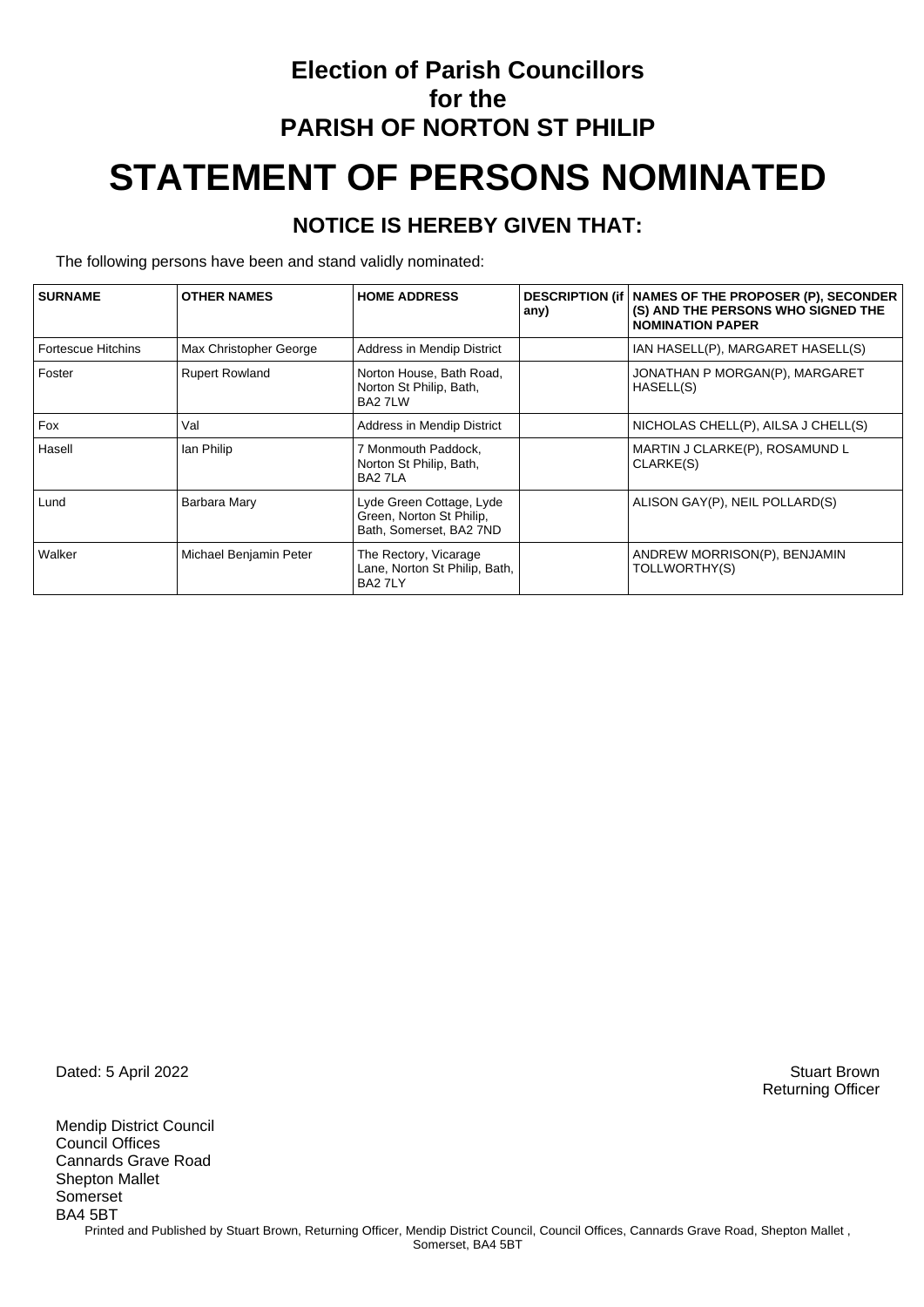### **Election of Parish Councillors for the PARISH OF NUNNEY**

# **STATEMENT OF PERSONS NOMINATED**

#### **NOTICE IS HEREBY GIVEN THAT:**

The following persons have been and stand validly nominated:

| <b>SURNAME</b> | <b>OTHER NAMES</b>            | <b>HOME ADDRESS</b>                                             | <b>DESCRIPTION (if</b><br>any)                  | <b>NAMES OF THE PROPOSER (P), SECONDER</b><br>(S) AND THE PERSONS WHO SIGNED THE<br><b>NOMINATION PAPER</b> |
|----------------|-------------------------------|-----------------------------------------------------------------|-------------------------------------------------|-------------------------------------------------------------------------------------------------------------|
| Clegg          | Simon Peter                   | Rose Cottage, Frome Road,<br>Nunney, Frome, BA11 4LN            | Resident and<br>existing councillor             | TESSA RACHEL CLEGG(P), PAUL STEVEN<br>WHITE(S)                                                              |
| Foster         | Sally Elizabeth               | Address in Mendip District                                      |                                                 | LEDA BLACKWOOD(P), KEITH N<br>HARRISON-BRONINSKI(S)                                                         |
| Lloyd          | Ken                           | The Coach House, Horn<br>Street, Nunney, BA11 4NP               | <b>Retired Engineer</b>                         | DAVID SIMON(P), SALLY E FOSTER(S)                                                                           |
| Masters        | Jemma Louise                  | <b>Address in Mendip District</b>                               |                                                 | PETER W MASTERS(P), SALLY E FOSTER(S)                                                                       |
| <b>Masters</b> | <b>Richard David</b>          | Address in Mendip District                                      |                                                 | CHRISTOPHER FOSTER(P), SALLY E<br>FOSTER(S)                                                                 |
| Ramsay         | Lisa                          | 6 Pookfield Close, Nunney,<br>Frome, BA11 4AU                   |                                                 | SADIE MARSH(P), MARGARET DREDGE(S)                                                                          |
| Seccombe       | <b>Richard Cheslett Perry</b> | 22 Sunnyhill, Nunney,<br><b>BA11 4ND</b>                        |                                                 | SALLY FOSTER(P), DAVID SIMON(S)                                                                             |
| Sheridan       | Amanda Jane                   | Address in Mendip District                                      |                                                 | DAVID SHERIDAN(P), SALLY FOSTER(S)                                                                          |
| Simon          | David Mark                    | The Old Post Office, Castle<br>Green, Nunney, BA11 4NH          |                                                 | KENNETH LLOYD(P), SALLY FOSTER(S)                                                                           |
| <b>Stock</b>   | Bill                          | Castle House, Nunney,<br><b>BA11 4LW</b>                        | <b>Nunney Business</b><br>Owner and<br>Resident | RONALD W WARWICK(P), JULIE STOCK(S)                                                                         |
| Taylor         | <b>Andrew Murray</b>          | Address in Mendip District                                      |                                                 | PENELOPE WALKER(P), ROBERT<br><b>WALKER(S)</b>                                                              |
| Walford        | Mark                          | Greystone Cottage,<br>Ridgeway Lane, Nunney,<br>Frome, BA11 4NT |                                                 | PIA MCGEE(P), THOMAS KIMBER(S)                                                                              |
| Warwick        | Ron                           | Address in Mendip District                                      |                                                 | William Stock(P), SALLY E FOSTER(S)                                                                         |
| White          | Paul Steven                   | Cobblers Cottage, Frome<br>Road, Nunney, BA11 4LN               |                                                 | SIMON P CLEGG(P), CHRISTOPHER R J<br>FOSTER(S)                                                              |

Dated: 5 April 2022 Stuart Brown

Mendip District Council Council Offices Cannards Grave Road Shepton Mallet Somerset BA4 5BT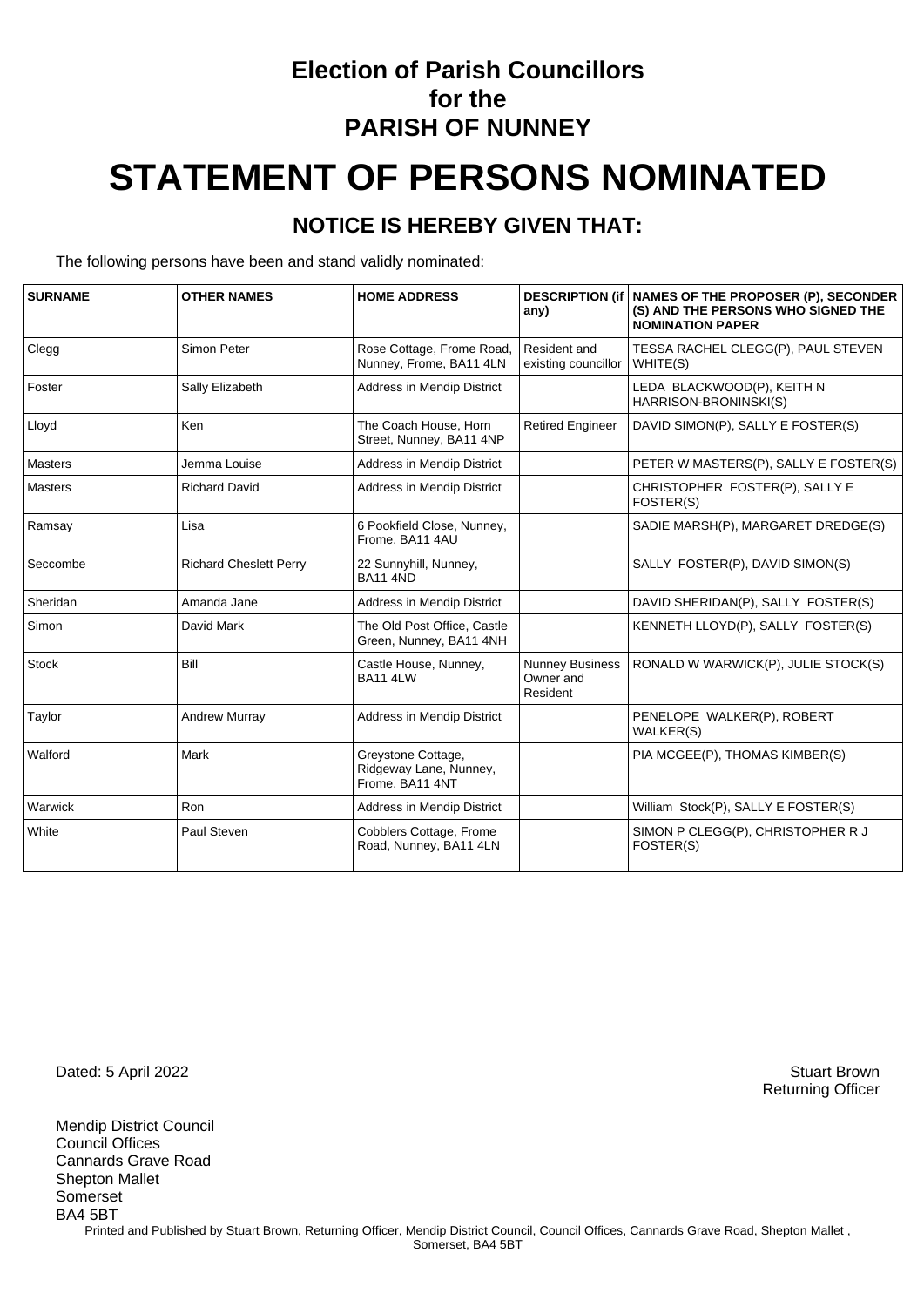### **Election of Parish Councillors for the PARISH OF PILTON**

# **STATEMENT OF PERSONS NOMINATED**

#### **NOTICE IS HEREBY GIVEN THAT:**

The following persons have been and stand validly nominated:

| <b>SURNAME</b> | <b>OTHER NAMES</b>    | <b>HOME ADDRESS</b>                                                       | <b>DESCRIPTION (if</b><br>any) | <b>NAMES OF THE PROPOSER (P), SECONDER</b><br>(S) AND THE PERSONS WHO SIGNED THE<br><b>NOMINATION PAPER</b> |
|----------------|-----------------------|---------------------------------------------------------------------------|--------------------------------|-------------------------------------------------------------------------------------------------------------|
| Allen          | Lynda-Jayne           | Rosedene, Pylle Road,<br>Pilton, BA4 4BR                                  |                                | MELANIE ROSSITER(P), PATRICK<br>ROGERS(S)                                                                   |
| Hall           | <b>Nick</b>           | Milton House, Pylle Road,<br>Pilton, Shepton Mallet,<br>Somerset, BA4 4BR |                                | JANET LEES(P), JOANNA BENNER(S)                                                                             |
| Hollings       | Tom                   | Address in Mendip District                                                | Independent                    | BRACKEN MAY HOLLINGS(P), MIRANDA<br>COOMBES(S)                                                              |
| King           | Joe                   | Mulberry Cottage, Bread<br>Street, Pilton, BA4 4BQ                        |                                | PHILIP EAVIS(P), MAUREEN P TOFTS(S)                                                                         |
| Moulder        | Terry                 | 5 Culverwell Cottages, Top<br>Street, Pilton, BA4 4DG                     |                                | RACHEL ROGERS(P), TRACEY<br>MAPSTONE(S)                                                                     |
| Noble          | Roger John            | Meadowcroft, Top Street,<br>Pilton, Shepton Mallet,<br>BA4 4DF            |                                | VENETIA E LENG(P), MICHAEL D<br>MAYHEW(S)                                                                   |
| Powell         | Owain Paul            | Beggars Roost, Pylle Road,<br>Pilton, BA4 4HP                             |                                | ROBERT KEARLE(P), MICHAEL EAVIS(S)                                                                          |
| Shaw           | Andrew John           | Address in Mendip District                                                |                                | LYNDA RUTH MENDOZA(P), LIONEL MARK<br>MENDOZA(S)                                                            |
| Sumner         | Kelly Galvin          | Little Malta, Bread Street,<br>Pilton, Somerset, BA4 4BQ                  |                                | FIONA M CASE(P), KIRSTEEN M SUMNER(S)                                                                       |
| Woodhouse      | <b>Richard George</b> | Summerlane House, West<br>Compton, Shepton Mallet,<br>BA4 4PD             | Independent                    | JOHN F BOUCHER(P), JOSEPH KING(S)                                                                           |

Dated: 5 April 2022 Stuart Brown

Mendip District Council Council Offices Cannards Grave Road Shepton Mallet Somerset BA4 5BT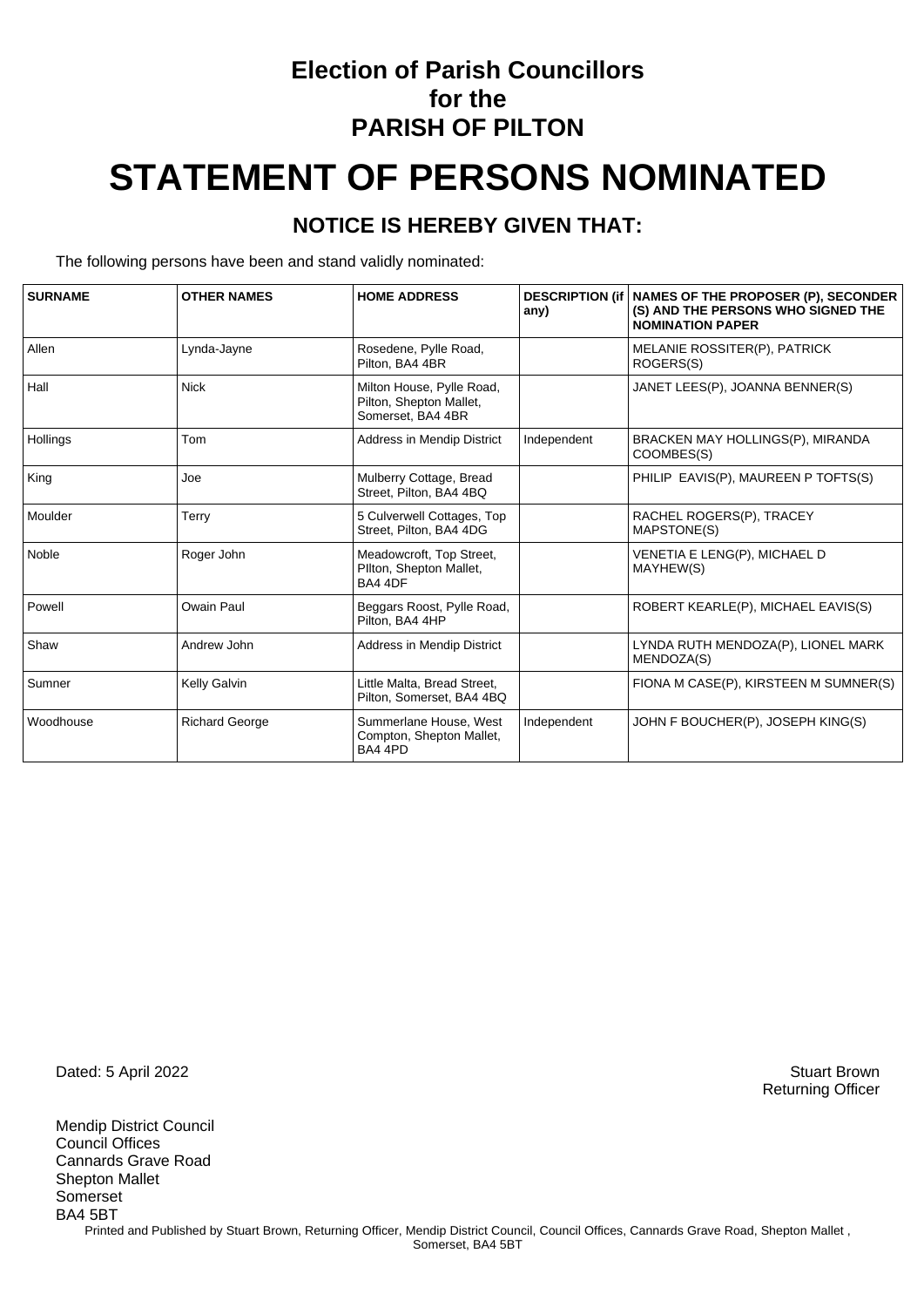### **Election of Parish Councillors for the PARISH OF PRIDDY**

# **STATEMENT OF PERSONS NOMINATED**

#### **NOTICE IS HEREBY GIVEN THAT:**

The following persons have been and stand validly nominated:

| <b>SURNAME</b>  | <b>OTHER NAMES</b> | <b>HOME ADDRESS</b>                                           | any) | <b>DESCRIPTION (if   NAMES OF THE PROPOSER (P), SECONDER</b><br>(S) AND THE PERSONS WHO SIGNED THE<br><b>NOMINATION PAPER</b> |
|-----------------|--------------------|---------------------------------------------------------------|------|-------------------------------------------------------------------------------------------------------------------------------|
| <b>Barberet</b> | Virginie Caroline  | Clear View, The Green,<br>Priddy, BA5 3BB                     |      | DEAN COLLIER(P), RUTH DADSWELL(S)                                                                                             |
| Collier         | Dean Raymond       | Rose Farm, Wells Road,<br>Priddy, Wells, Somerset,<br>BA5 3AZ |      | ALAN J BUTCHER(P), MICHAEL G DODD(S)                                                                                          |
| Dodd            | Mike               | Paddock Hill House, The<br>Green, Priddy, Wells,<br>BA5 3BB   |      | JOHN H TURLEY(P), ELIZABETH A<br>TURLEY(S)                                                                                    |
| Dyke            | Chris              | Ebborways Farm, Pelting<br>Road, Priddy, Wells,<br>BA5 3BA    |      | KARINA BARKER(P), RACHEL MARY<br>THOMPSON(S)                                                                                  |
| Phippen         | Michelle           | Gruffy Cottage, The Batch,<br>Priddy, BA5 3BD                 |      | CHRISTABEL DYKE(P), MICHAEL<br>GARFIELD(S)                                                                                    |
| Thompson        | <b>Rachel Mary</b> | Townsend Cottage,<br>Townsend, Priddy, Wells,<br>BA5 3BP      |      | ELIZABETH J DICKIN(P), JEREMY J<br>DICKIN(S)                                                                                  |

Dated: 5 April 2022 Stuart Brown

Mendip District Council Council Offices Cannards Grave Road Shepton Mallet Somerset BA4 5BT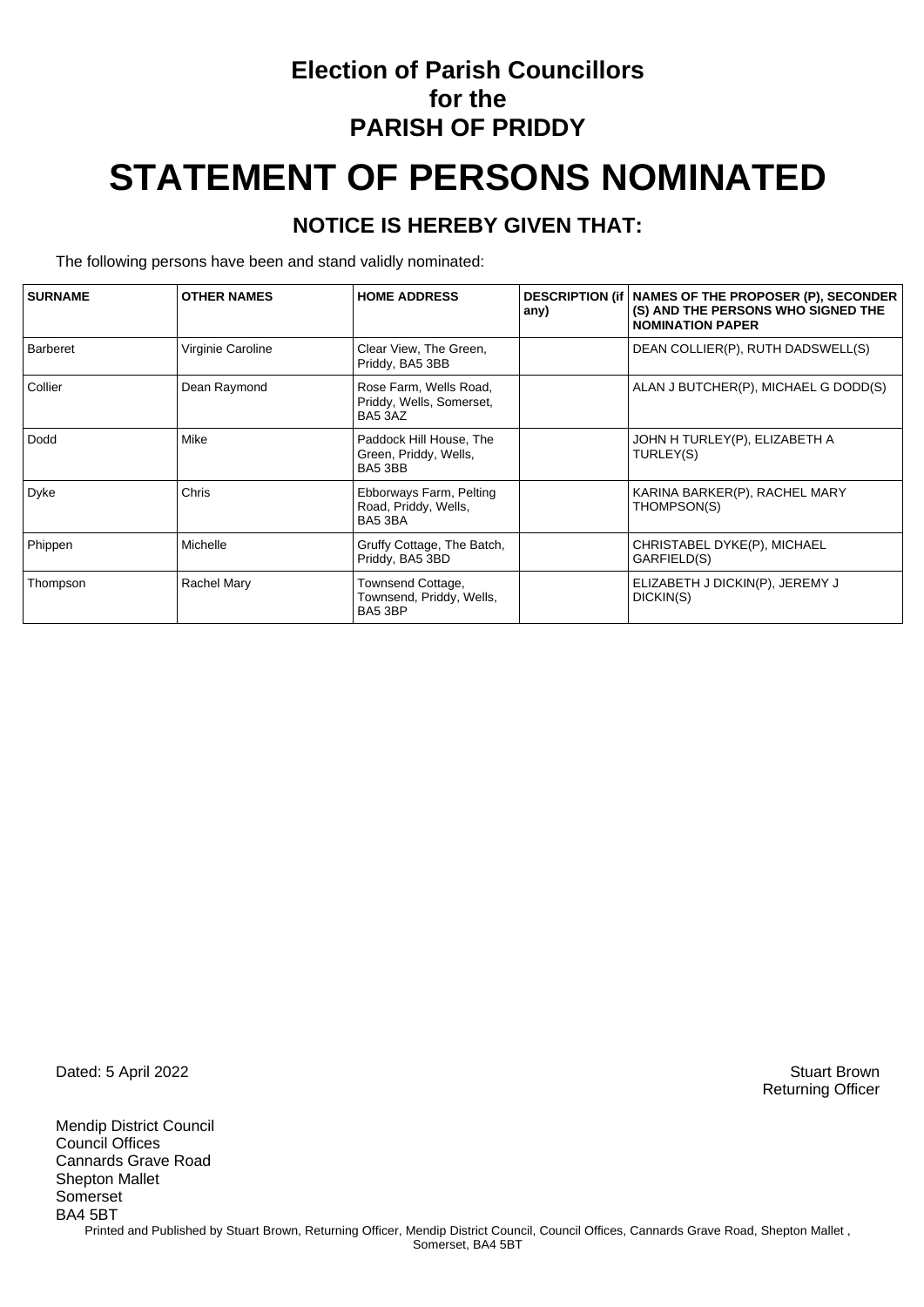### **Election of Parish Councillors for the PARISH OF RODE**

# **STATEMENT OF PERSONS NOMINATED**

#### **NOTICE IS HEREBY GIVEN THAT:**

The following persons have been and stand validly nominated:

| <b>SURNAME</b> | <b>OTHER NAMES</b> | <b>HOME ADDRESS</b>                                            | any) | DESCRIPTION (if   NAMES OF THE PROPOSER (P), SECONDER<br>(S) AND THE PERSONS WHO SIGNED THE<br><b>NOMINATION PAPER</b> |
|----------------|--------------------|----------------------------------------------------------------|------|------------------------------------------------------------------------------------------------------------------------|
| <b>Butler</b>  | Elaine             | 45 High Street, Rode,<br><b>BA11 6PB</b>                       |      | PATRICIA RESTORICK(P), ANN EDNEY(S)                                                                                    |
| Edney          | Ann Marie          | 21 Marsh Road, Rode, NR<br>Frome, Somerset,<br><b>BA11 6PE</b> |      | PATRICIA RESTORICK(P), MARILYN<br>BERTENSHAW(S)                                                                        |
| McAuliffe      | Jim                | 17 High Street, Rode,<br>Frome, BA11 6NZ                       |      | ANN EDNEY(P), PETER TRAVIS(S)                                                                                          |
| Pickett        | Andy               | 18 Bradford Road, Rode,<br>Frome, Somerset,<br><b>BA11 6PR</b> |      | ALAN SINFIELD(P), JULIE SINFIELD(S)                                                                                    |
| Restorick      | Patricia Mary      | 3 The Mead, Rode, Frome,<br>Somerset, BA11 6PF                 |      | ELAINE BUTLER(P), ANN EDNEY(S)                                                                                         |
| Salmon         | Michael            | 8-10 Lower Street, Rode,<br>Somerset, BA11 6PU                 |      | ANN EDNEY(P), PATRICIA RESTORICK(S)                                                                                    |
| Travis         | Peter Brooke       | The Ivy House, 22 High<br>Street, Rode, BA11 6NZ               |      | JAMES MCAULIFFE(P), ANN EDNEY(S)                                                                                       |

Dated: 5 April 2022 Stuart Brown

Mendip District Council Council Offices Cannards Grave Road Shepton Mallet Somerset BA4 5BT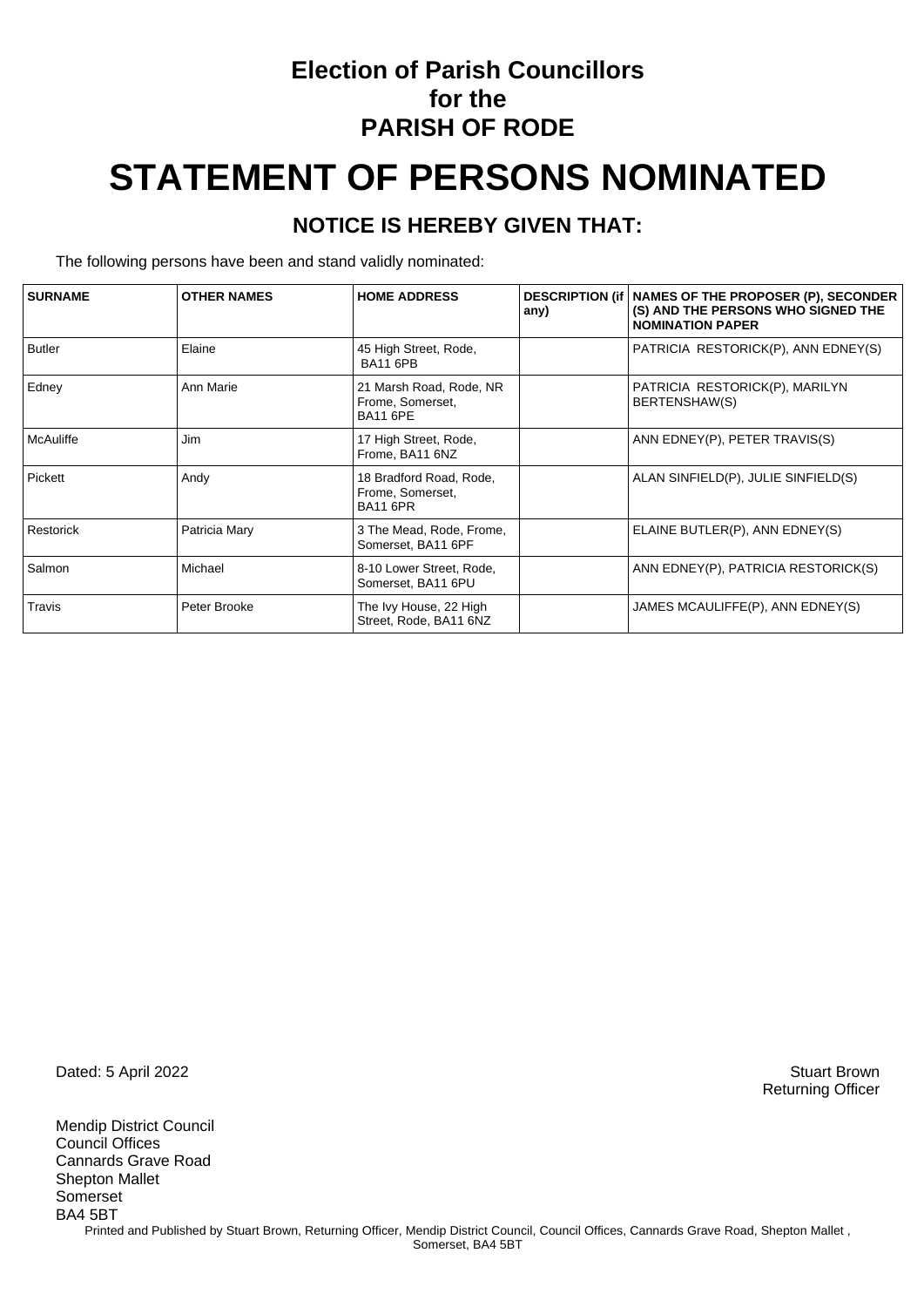## **Election of Parish Councillors for the PARISH OF RODNEY STOKE STATEMENT OF PERSONS NOMINATED**

#### **NOTICE IS HEREBY GIVEN THAT:**

The following persons have been and stand validly nominated:

| <b>SURNAME</b> | <b>OTHER NAMES</b>   | <b>HOME ADDRESS</b>                                                      | <b>DESCRIPTION (if)</b><br>any) | <b>NAMES OF THE PROPOSER (P), SECONDER</b><br>(S) AND THE PERSONS WHO SIGNED THE<br><b>NOMINATION PAPER</b> |
|----------------|----------------------|--------------------------------------------------------------------------|---------------------------------|-------------------------------------------------------------------------------------------------------------|
| <b>Bullen</b>  | Val                  | Bramley House, Millway,<br>Rodney Stoke, BS27 3XA                        |                                 | GLYN BULLEN(P), JOHN WEST(S)                                                                                |
| Daynes         | Marie Susanne        | Walnut Cottage, The Street,<br>Draycott, BS27 3TH                        |                                 | JOANNE SLATER(P), DAVID SLATER(S)                                                                           |
| <b>Dollins</b> | Roger Francis        | 10 Reeves Close, Draycott,<br>Somerset, BS27 3TB                         |                                 | ANNETTE JILL CHANT(P), FLORENCE<br>IRVING(S)                                                                |
| Dudden         | Patricia Anne        | Address in Mendip District                                               |                                 | ROGER DOLLINS(P), KEVIN WARD(S)                                                                             |
| Gladman        | Ian Michael          | Address in Mendip District                                               |                                 | KEVIN W WARD(P), LESLEY GLADMAN(S)                                                                          |
| Haskins        | <b>Richard James</b> | Address in Mendip District                                               |                                 | MICHAEL RUTTER(P), HELEN RUTTER(S)                                                                          |
| James          | Kenneth Gwynne       | Anchorage House, Stoke<br>Street, Rodney Stoke,<br><b>BS27 3UP</b>       |                                 | Megan James(P), SUSAN DUYS(S)                                                                               |
| McGovarin      | Andy                 | Address in Mendip District                                               |                                 | JOHN SIMON ENGLISH(P), ANNETTE JILL<br>CHANT(S)                                                             |
| Sealey         | Michael Robert       | Furlong Nursery, Hill Lane,<br>Rodney Stoke, Cheddar,<br><b>BS27 3XD</b> | Independent                     | CYNDY SEALEY(P), PATRICIA DUDDEN(S)                                                                         |
| Ward           | Kevin William        | Elm House, The Street,<br>Draycott, BS27 3TH                             |                                 | BEVERLEY J WARD(P), IAN GLADMAN(S)                                                                          |

Dated: 5 April 2022 Stuart Brown

Mendip District Council Council Offices Cannards Grave Road Shepton Mallet Somerset BA4 5BT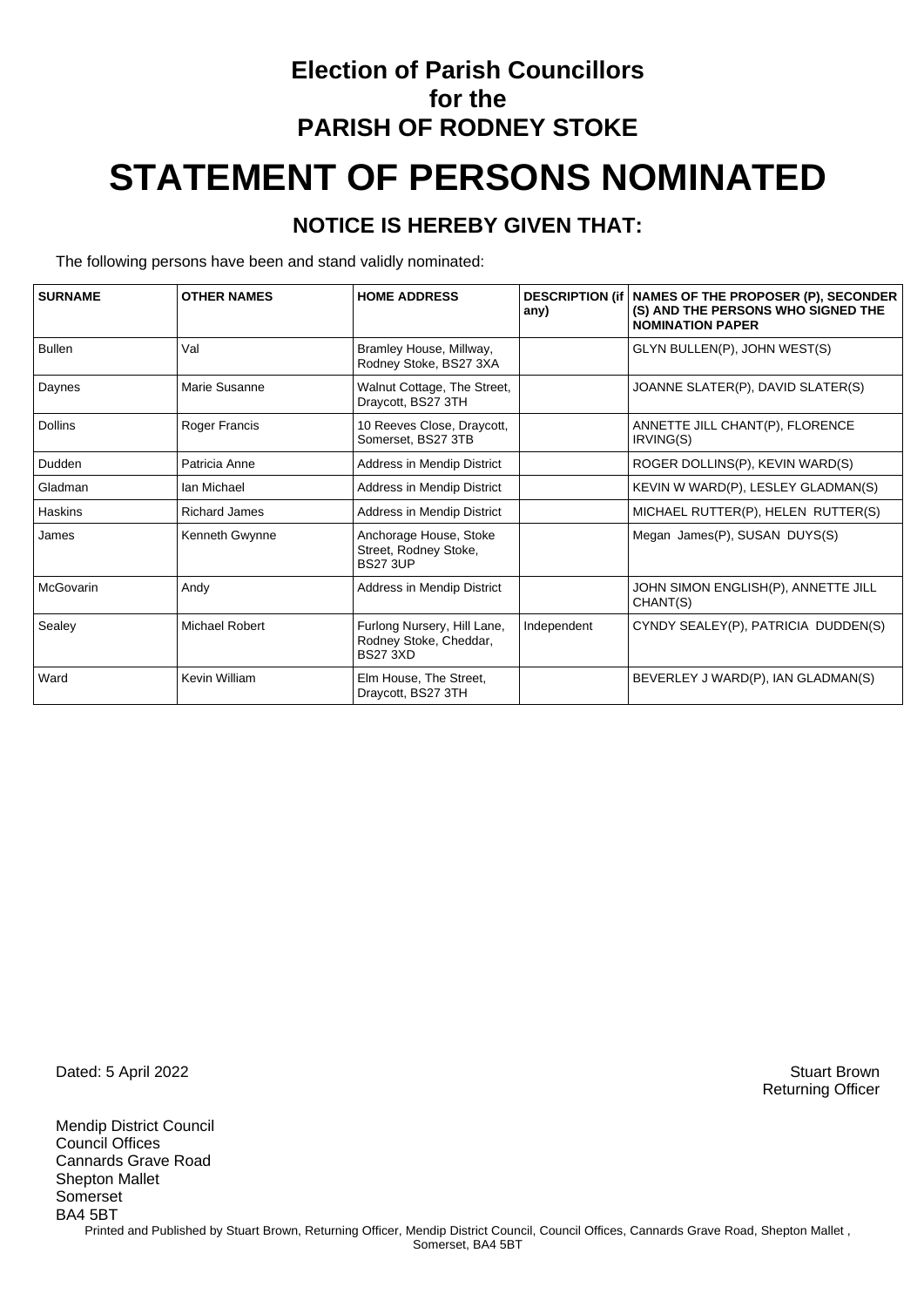## **Election of Parish Councillors for the PARISH OF SELWOOD - EAST WARD STATEMENT OF PERSONS NOMINATED**

#### **NOTICE IS HEREBY GIVEN THAT:**

The following persons have been and stand validly nominated:

| <b>SURNAME</b> | <b>OTHER NAMES</b> | <b>HOME ADDRESS</b>                                                 | any)        | DESCRIPTION (if   NAMES OF THE PROPOSER (P), SECONDER<br>(S) AND THE PERSONS WHO SIGNED THE<br><b>NOMINATION PAPER</b> |
|----------------|--------------------|---------------------------------------------------------------------|-------------|------------------------------------------------------------------------------------------------------------------------|
| Bennett        | Christopher        | Fullbrook, 2 Friggle Street,<br>Frome, Somerset,<br><b>BA11 5LH</b> |             | PETER T CHAPMAN(P), PAMELA R<br>CHAPMAN(S)                                                                             |
| Coleman        | Nigel Philip       | New Farm, East<br>Woodlands, Frome,<br>Somerset, BA11 5LY           |             | DIANE DOWLING(P), JAMES R DOWLING(S)                                                                                   |
| Dowling        | Jim                | The Old Cart House,<br>Flintwood Farm, Frome,<br>Somerset, BA11 5LD | Independent | PAULINE HANN(P), BERNARD HANN(S)                                                                                       |
| Heritage       | Judith Margaret    | Poole Farm, East<br>Woodlands, Frome,<br>Somerset, BA11 5LU         |             | JAMES R DOWLING(P), BRENDA TROTT(S)                                                                                    |
| Morgan         | Raymond John       | Myway, Birchill Lane,<br>Blatchbridge, Frome,<br>Somerset, BA11 5ND |             | DANIEL NORRIS(P), JANE E NORRIS(S)                                                                                     |

Dated: 5 April 2022 Stuart Brown

Mendip District Council Council Offices Cannards Grave Road Shepton Mallet Somerset BA4 5BT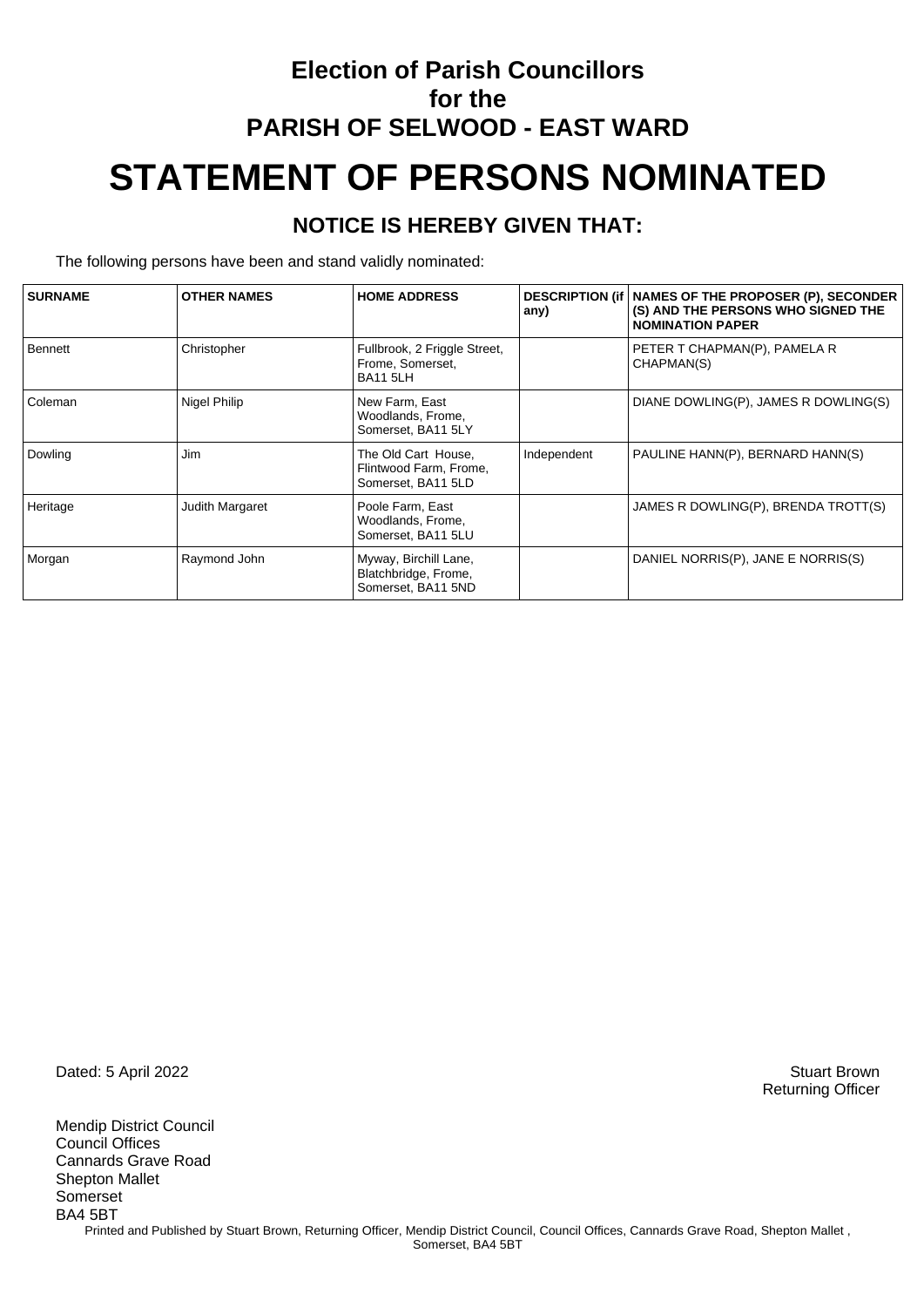## **Election of Parish Councillors for the PARISH OF SELWOOD - WEST WARD STATEMENT OF PERSONS NOMINATED**

#### **NOTICE IS HEREBY GIVEN THAT:**

The following persons have been and stand validly nominated:

| <b>SURNAME</b> | <b>OTHER NAMES</b>    | <b>HOME ADDRESS</b>                                                  | any) | <b>DESCRIPTION (if   NAMES OF THE PROPOSER (P), SECONDER</b><br>(S) AND THE PERSONS WHO SIGNED THE<br><b>NOMINATION PAPER</b> |
|----------------|-----------------------|----------------------------------------------------------------------|------|-------------------------------------------------------------------------------------------------------------------------------|
| Stickley       | <b>Graham Roberts</b> | Cherryacre, Iron Mill Lane,<br>Oldford, Frome, BA11 2NR              |      | JUDITH STICKLEY(P), ANDREW J FROST(S)                                                                                         |
| Stickley       | Jude                  | Cherryacre, Iron Mill Lane,<br>Oldford, Frome, Somerset,<br>BA11 2NR |      | <b>GRAHAM STICKLEY(P), CLARE FIELDEN(S)</b>                                                                                   |

Dated: 5 April 2022 Stuart Brown

Mendip District Council Council Offices Cannards Grave Road Shepton Mallet Somerset BA4 5BT Printed and Published by Stuart Brown, Returning Officer, Mendip District Council, Council Offices, Cannards Grave Road, Shepton Mallet, Somerset, BA4 5BT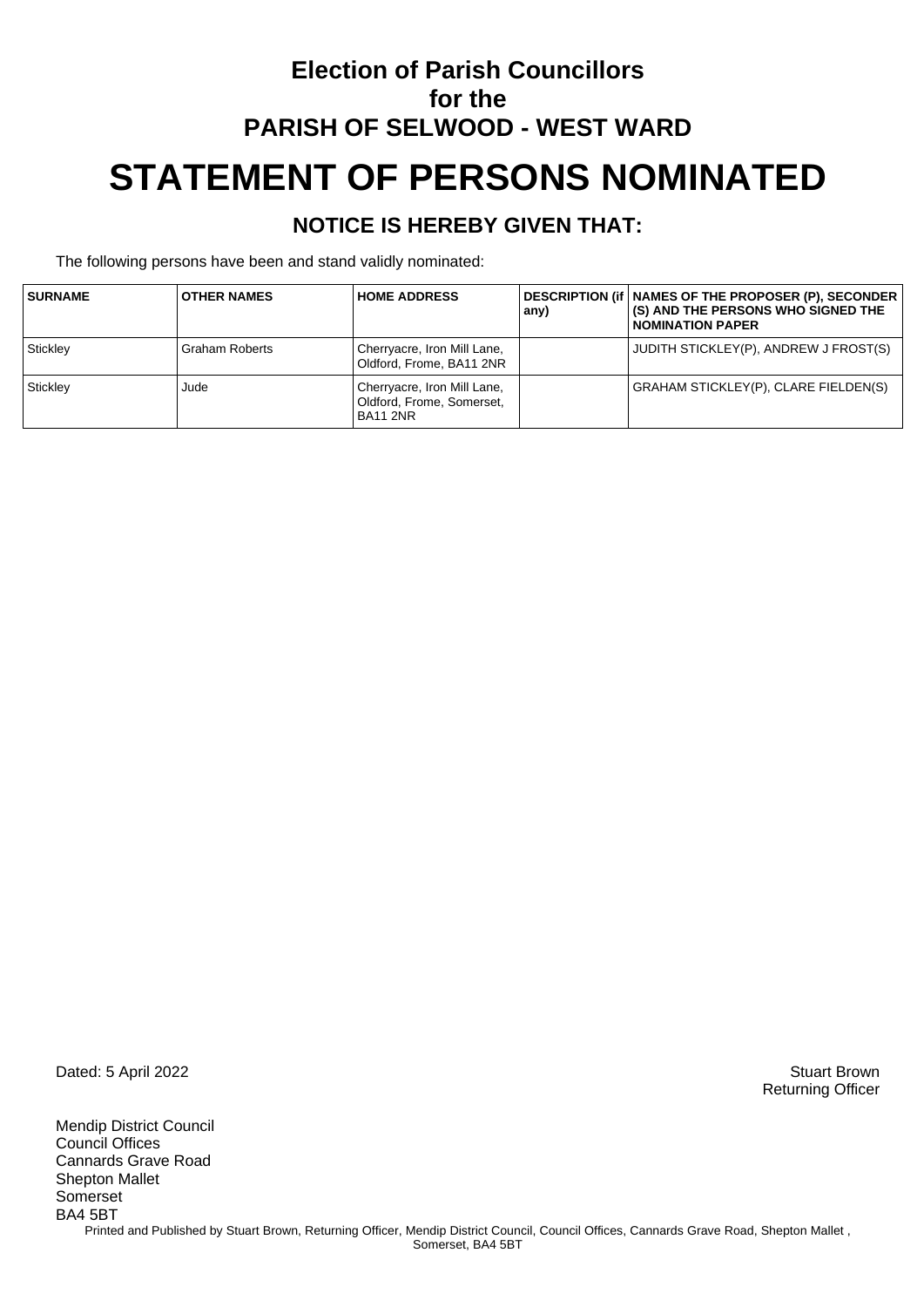## **Election of Parish Councillors for the PARISH OF SHEPTON MALLET - EAST WARD STATEMENT OF PERSONS NOMINATED**

#### **NOTICE IS HEREBY GIVEN THAT:**

The following persons have been and stand validly nominated:

| <b>SURNAME</b>  | <b>OTHER NAMES</b>   | <b>HOME ADDRESS</b>                                             | <b>DESCRIPTION (if)</b><br>any)                     | NAMES OF THE PROPOSER (P), SECONDER<br>(S) AND THE PERSONS WHO SIGNED THE<br><b>NOMINATION PAPER</b> |
|-----------------|----------------------|-----------------------------------------------------------------|-----------------------------------------------------|------------------------------------------------------------------------------------------------------|
| Berkeley        | Martin               | Address in Mendip District                                      | Future Shepton -<br>Working together<br>for Shepton | ABIGAIL MCGUIRE(P), PETER MCGUIRE(S)                                                                 |
| <b>Brittain</b> | James Julian Carkeet | The Old Rectory, Peter<br>Street, Shepton Mallet,<br>BA4 5BL    | Future Shepton -<br>Working together<br>for Shepton | MATTHEW J HARRISON(P), SHARON R<br>HALE(S)                                                           |
| Harrison        | Matt                 | Carey End, Draycott Road,<br>Shepton Mallet, BA4 5HS            | Future Shepton -<br>Working together<br>for Shepton | ABIGAIL MCGUIRE(P), JAMES J C<br>BRITTAIN(S)                                                         |
| Lovell          | Martin               | Hillside, Princes Road,<br>Shepton Mallet, Somerset,<br>BA4 5HL | Liberal<br>Democrats                                | KATHLEEN A H LOVELL(P), NEIL F<br>SHEARN(S)                                                          |
| Makin           | Tom                  | Address in Mendip District                                      | Future Shepton -<br>Working together<br>for Shepton | MATTHEW J HARRISON(P), ABIGAIL<br>MCGUIRE(S)                                                         |
| Mayall          | Gavin James          | Rock Farm, Windsor Hill<br>Lane, Shepton Mallet,<br>BA4 4JE     | Liberal<br>Democrats                                | MARTIN LOVELL(P), MICHAEL ORAM(S)                                                                    |
| Mcguire         | Abi                  | Kon Tiki, 2 Frithfield Walk,<br>Shepton Mallet, BA4 5LY         | Future Shepton -<br>Working together<br>for Shepton | ROBERT GOODHAND(P), PETER<br>MCGUIRE(S)                                                              |

Dated: 5 April 2022 Stuart Brown

Mendip District Council Council Offices Cannards Grave Road Shepton Mallet Somerset BA4 5BT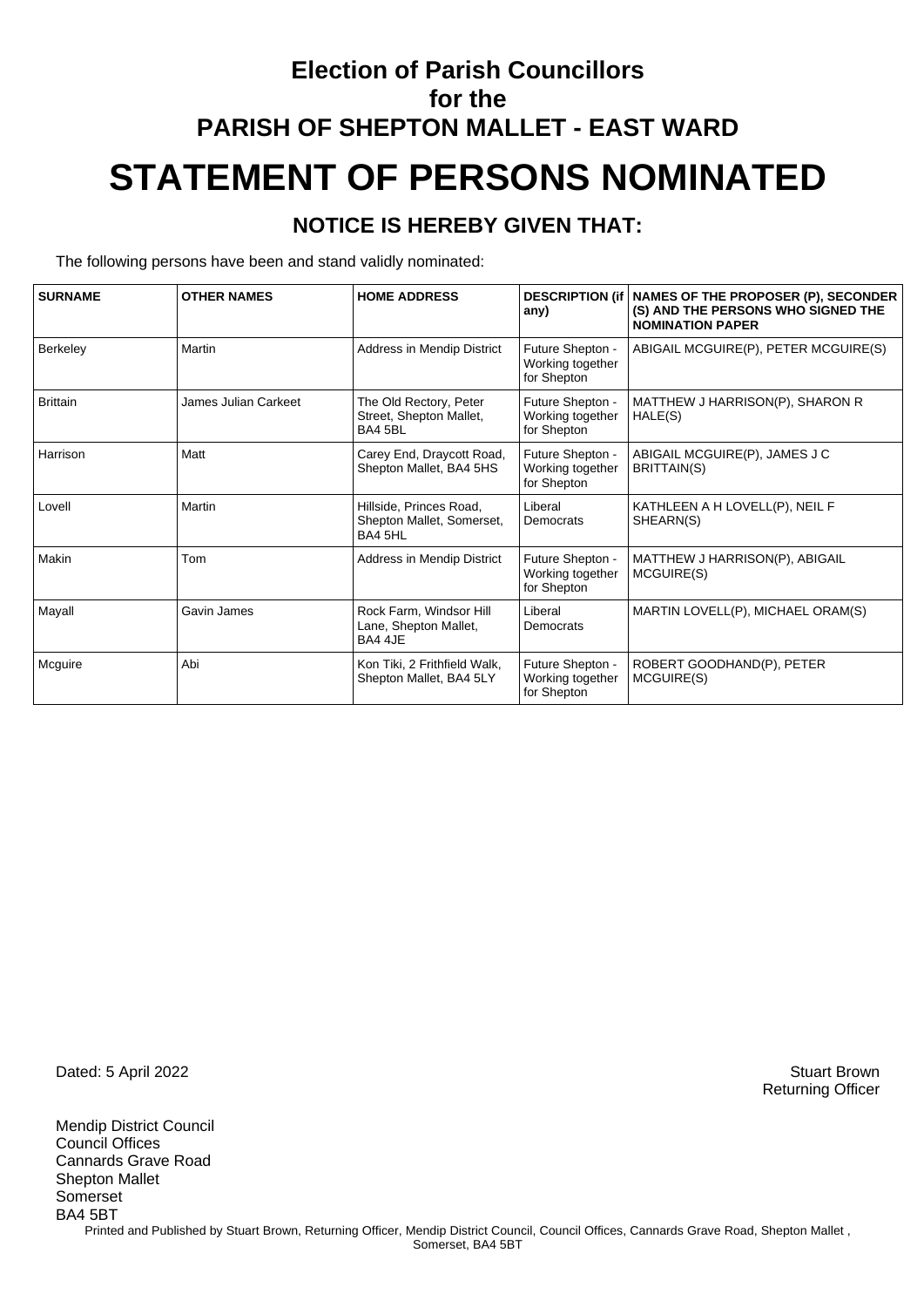## **Election of Parish Councillors for the PARISH OF SHEPTON MALLET - WEST WARD STATEMENT OF PERSONS NOMINATED**

#### **NOTICE IS HEREBY GIVEN THAT:**

The following persons have been and stand validly nominated:

| <b>SURNAME</b>  | <b>OTHER NAMES</b>     | <b>HOME ADDRESS</b>                                          | any)                                                | DESCRIPTION (if   NAMES OF THE PROPOSER (P), SECONDER<br>(S) AND THE PERSONS WHO SIGNED THE<br><b>NOMINATION PAPER</b> |
|-----------------|------------------------|--------------------------------------------------------------|-----------------------------------------------------|------------------------------------------------------------------------------------------------------------------------|
| Crisfield       | Dave                   | 8 Barrington Place, Shepton<br>Mallet, BA4 5GH               | Future Shepton -<br>Working together<br>for Shepton | JULIAN TUCKER(P), SUE CRISFIELD(S)                                                                                     |
| Hale            | Sharon Ruth            | Pembroke Cottages,<br>Shepton Mallet, BA4 5HX                | Future Shepton -<br>Working together<br>for Shepton | David Edward Crisfield(P), GEOFFREY P<br>HILLMAN(S)                                                                    |
| <b>Hobbs</b>    | <b>Edric Wayland</b>   | 96 Shaftgate Avenue,<br>Shepton Mallet, Somerset,<br>BA4 5YG | Liberal<br>Democrats                                | GARFIELD KENNEDY(P), CAROLINE<br>HOBBS(S)                                                                              |
| Kennedy         | <b>Warren Garfield</b> | 45 Summerleaze Park.<br>Shepton Mallet, BA4 5FE              | Liberal<br>Democrats                                | ROBIN J HORTON(P), SHIRLEY A GREEN-<br>MORRIS(S)                                                                       |
| <b>Nicklin</b>  | Jane Lesley            | Ham Manor, Ham Lane,<br>Shepton Mallet, BA4 5JR              | Future Shepton -<br>Working together<br>for Shepton | SUSAN DICKERSON(P), AMANDA J HIRST(S)                                                                                  |
| Roth            | Kai-Thomas             | 16 Coombe Lane, Shepton<br>Mallet, BA4 5XD                   | Future Shepton -<br>Working together<br>for Shepton | GEOFFREY P HILLMAN(P), David Edward<br>Crisfield(S)                                                                    |
| Stokes-Stephens | Becky                  | 10 Barrington Place,<br>Shepton Mallet, Somerset,<br>BA4 5GH | Future Shepton -<br>Working together<br>for Shepton | ROBERT W STOKES(P), JULIE M BENNER(S)                                                                                  |

Dated: 5 April 2022 Stuart Brown

Mendip District Council Council Offices Cannards Grave Road Shepton Mallet Somerset BA4 5BT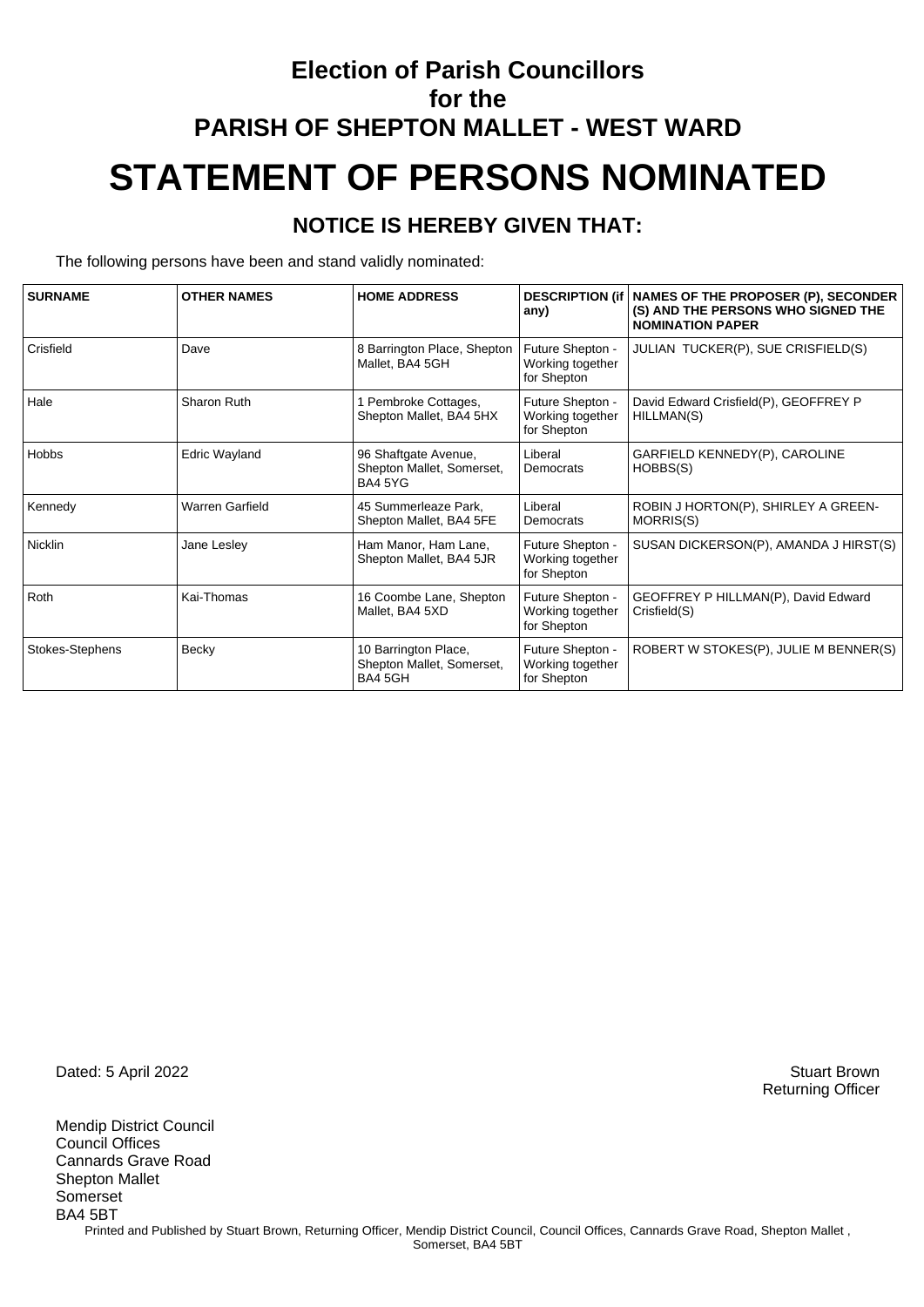### **Election of Parish Councillors for the PARISH OF ST. CUTHBERT OUT - EAST WARD STATEMENT OF PERSONS NOMINATED**

#### **NOTICE IS HEREBY GIVEN THAT:**

The following persons have been and stand validly nominated:

| <b>SURNAME</b>   | <b>OTHER NAMES</b> | <b>HOME ADDRESS</b>                                                        | any) | DESCRIPTION (if   NAMES OF THE PROPOSER (P), SECONDER<br><b>(S) AND THE PERSONS WHO SIGNED THE</b><br>I NOMINATION PAPER |
|------------------|--------------------|----------------------------------------------------------------------------|------|--------------------------------------------------------------------------------------------------------------------------|
| <b>Humphreys</b> | lan Stuart         | 6 Nettle Combe View, South<br>Horrington Village, Wells,<br><b>BA5 3OF</b> |      | STEPHEN HARDING(P), HELENE<br>BUTTIFANT(S)                                                                               |

Dated: 5 April 2022 Stuart Brown

Mendip District Council Council Offices Cannards Grave Road Shepton Mallet Somerset BA4 5BT Printed and Published by Stuart Brown, Returning Officer, Mendip District Council, Council Offices, Cannards Grave Road, Shepton Mallet, Somerset, BA4 5BT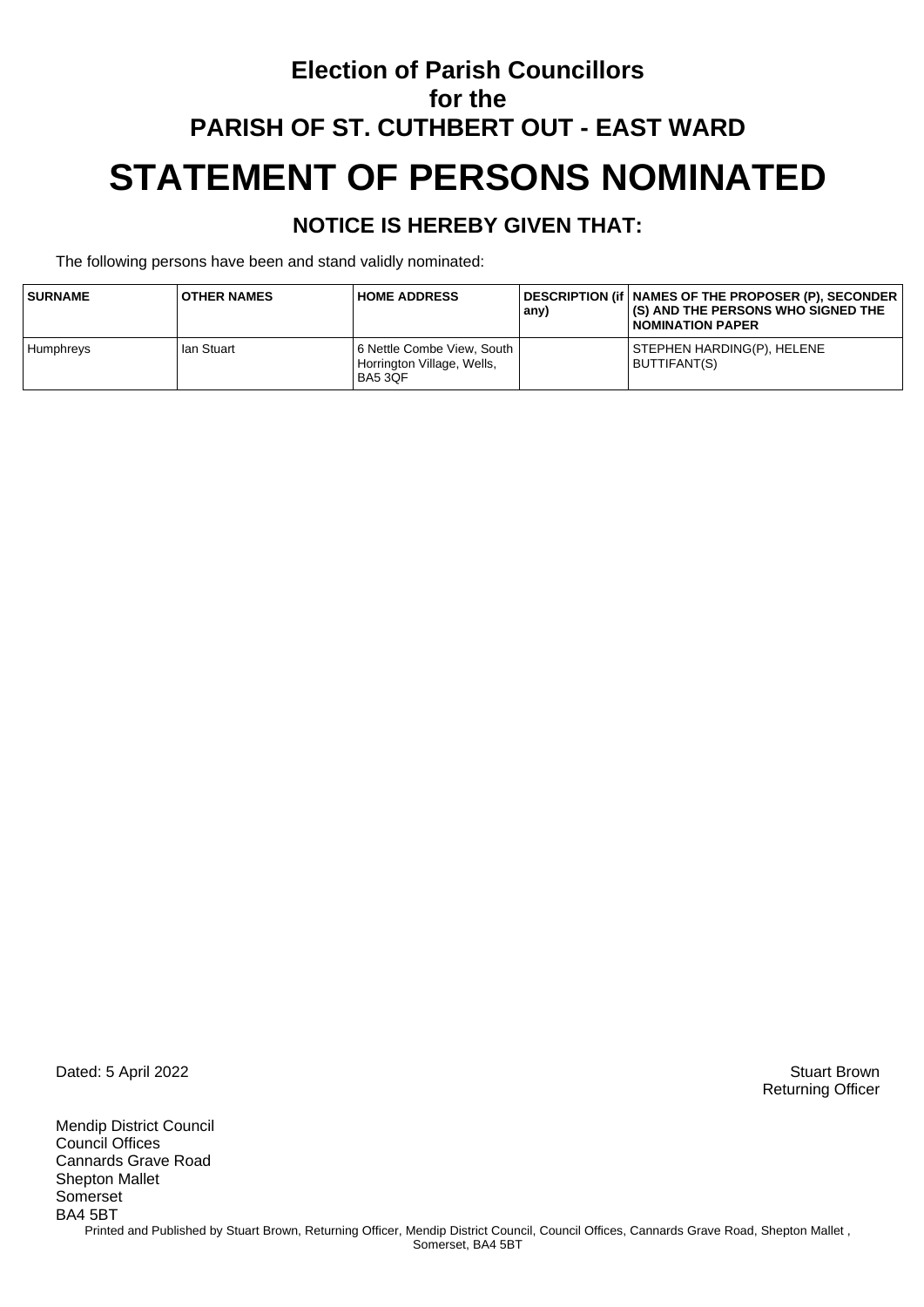## **Election of Parish Councillors for the PARISH OF ST. CUTHBERT OUT - NORTH WARD STATEMENT OF PERSONS NOMINATED**

#### **NOTICE IS HEREBY GIVEN THAT:**

The following persons have been and stand validly nominated:

| <b>SURNAME</b> | <b>OTHER NAMES</b>          | <b>HOME ADDRESS</b>                                             | any)                                              | DESCRIPTION (if   NAMES OF THE PROPOSER (P), SECONDER<br>(S) AND THE PERSONS WHO SIGNED THE<br><b>NOMINATION PAPER</b> |
|----------------|-----------------------------|-----------------------------------------------------------------|---------------------------------------------------|------------------------------------------------------------------------------------------------------------------------|
| Cannon         | Paul Martyn                 | Mallow Cottage, Lower<br>Milton, Wookey Hole, Wells,<br>BA5 1DH | Journalist.<br>Musician,<br>Community<br>Activist | NICHOLAS LEE(P), HELEN M B FORREST(S)                                                                                  |
| Danson         | Edwin Frederick Shakespeare | Deers Leap, Bubwith Farm,<br>Wookey Hole, BA5 1BA               |                                                   | ADAM PALMER(P), LOUISE PALMER(S)                                                                                       |
| Hayden         | Marcel Jean Alfred          | Kiln House, Lime Kiln Lane,<br>Wookey Hole, BA5 1DL             |                                                   | ALEXANDER LEWIS(P), ELIZABETH S<br>HARDING(S)                                                                          |
| l Lunnon       | Mark Edward                 | Myrtle Farm, Milton Lane,<br>Wookey Hole, Wells,<br>BA5 1DG     |                                                   | MARCEL J A HAYDEN(P), NEIL J<br>WILLIAMS(S)                                                                            |

Dated: 5 April 2022 Stuart Brown

Mendip District Council Council Offices Cannards Grave Road Shepton Mallet Somerset BA4 5BT Printed and Published by Stuart Brown, Returning Officer, Mendip District Council, Council Offices, Cannards Grave Road, Shepton Mallet, Somerset, BA4 5BT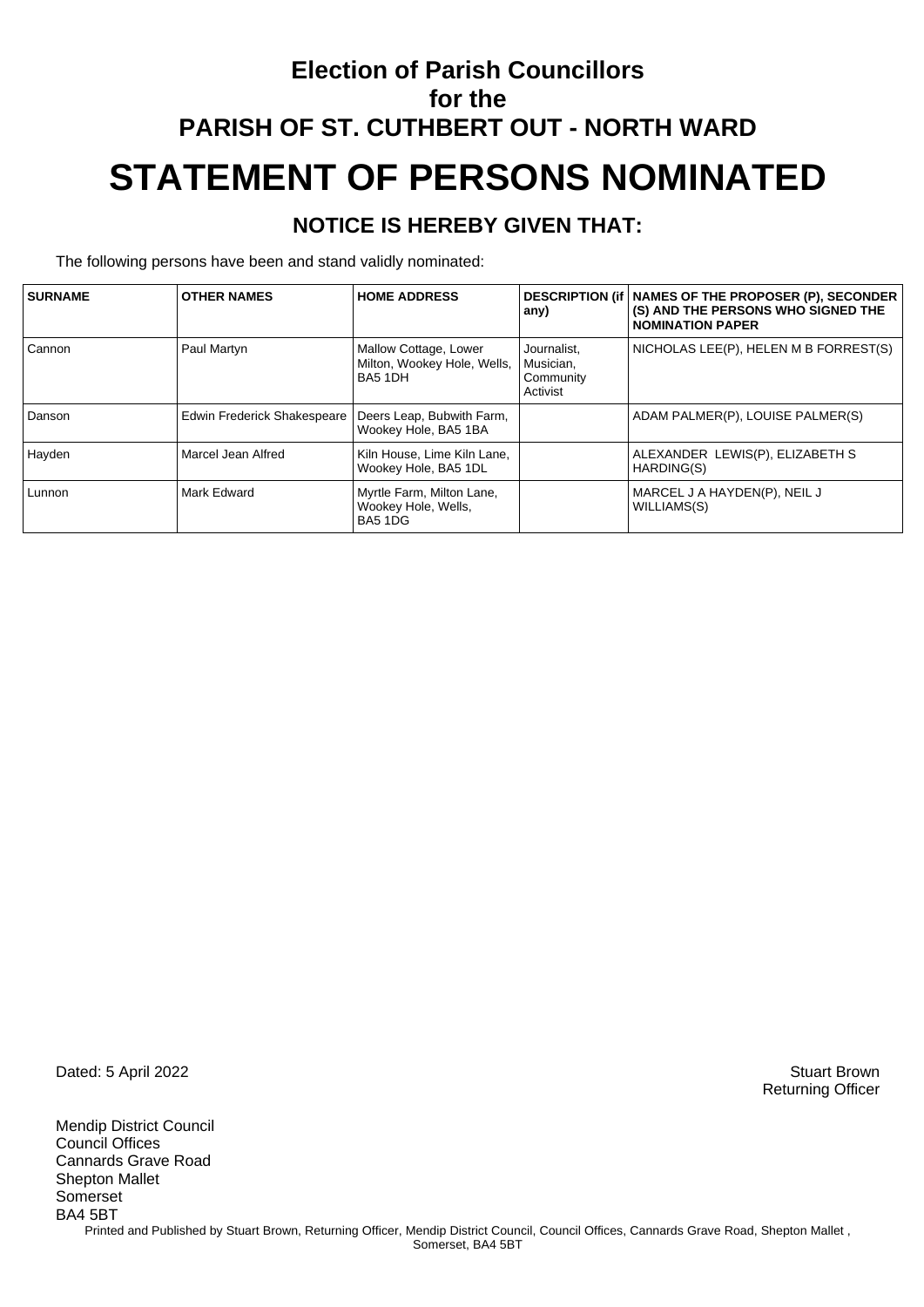### **Election of Parish Councillors for the PARISH OF ST. CUTHBERT OUT - SOUTH WARD STATEMENT OF PERSONS NOMINATED**

#### **NOTICE IS HEREBY GIVEN THAT:**

The following persons have been and stand validly nominated:

| <b>SURNAME</b> | <b>OTHER NAMES</b> | <b>HOME ADDRESS</b>               | any) | DESCRIPTION (if   NAMES OF THE PROPOSER (P), SECONDER<br>(S) AND THE PERSONS WHO SIGNED THE<br><b>NOMINATION PAPER</b> |
|----------------|--------------------|-----------------------------------|------|------------------------------------------------------------------------------------------------------------------------|
| Hathway        | Tonv               | 28 Knight Road, Wells,<br>BA5 1FT |      | BRIAN F J CADDICK(P), GERALDINE J<br>THORNE(S)                                                                         |
| Pettitt        | Gill               | Address in Mendip District        |      | BRIAN F J CADDICK(P), GERALDINE JANE<br>THORNE(S)                                                                      |

Dated: 5 April 2022 Stuart Brown

Mendip District Council Council Offices Cannards Grave Road Shepton Mallet Somerset BA4 5BT Printed and Published by Stuart Brown, Returning Officer, Mendip District Council, Council Offices, Cannards Grave Road, Shepton Mallet, Somerset, BA4 5BT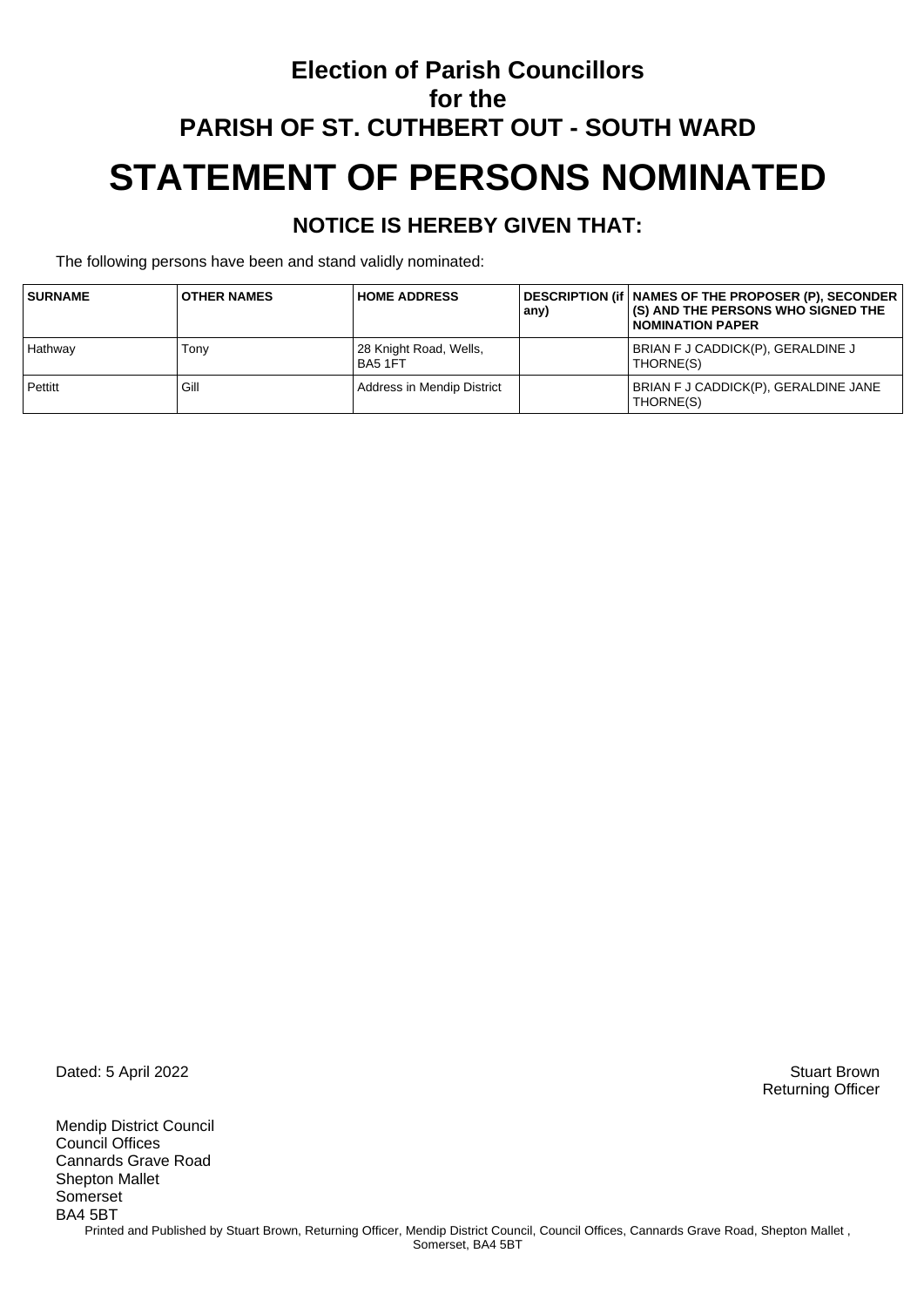### **Election of Parish Councillors for the PARISH OF ST. CUTHBERT OUT - WEST WARD STATEMENT OF PERSONS NOMINATED**

#### **NOTICE IS HEREBY GIVEN THAT:**

The following persons have been and stand validly nominated:

| <b>SURNAME</b> | <b>OTHER NAMES</b> | <b>HOME ADDRESS</b>                                                        | any) | DESCRIPTION (if   NAMES OF THE PROPOSER (P), SECONDER<br>(S) AND THE PERSONS WHO SIGNED THE<br><b>NOMINATION PAPER</b> |
|----------------|--------------------|----------------------------------------------------------------------------|------|------------------------------------------------------------------------------------------------------------------------|
| Cooke          | Martin Reed        | Scottsdale, 22 Elm Close,<br>Wells, Somerset                               |      | KENNETH A PARSONS(P), JOSEPHINE M<br>PARSONS(S)                                                                        |
| Mitchell       | Margaret Elizabeth | Clover Close House, Main<br>Road, Coxley, Somerset,<br><b>BA5 1QZ</b>      |      | JONATHAN E A M REEVES(P), JANET M<br>REEVES(S)                                                                         |
| Reeves         | Jim                | White House, Haymoor<br>Lane, Coxley Wick, Nrr<br>Wells, Somerset, BA5 1QY |      | JANET M REEVES(P), JENNIFER M<br>HENDERSON(S)                                                                          |

Dated: 5 April 2022 Stuart Brown

Mendip District Council Council Offices Cannards Grave Road Shepton Mallet Somerset BA4 5BT Printed and Published by Stuart Brown, Returning Officer, Mendip District Council, Council Offices, Cannards Grave Road, Shepton Mallet, Somerset, BA4 5BT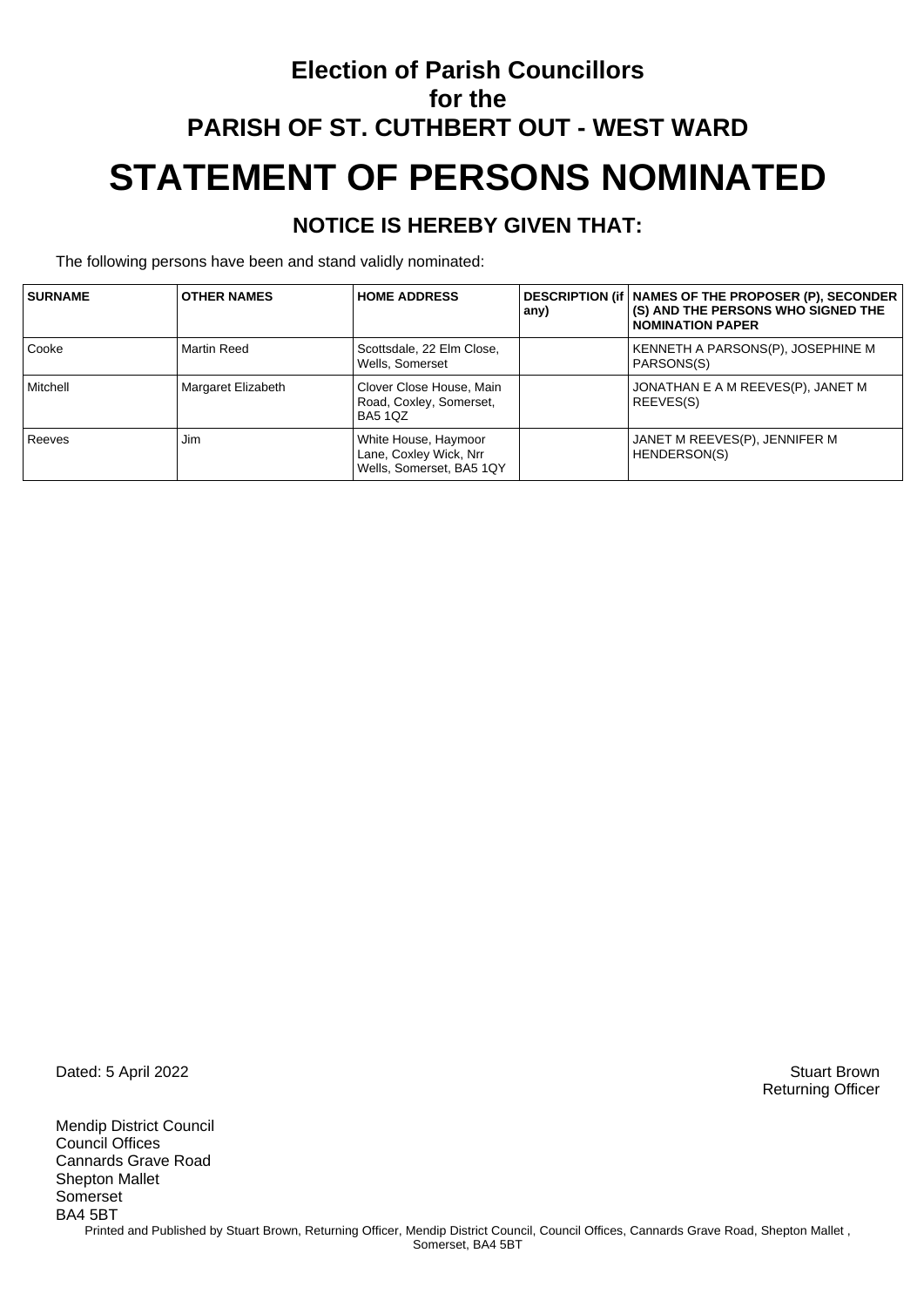## **Election of Parish Councillors for the PARISH OF STOKE ST. MICHAEL STATEMENT OF PERSONS NOMINATED**

#### **NOTICE IS HEREBY GIVEN THAT:**

The following persons have been and stand validly nominated:

| <b>SURNAME</b> | <b>OTHER NAMES</b>   | <b>HOME ADDRESS</b>                                                   | any) | DESCRIPTION (if   NAMES OF THE PROPOSER (P), SECONDER<br>(S) AND THE PERSONS WHO SIGNED THE<br><b>NOMINATION PAPER</b> |
|----------------|----------------------|-----------------------------------------------------------------------|------|------------------------------------------------------------------------------------------------------------------------|
| Corbett        | <b>Nick</b>          | Address in Mendip District                                            |      | RICHARD A HOBBS(P), CHARLOTTE E B<br>CORBETT(S)                                                                        |
| Hambly         | <b>Keith Charles</b> | Hill View, Mendip Road,<br>Stoke St Michael, Radstock,<br>BA3 5JU     |      | MALCOLM A MARTIN(P), GLENNA L<br>MARTIN(S)                                                                             |
| Mcentee        | John Charles         | Grumbles Farm, Burges Hill,<br>Stoke St Michael, Radstock,<br>BA3 5JX |      | CHARLOTTE E B CORBETT(P), NICHOLAS J<br>CORBETT(S)                                                                     |
| Rice           | <b>Matthew James</b> | 8 The Mead, Stoke St<br>Michael, Radstock, BA3 5JD                    |      | ELIZABETH RICE(P), TIMOTHY D PEARCE(S)                                                                                 |
| Taylor         | Amanda Louise        | Pond Cottage, East End,<br>Stoke St Michael, BA3 5LA                  |      | NICHOLAS TAYLOR(P), KEITH HAMBLY(S)                                                                                    |

Dated: 5 April 2022 Stuart Brown

Mendip District Council Council Offices Cannards Grave Road Shepton Mallet Somerset BA4 5BT Printed and Published by Stuart Brown, Returning Officer, Mendip District Council, Council Offices, Cannards Grave Road, Shepton Mallet, Somerset, BA4 5BT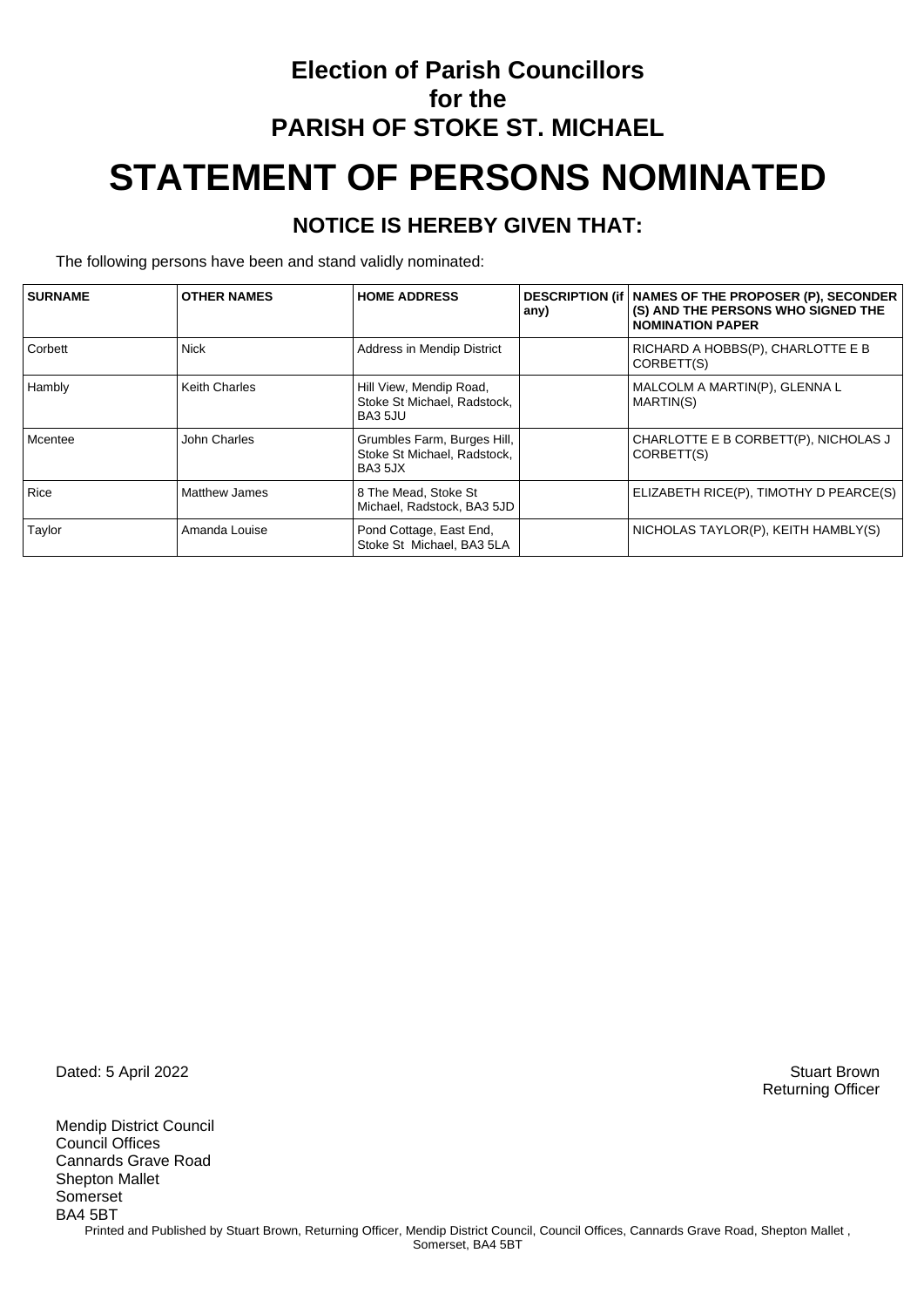## **Election of Parish Councillors for the PARISH OF STON EASTON STATEMENT OF PERSONS NOMINATED**

#### **NOTICE IS HEREBY GIVEN THAT:**

The following persons have been and stand validly nominated:

| <b>SURNAME</b> | <b>OTHER NAMES</b> | <b>HOME ADDRESS</b>                                                    | any) | DESCRIPTION (if   NAMES OF THE PROPOSER (P), SECONDER<br>(S) AND THE PERSONS WHO SIGNED THE<br><b>NOMINATION PAPER</b> |
|----------------|--------------------|------------------------------------------------------------------------|------|------------------------------------------------------------------------------------------------------------------------|
| <b>Davies</b>  | Ainslie Deborah    | Windy Ridge, Clapton,<br>Midsomer Norton, Radstock.<br>BA34ED          |      | COLIN DAVIES(P), STEPHEN HUCKLE(S)                                                                                     |
| Killen         | Tom                | The Cake House, Upper<br>Lodge Farm, Ston Easton,<br>Radstock, BA3 4DU |      | SALLY KILLEN(P), ARCHIE KILLEN(S)                                                                                      |

Dated: 5 April 2022 Stuart Brown

Mendip District Council Council Offices Cannards Grave Road Shepton Mallet Somerset BA4 5BT Printed and Published by Stuart Brown, Returning Officer, Mendip District Council, Council Offices, Cannards Grave Road, Shepton Mallet, Somerset, BA4 5BT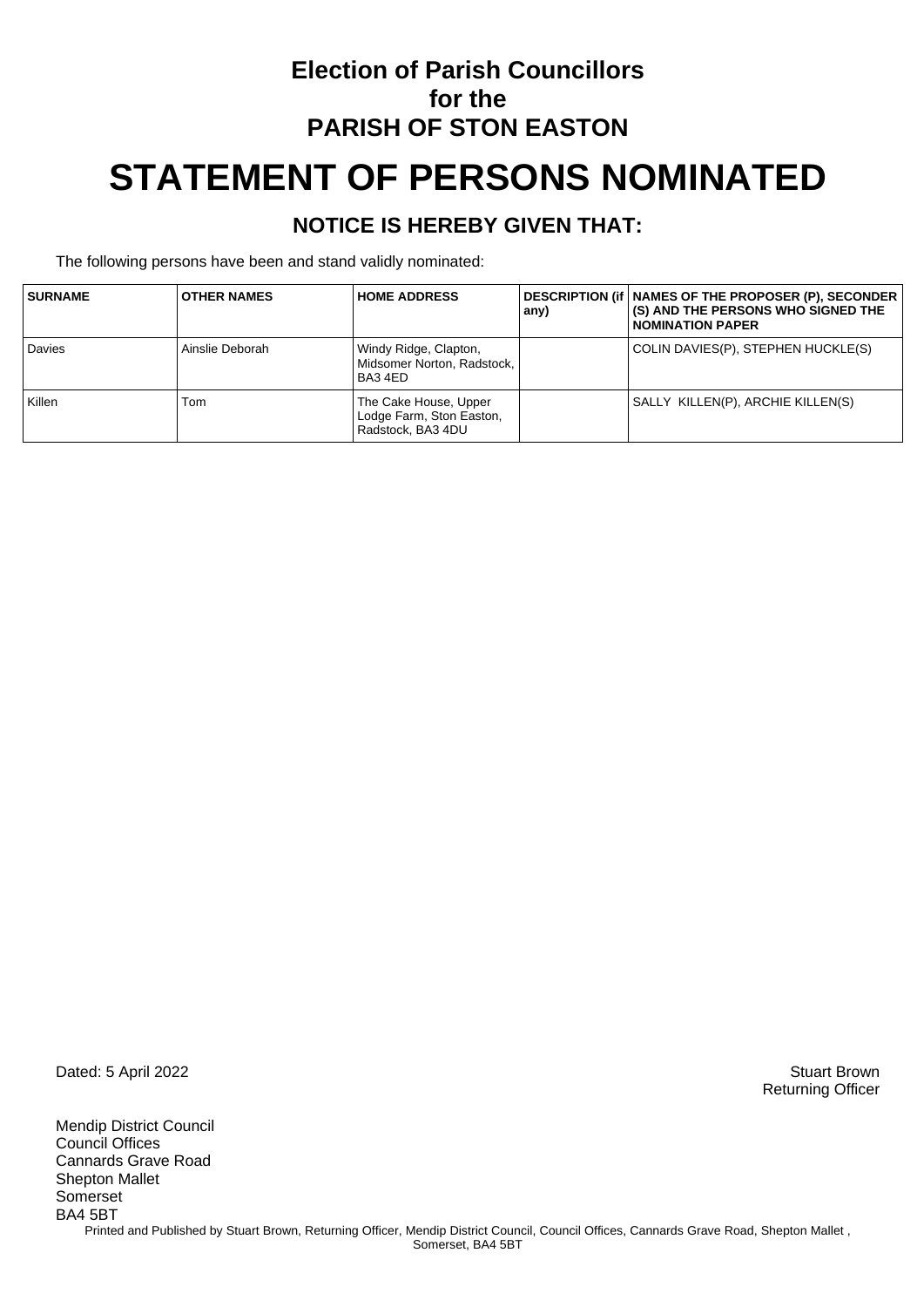## **Election of Parish Councillors for the PARISH OF STRATTON-ON-THE-FOSSE STATEMENT OF PERSONS NOMINATED**

#### **NOTICE IS HEREBY GIVEN THAT:**

The following persons have been and stand validly nominated:

| <b>SURNAME</b> | <b>OTHER NAMES</b> | <b>HOME ADDRESS</b>                                                            | any)                              | DESCRIPTION (if   NAMES OF THE PROPOSER (P), SECONDER<br>(S) AND THE PERSONS WHO SIGNED THE<br><b>NOMINATION PAPER</b> |
|----------------|--------------------|--------------------------------------------------------------------------------|-----------------------------------|------------------------------------------------------------------------------------------------------------------------|
| Andrewartha    | Paul Joseph        | 2 Avenue Villa, Fosse Road,<br>Stratton-on-the-Fosse,<br>BA34RG                | Lay Chaplin of<br>Downside School | HELEN MURTAGH(P), JAMES MURTAGH(S)                                                                                     |
| Daniels        | Malcolm Graham     | 6 Middlemead, Stratton on<br>the Fosse, Radstock,<br>BA3 4QH                   |                                   | ELIZABETH WILLIAMS(P), ROBERT<br>WILLIAMS(S)                                                                           |
| Kelly          | Robert             | 2 The Willow, Stratton-on-<br>the-Fosse, BA3 4RS                               |                                   | HELEN E MURTAGH(P), DAVID J STOCK(S)                                                                                   |
| Murtagh        | Helen Elizabeth    | Address in Mendip District                                                     |                                   | DAVID J STOCK(P), SUSAN J BARTUCCA(S)                                                                                  |
| Norris         | Alan James         | The Old Telephone<br>Exchange, Fosse Road,<br>Stratton-on-the-Fosse,<br>BA34RB |                                   | RALPH H PAWLEY(P), NORMA A NORRIS(S)                                                                                   |
| Stock          | David John         | Address in Mendip District                                                     |                                   | ROBERT KELLY(P), HELEN E MURTAGH(S)                                                                                    |

Dated: 5 April 2022 Stuart Brown

Mendip District Council Council Offices Cannards Grave Road Shepton Mallet Somerset BA4 5BT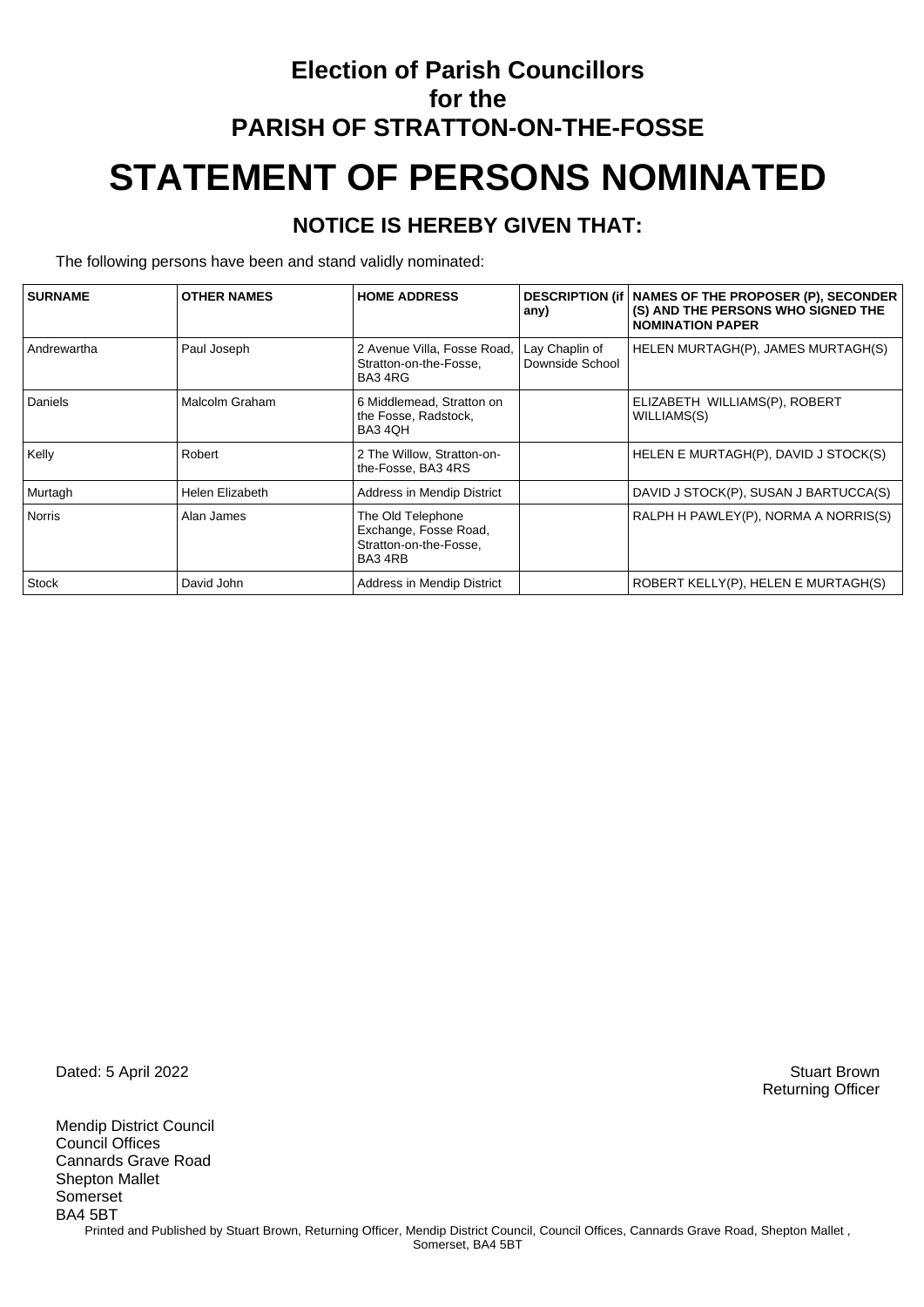## **Election of Parish Councillors for the PARISH OF STREET - NORTH WARD STATEMENT OF PERSONS NOMINATED**

#### **NOTICE IS HEREBY GIVEN THAT:**

The following persons have been and stand validly nominated:

| <b>SURNAME</b> | <b>OTHER NAMES</b> | <b>HOME ADDRESS</b>                             | any) | DESCRIPTION (if   NAMES OF THE PROPOSER (P), SECONDER<br>(S) AND THE PERSONS WHO SIGNED THE<br><b>NOMINATION PAPER</b> |
|----------------|--------------------|-------------------------------------------------|------|------------------------------------------------------------------------------------------------------------------------|
| Goater         | Deb                | 20 Couture Grove, Street,<br>Somerset, BA16 0GA |      | STEPHEN A TARBARD(P), SARAH L BOLT(S)                                                                                  |
| Goater         | Peter Anthony      | 20 Couture Grove, Street,<br><b>BA16 0GA</b>    |      | SARAH L BOLT(P), STEPHEN ALAN<br>TARBARD(S)                                                                            |
| Shearer        | Heather            | Address in Mendip District                      |      | JAYNE FRANCE(P), HARRY FRANCE(S)                                                                                       |

Dated: 5 April 2022 Stuart Brown

Mendip District Council Council Offices Cannards Grave Road Shepton Mallet Somerset BA4 5BT Printed and Published by Stuart Brown, Returning Officer, Mendip District Council, Council Offices, Cannards Grave Road, Shepton Mallet, Somerset, BA4 5BT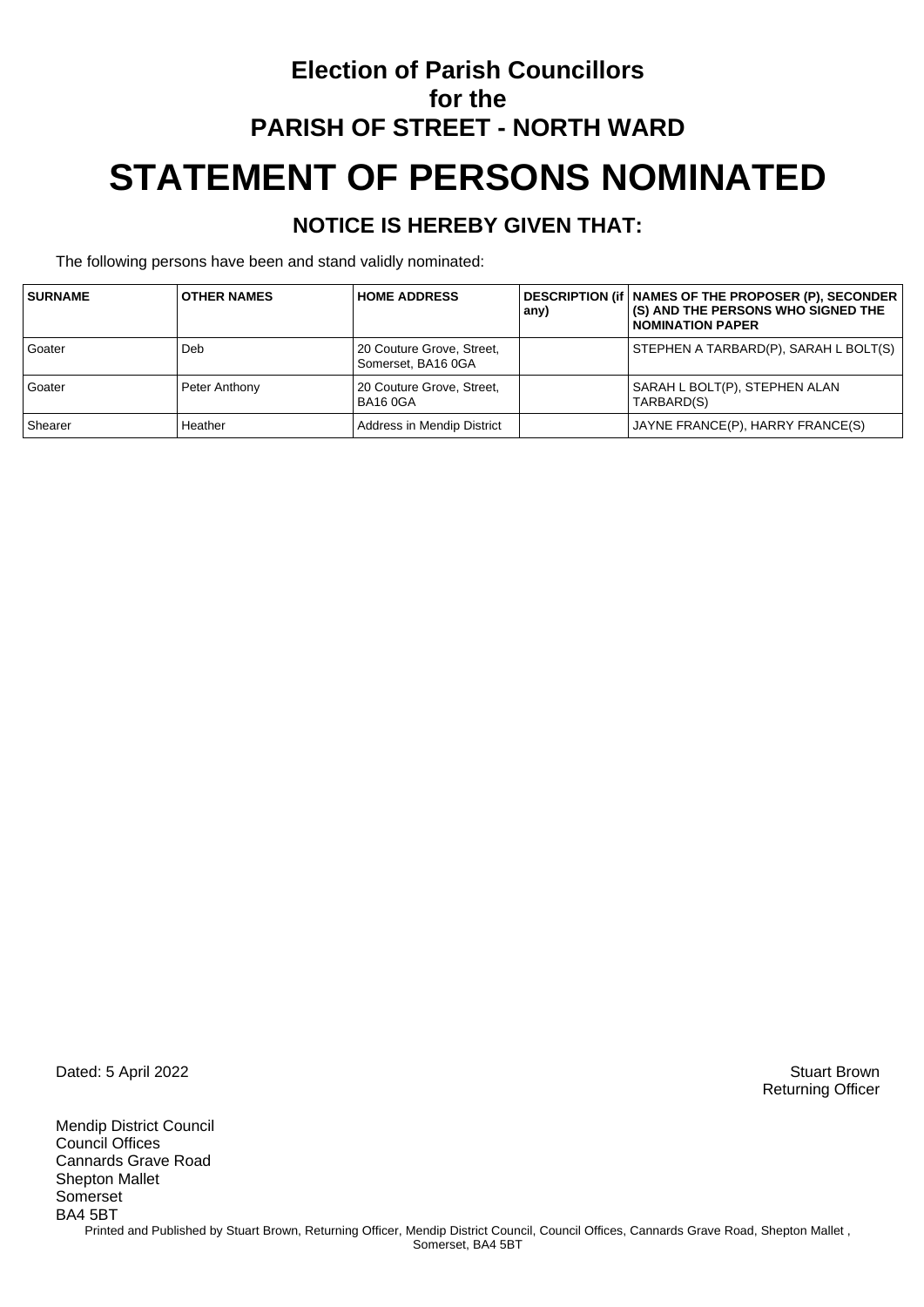## **Election of Parish Councillors for the PARISH OF STREET - SOUTH WARD STATEMENT OF PERSONS NOMINATED**

#### **NOTICE IS HEREBY GIVEN THAT:**

The following persons have been and stand validly nominated:

| <b>SURNAME</b> | <b>OTHER NAMES</b> | <b>HOME ADDRESS</b>                                         | any)        | DESCRIPTION (if   NAMES OF THE PROPOSER (P), SECONDER<br>(S) AND THE PERSONS WHO SIGNED THE<br><b>NOMINATION PAPER</b> |
|----------------|--------------------|-------------------------------------------------------------|-------------|------------------------------------------------------------------------------------------------------------------------|
| <b>Birch</b>   | Pam                | 9 Glanvill Road, Street,<br>Somerset, BA16 0TN              |             | ZOE A MARKS(P), STEVEN R MARKS(S)                                                                                      |
| Leafe          | Andrew             | Address in Mendip District                                  |             | GILLIAN HEAVYSIDE(P), LAURA J<br>WOLFERS(S)                                                                            |
| Wolfers        | Laura Joanna       | Ty Carreg, Hindhayes Lane,<br>Street, Somerset, BA16<br>0DP | Independent | ELIZABETH LEYSHON(P), MARY<br>SHURMER(S)                                                                               |

Dated: 5 April 2022 Stuart Brown

Mendip District Council Council Offices Cannards Grave Road Shepton Mallet Somerset BA4 5BT Printed and Published by Stuart Brown, Returning Officer, Mendip District Council, Council Offices, Cannards Grave Road, Shepton Mallet, Somerset, BA4 5BT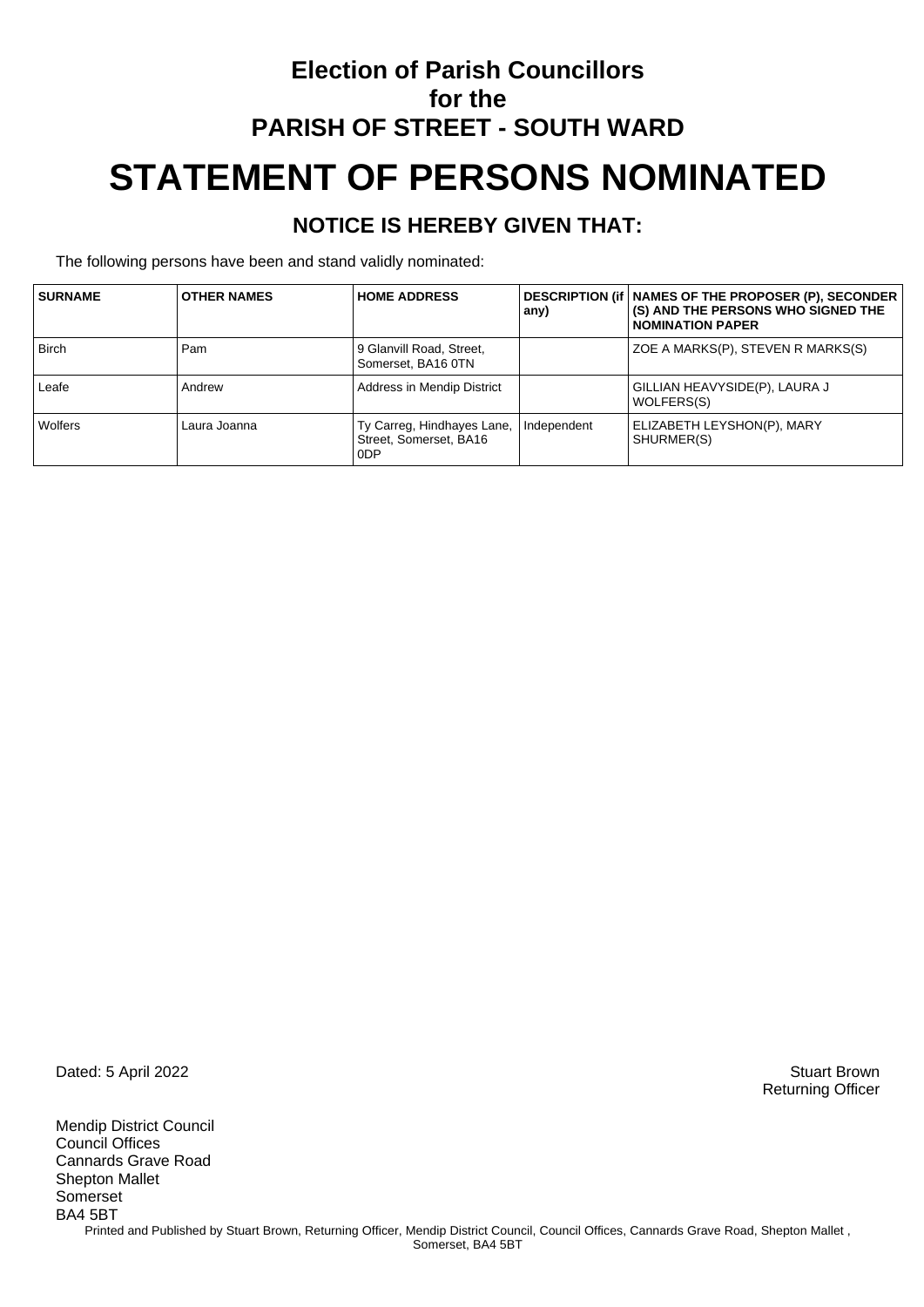## **Election of Parish Councillors for the PARISH OF STREET - WEST WARD STATEMENT OF PERSONS NOMINATED**

#### **NOTICE IS HEREBY GIVEN THAT:**

The following persons have been and stand validly nominated:

| <b>SURNAME</b> | <b>OTHER NAMES</b>  | <b>HOME ADDRESS</b>                             | any)                            | DESCRIPTION (if   NAMES OF THE PROPOSER (P), SECONDER<br><b>(S) AND THE PERSONS WHO SIGNED THE</b><br><b>NOMINATION PAPER</b> |
|----------------|---------------------|-------------------------------------------------|---------------------------------|-------------------------------------------------------------------------------------------------------------------------------|
| Napper         | Terry William Edwin | 33 Brooks Road, Street,<br>Somerset. BA16 0PN   | Conservative<br>Party Candidate | STEVEN NAPPER(P), JESSICA BRITTEN(S)                                                                                          |
| Smith          | Nicola Jane         | 5 Mellanby Close, Street,<br>Somerset, BA16 0NX | Independent                     | Lee Richards(P), Cassie Hughes(S)                                                                                             |

Dated: 5 April 2022 Stuart Brown

Mendip District Council Council Offices Cannards Grave Road Shepton Mallet Somerset BA4 5BT Printed and Published by Stuart Brown, Returning Officer, Mendip District Council, Council Offices, Cannards Grave Road, Shepton Mallet, Somerset, BA4 5BT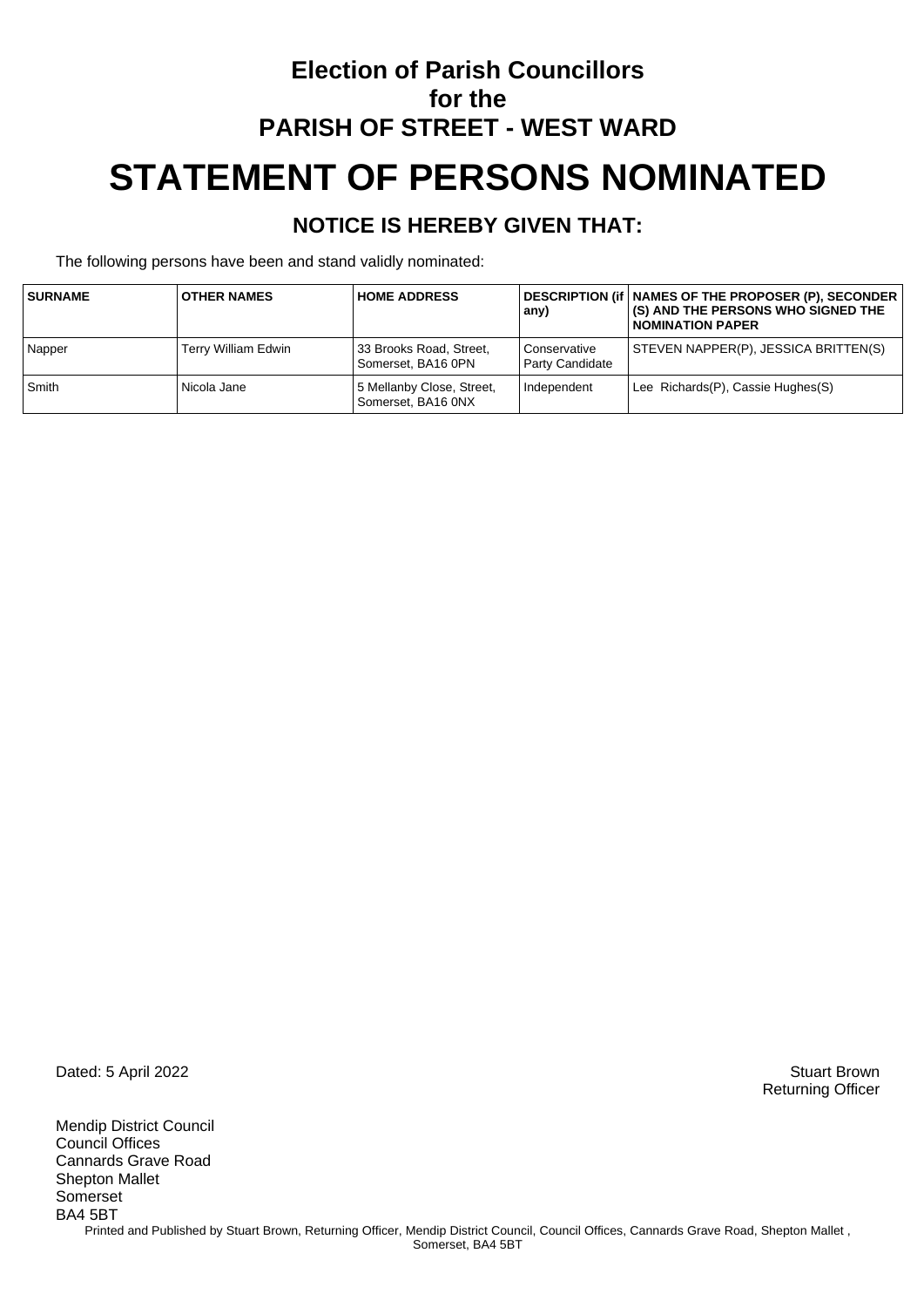### **Election of Parish Councillors for the PARISH OF WALTON**

# **STATEMENT OF PERSONS NOMINATED**

#### **NOTICE IS HEREBY GIVEN THAT:**

The following persons have been and stand validly nominated:

| <b>SURNAME</b>  | <b>OTHER NAMES</b>           | <b>HOME ADDRESS</b>                         | any) | DESCRIPTION (if   NAMES OF THE PROPOSER (P), SECONDER<br>(S) AND THE PERSONS WHO SIGNED THE<br><b>NOMINATION PAPER</b> |
|-----------------|------------------------------|---------------------------------------------|------|------------------------------------------------------------------------------------------------------------------------|
| <b>Collins</b>  | <b>Bob</b>                   | Address in Mendip District                  |      | RICHARD G CROSSMAN(P), JOHN R<br>HARVEY(S)                                                                             |
| <b>Crossman</b> | <b>Richard George</b>        | Address in Mendip District                  |      | DAVID J K WILLCOX(P), JOHN R HARVEY(S)                                                                                 |
| Harvey          | John Richard                 | Address in Mendip District                  |      | RICHARD W H VOWLES(P), JOHN R<br>HARVEY(S)                                                                             |
| Loader          | Simon                        | Address in Mendip District                  |      | RICHARD W H VOWLES(P), JOHN R<br>HARVEY(S)                                                                             |
| Musgrave        | <b>Bob</b>                   | 18 Mildred Road, Walton,<br><b>BA16 9QR</b> |      | ALISON WITNEY(P), JONATHAN WITNEY(S)                                                                                   |
| Vowles          | <b>Richard William Henry</b> | Address in Mendip District                  |      | CATHERINE J WELLINGTON(P), ROBERT D<br>GARLAND(S)                                                                      |

Dated: 5 April 2022 Stuart Brown

Mendip District Council Council Offices Cannards Grave Road Shepton Mallet Somerset BA4 5BT Printed and Published by Stuart Brown, Returning Officer, Mendip District Council, Council Offices, Cannards Grave Road, Shepton Mallet, Somerset, BA4 5BT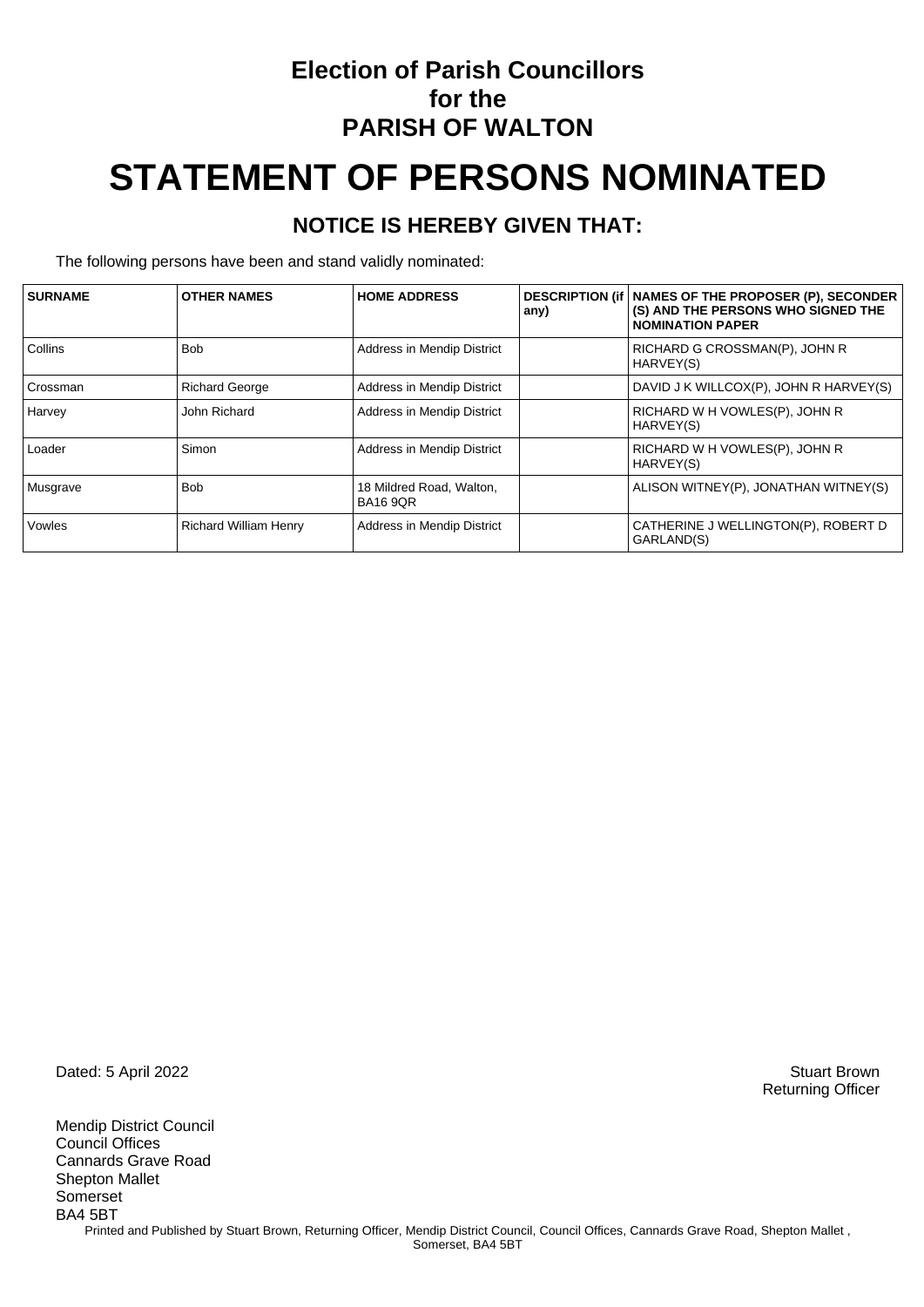### **Election of Parish Councillors for the PARISH OF WANSTROW**

# **STATEMENT OF PERSONS NOMINATED**

#### **NOTICE IS HEREBY GIVEN THAT:**

The following persons have been and stand validly nominated:

| <b>SURNAME</b> | <b>OTHER NAMES</b> | <b>HOME ADDRESS</b>                                                   | any) | DESCRIPTION (if   NAMES OF THE PROPOSER (P), SECONDER<br>(S) AND THE PERSONS WHO SIGNED THE<br><b>NOMINATION PAPER</b> |
|----------------|--------------------|-----------------------------------------------------------------------|------|------------------------------------------------------------------------------------------------------------------------|
| Andrews        | Geoff              | Kennel Cottage, Wanstrow,<br>BA4 4TF                                  |      | ANN ANDREWS(P), KEVIN GALE(S)                                                                                          |
| Clements       | Nigel John         | USER32.DLL, 1 St Marys<br>Place, Wanstrow, Shepton<br>Mallet, BA4 4SB |      | LYNETTE CLEMENTS(P), KEVIN GALE(S)                                                                                     |
| Gay            | Michael Colin      | Andante, The Street,<br>Wanstrow, Somerset,<br>BA4 4TE                |      | ELEANOR HALL(P), CHRISTIAN HALL(S)                                                                                     |
| Sargent        | <b>Bob</b>         | Brook House, Mead Lane,<br>Wanstrow, BA4 4TF                          |      | ROBERT JOHN BOLD(P), JUNE ELIZABETH<br>BOLD(S)                                                                         |

Dated: 5 April 2022 Stuart Brown

Mendip District Council Council Offices Cannards Grave Road Shepton Mallet Somerset BA4 5BT Printed and Published by Stuart Brown, Returning Officer, Mendip District Council, Council Offices, Cannards Grave Road, Shepton Mallet, Somerset, BA4 5BT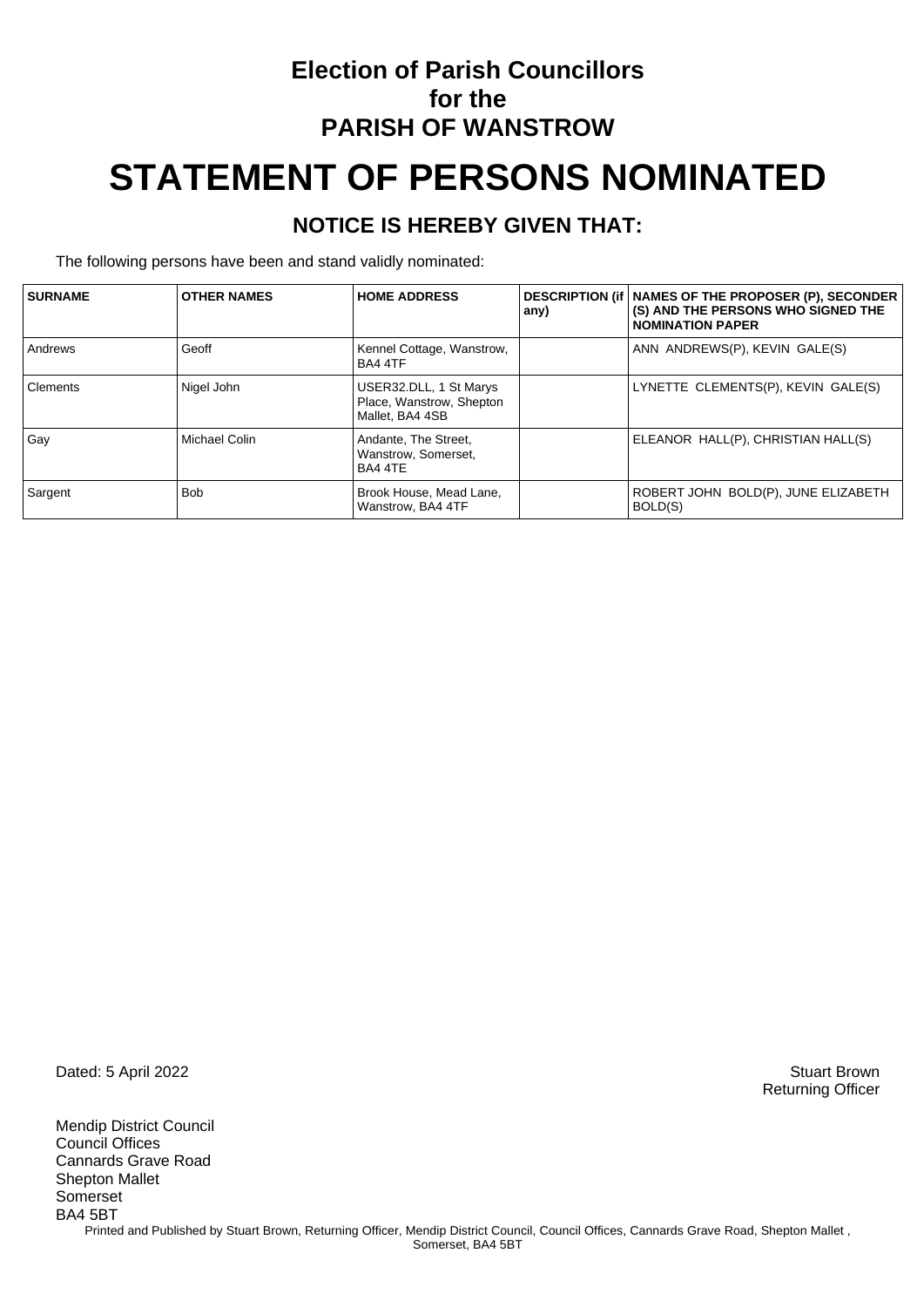## **Election of Parish Councillors for the PARISH OF WELLS - CENTRAL WARD STATEMENT OF PERSONS NOMINATED**

#### **NOTICE IS HEREBY GIVEN THAT:**

The following persons have been and stand validly nominated:

| <b>SURNAME</b> | <b>OTHER NAMES</b> | <b>HOME ADDRESS</b>                                                | any)                            | DESCRIPTION (if   NAMES OF THE PROPOSER (P), SECONDER<br>(S) AND THE PERSONS WHO SIGNED THE<br><b>NOMINATION PAPER</b> |
|----------------|--------------------|--------------------------------------------------------------------|---------------------------------|------------------------------------------------------------------------------------------------------------------------|
| Agabani        | Louis              | Quarrs Farm, Chewton<br>Mendip, BA3 4ND                            | Wells<br>Independents           | ADRIAN F I'ANSON(P), WILLIAM R YOUNG(S)                                                                                |
| Powell         | Sarah Caroline     | 26 Chamberlain Street.<br>Wells, BA5 2PJ                           | Wells<br>Independents           | ADRIAN F I'ANSON(P), ROBERT J<br>POWELL(S)                                                                             |
| Pullin         | Tanys Eileen       | Middle Farm House, West<br>Horrington, Wells,<br>Somerset, BA5 3ED | Conservative<br>Party Candidate | CARA SLOAN(P), MARCIN MIGDAL(S)                                                                                        |
| Sloan          | Sarah Frances      | 6 Wood Close, Wells,<br>BA5 2GA                                    | Conservative<br>Party Candidate | CARA SLOAN(P), MARCIN MIGDAL(S)                                                                                        |
| Welch          | Philip Fairnington | 47 Knight Road, Wells,<br>Somerset, BA5 1FT                        | Wells<br>Independents           | ADRIAN F I'ANSON(P), WILLIAM R YOUNG(S)                                                                                |

Dated: 5 April 2022 Stuart Brown

Mendip District Council Council Offices Cannards Grave Road Shepton Mallet Somerset BA4 5BT Printed and Published by Stuart Brown, Returning Officer, Mendip District Council, Council Offices, Cannards Grave Road, Shepton Mallet, Somerset, BA4 5BT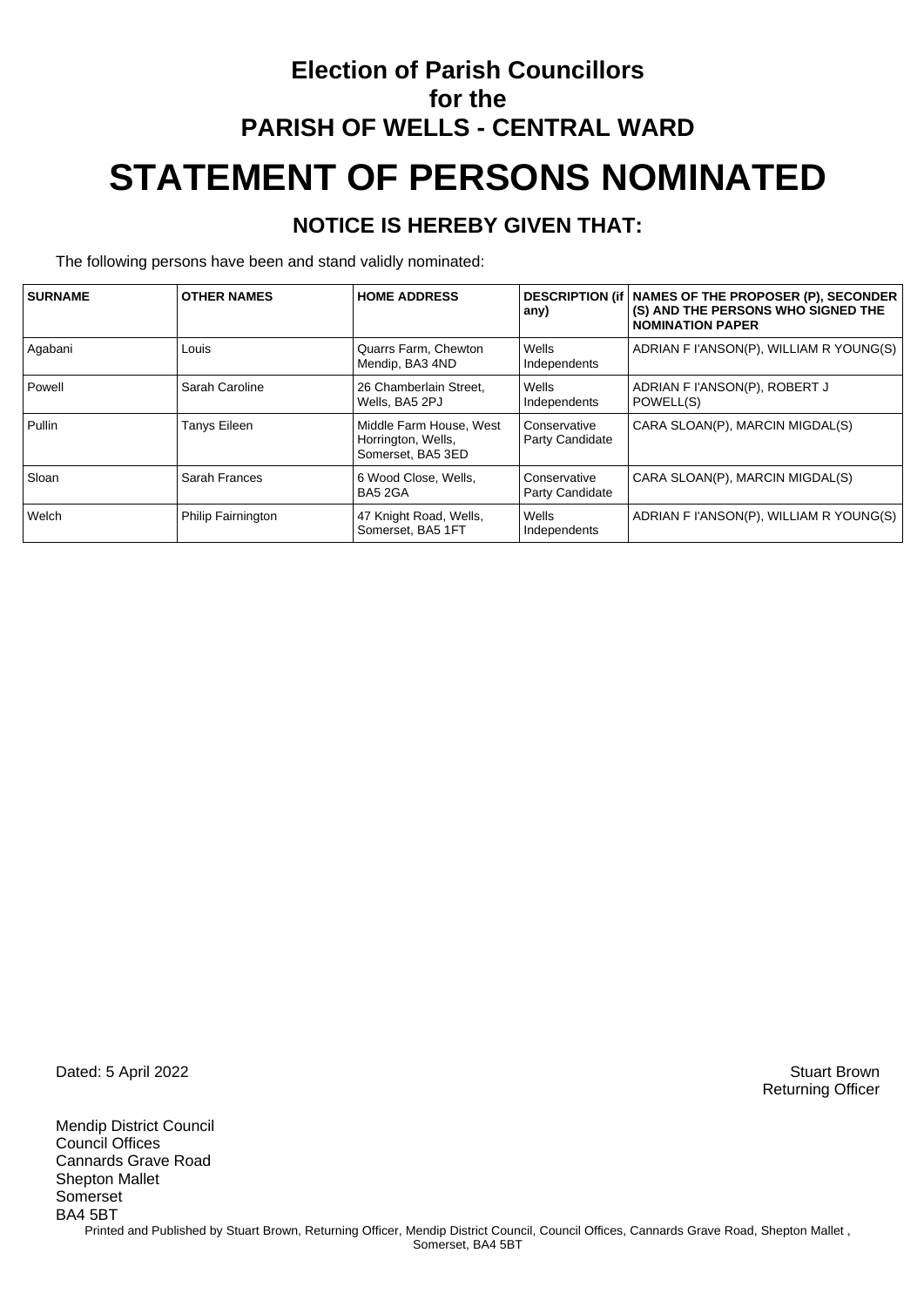## **Election of Parish Councillors for the PARISH OF WELLS - ST. CUTHBERT'S WARD STATEMENT OF PERSONS NOMINATED**

#### **NOTICE IS HEREBY GIVEN THAT:**

The following persons have been and stand validly nominated:

| <b>SURNAME</b> | <b>OTHER NAMES</b>    | <b>HOME ADDRESS</b>                             | any)                            | DESCRIPTION (if   NAMES OF THE PROPOSER (P), SECONDER<br>(S) AND THE PERSONS WHO SIGNED THE<br><b>NOMINATION PAPER</b> |
|----------------|-----------------------|-------------------------------------------------|---------------------------------|------------------------------------------------------------------------------------------------------------------------|
| <b>Browne</b>  | Jasmine Emily         | Address in Mendip District                      | Liberal<br>Democrats            | NORMAN KENNEDY(P), ROBERT AYRES(S)                                                                                     |
| Cursley        | <b>Stewart Roland</b> | Duclote House, Dulcote,<br>Wells, BA5 3PZ       | Wells<br>Independents           | DENISE DENIS(P), Philip Fairnington Welch(S)                                                                           |
| Eden           | Shirley Joan          | Address in Mendip District                      | Wells<br>Independents           | DENISE A DENIS(P), Philip Fairnington<br>Welch(S)                                                                      |
| Johns          | Sebastian Alexander   | 21 Sandford Gardens.<br>Wells, BA5 2DR          | Conservative<br>Party Candidate | SARAH SLOAN(P), SEAN SLOAN(S)                                                                                          |
| Kennedy        | Norman                | 37 Durkheim Drive, Wells,<br>BA5 2BS            | Liberal<br>Democrats            | JASMINE E BROWNE(P), ROBERT AYRES(S)                                                                                   |
| Knott          | Emma Louise           | Shortwood House, Easton<br>Hill, Wells, BA5 1AT | Wells<br>Independents           | DENISE A DENIS(P), Philip Fairnington<br>Welch(S)                                                                      |
| Siggs          | Harvey                | 75 Welsford Avenue, Wells,<br>BA5 2HZ           | Conservative<br>Party Candidate | LINDA HOLE(P), MARCEL WILLS(S)                                                                                         |
| Sloan          | Sean David Edwin      | 6 Wood Close, Wells,<br>BA5 2GA                 | Conservative<br>Party Candidate | JOHN NORTH(P), SARAH SLOAN(S)                                                                                          |

Dated: 5 April 2022 Stuart Brown

Mendip District Council Council Offices Cannards Grave Road Shepton Mallet Somerset BA4 5BT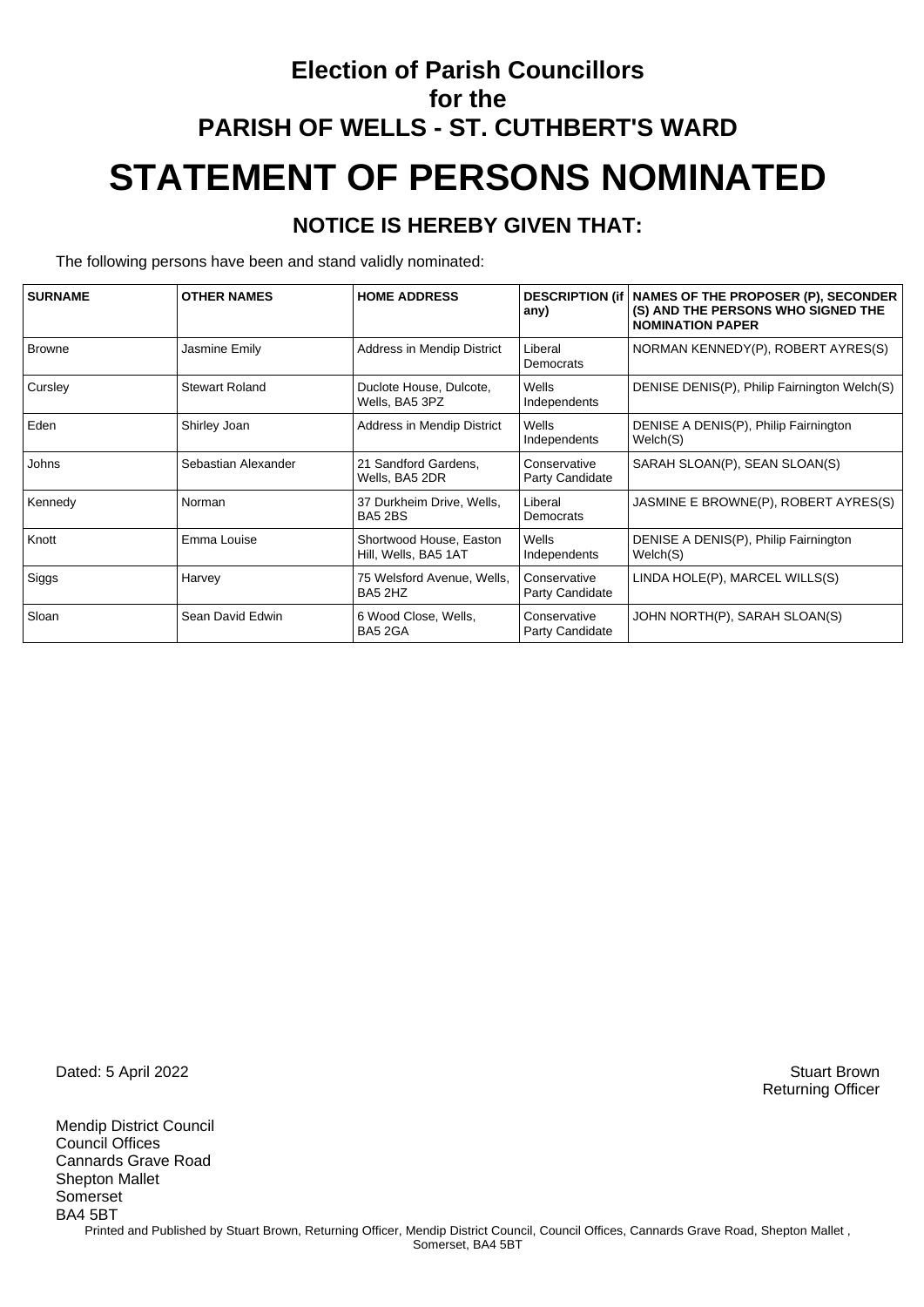## **Election of Parish Councillors for the PARISH OF WELLS - ST. THOMAS' WARD STATEMENT OF PERSONS NOMINATED**

#### **NOTICE IS HEREBY GIVEN THAT:**

The following persons have been and stand validly nominated:

| <b>SURNAME</b>     | <b>OTHER NAMES</b>          | <b>HOME ADDRESS</b>                               | any)                            | DESCRIPTION (if   NAMES OF THE PROPOSER (P), SECONDER<br>(S) AND THE PERSONS WHO SIGNED THE<br><b>NOMINATION PAPER</b> |
|--------------------|-----------------------------|---------------------------------------------------|---------------------------------|------------------------------------------------------------------------------------------------------------------------|
| <b>Butt Philip</b> | Theo                        | 27 Churchill Road, Wells,<br>BA5 3HZ              | Liberal<br>Democrats            | ROY MACKENZIE(P), CHRISTINA BARON(S)                                                                                   |
| Denis              | Denise Ann                  | 53 Portway, Wells,<br>BA5 2BQ                     | Wells<br>Independents           | JANET L RAVENSCROFT(P), SHEENA<br>LOVEDAY(S)                                                                           |
| Folkard            | Gordon David                | Address in Mendip District                        | Liberal<br>Democrats            | Theodore John Butt Philip(P), CHRISTINA<br>BARON(S)                                                                    |
| Greenwell          | <b>Richard James Austin</b> | 2 St Matthew's Terrace,<br>Wookey, Wells, BA5 1JR | Conservative<br>Party Candidate | CELIA WRIDE(P), WILLIAM MACKAY(S)                                                                                      |
| Leach              | <b>Tracy Deborah</b>        | 25 Millers Gardens, Wells,<br>Somerset, BA5 2TW   | Conservative<br>Party Candidate | LINDA WARREN(P), ROBERT LEACH(S)                                                                                       |
| Orrett             | Deborah Judith              | 53 Ash Lane, Wells,<br>BA5 2LW                    | Wells<br>Independents           | BRIAN NORRIS(P), ALAN PRINGLE(S)                                                                                       |
| <b>Robbins</b>     | Tony                        | 42 South Street, Wells,<br><b>BA5 1SL</b>         | Liberal<br>Democrats            | Theodore John Butt Philip(P), ROY<br>MACKENZIE(S)                                                                      |
| Swain              | David Albert George         | Address in Mendip District                        | Conservative<br>Party Candidate | TRACY LEACH(P), ROBERT LEACH(S)                                                                                        |
| Von Mensenkampff   | Isa                         | 78 Bekynton Avenue, Wells,<br>BA5 3NG             | Wells<br>Independents           | KATHLEEN ELLIOTT(P), WENDY<br>ROBERTSON(S)                                                                             |

Dated: 5 April 2022 Stuart Brown

Mendip District Council Council Offices Cannards Grave Road Shepton Mallet Somerset BA4 5BT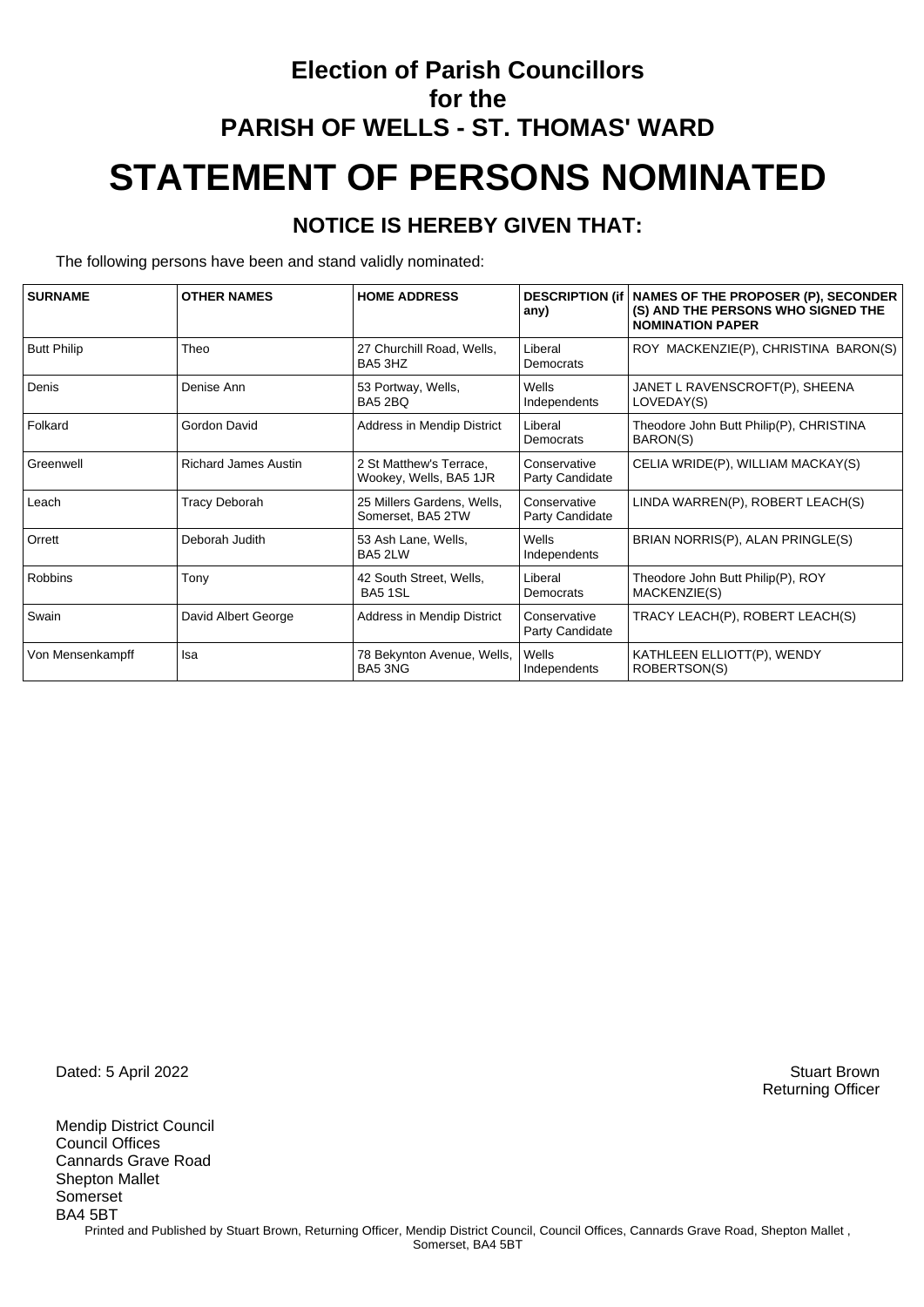## **Election of Parish Councillors for the PARISH OF WESTBURY-SUB-MENDIP STATEMENT OF PERSONS NOMINATED**

#### **NOTICE IS HEREBY GIVEN THAT:**

The following persons have been and stand validly nominated:

| <b>SURNAME</b> | <b>OTHER NAMES</b>     | <b>HOME ADDRESS</b>                                                         | any) | DESCRIPTION (if   NAMES OF THE PROPOSER (P), SECONDER<br>(S) AND THE PERSONS WHO SIGNED THE<br><b>NOMINATION PAPER</b> |
|----------------|------------------------|-----------------------------------------------------------------------------|------|------------------------------------------------------------------------------------------------------------------------|
| Euripidou      | Adam                   | 36 Stoneleigh, Westbury-<br>Sub-Mendip, Wells,<br>BA5 1HG                   |      | CYNTHIA HARWAR(P), WAYNE L MANTLE(S)                                                                                   |
| Fletcher       | Buffy                  | Address in Mendip District                                                  |      | PETER L BRIGHT(P), JULIE A V<br>WIGGINTON(S)                                                                           |
| Isherwood      | Sue                    | 2 Glencott, The Hollow,<br>Westbury Sub Mendip,<br>Wells, Somerset, BA5 1HH |      | ELIZABETH M FLETCHER(P), ANNE R<br>WYKE(S)                                                                             |
| Mains          | Ellie                  | East Barn, Old Ditch,<br>Westbury-Sub-Mendip,<br>BA5 1HN                    |      | MICHAEL C FLETCHER(P), PETER L<br>BRIGHT(S)                                                                            |
| Timson         | <b>Guy David Edwin</b> | Court House Farm, Wells<br>Road, Westbury-Sub-<br>Mendip, BA5 1HA           |      | ANNE R WYKE(P), CATHERINE M<br>WILKINS(S)                                                                              |
| Wyke           | Ros                    | Gransden, Top Road,<br>Westbury Sub Mendip,<br>Wells, BA5 1JB               |      | SUSAN M ISHERWOOD(P), PETER L<br>BRIGHT(S)                                                                             |

Dated: 5 April 2022 Stuart Brown

Mendip District Council Council Offices Cannards Grave Road Shepton Mallet Somerset BA4 5BT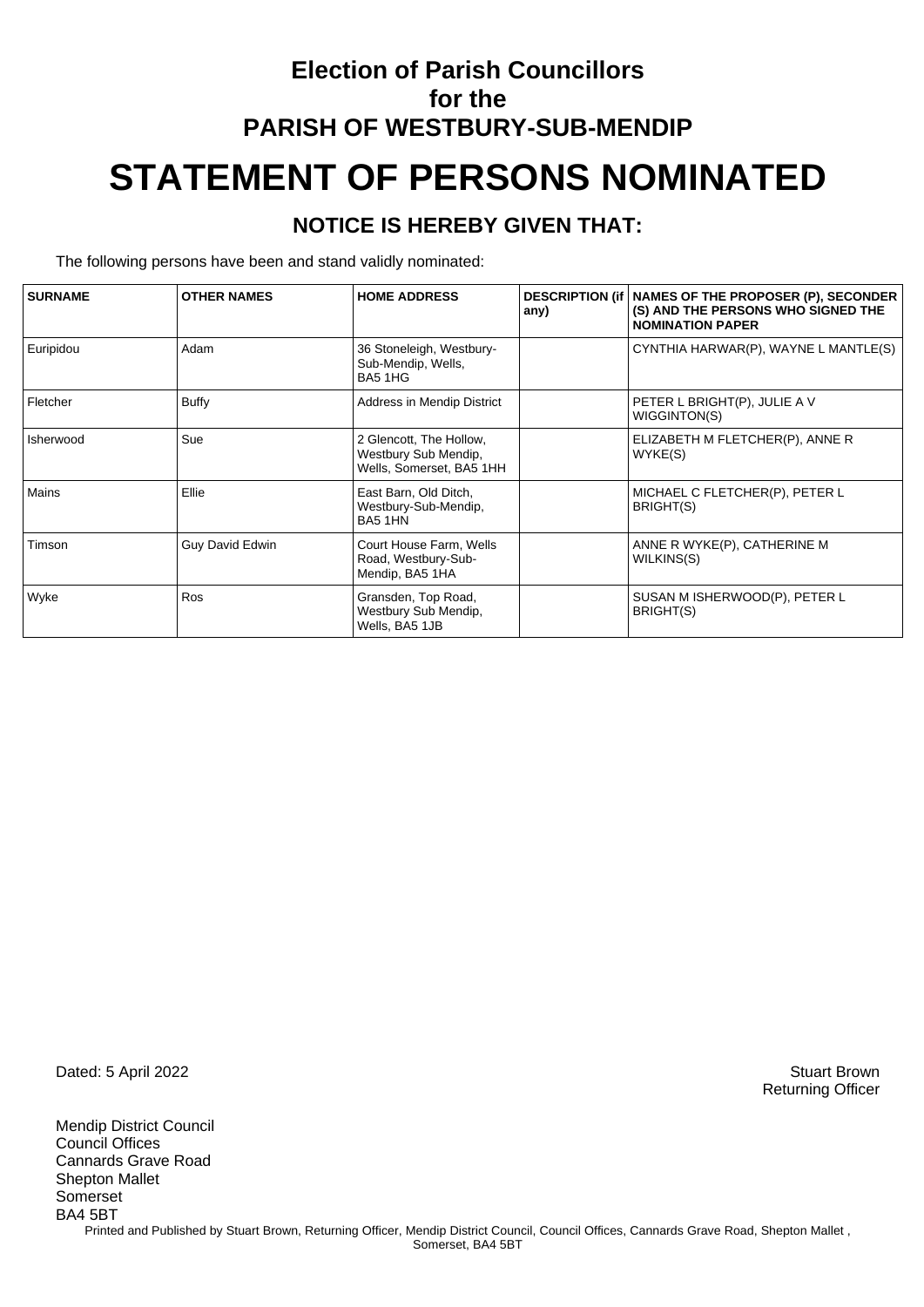## **Election of Parish Councillors for the PARISH OF WEST PENNARD STATEMENT OF PERSONS NOMINATED**

#### **NOTICE IS HEREBY GIVEN THAT:**

The following persons have been and stand validly nominated:

| <b>SURNAME</b> | <b>OTHER NAMES</b>    | <b>HOME ADDRESS</b>                                                          | any)    | <b>DESCRIPTION (if   NAMES OF THE PROPOSER (P), SECONDER</b><br>(S) AND THE PERSONS WHO SIGNED THE<br><b>NOMINATION PAPER</b> |
|----------------|-----------------------|------------------------------------------------------------------------------|---------|-------------------------------------------------------------------------------------------------------------------------------|
| Colman         | <b>Marion Eunice</b>  | Denver, Church Lane, West<br>Pennard, BA6 8NT                                |         | ALBERT W J GANE(P), PERCIVAL D<br>CREED(S)                                                                                    |
| Creed          | <b>Percival Derek</b> | South Town Cottage, West<br>Pennard, Glastonbury,<br>Somerset                | Retired | ALBERT W J GANE(P), GUY F WILLCOX(S)                                                                                          |
| Gane           | Albert Walter John    | Whitelake Farm, Steambow,<br>West Pennard, Glastonbury,<br>Somerset, BA6 8NB |         | MARION E COLMAN(P), GUY F WILLCOX(S)                                                                                          |
| Heal           | Michael John          | Address in Mendip District                                                   |         | EDWARD J MOON(P), SHEILA M<br>PETHERBRIDGE(S)                                                                                 |
| Willcox        | <b>Guy Frederick</b>  | Greystones, Church Lane,<br>West Pennard, Somerset                           |         | MARION E COLMAN(P), PERCIVAL D<br>CREED(S)                                                                                    |

Dated: 5 April 2022 Stuart Brown

Mendip District Council Council Offices Cannards Grave Road Shepton Mallet Somerset BA4 5BT Printed and Published by Stuart Brown, Returning Officer, Mendip District Council, Council Offices, Cannards Grave Road, Shepton Mallet, Somerset, BA4 5BT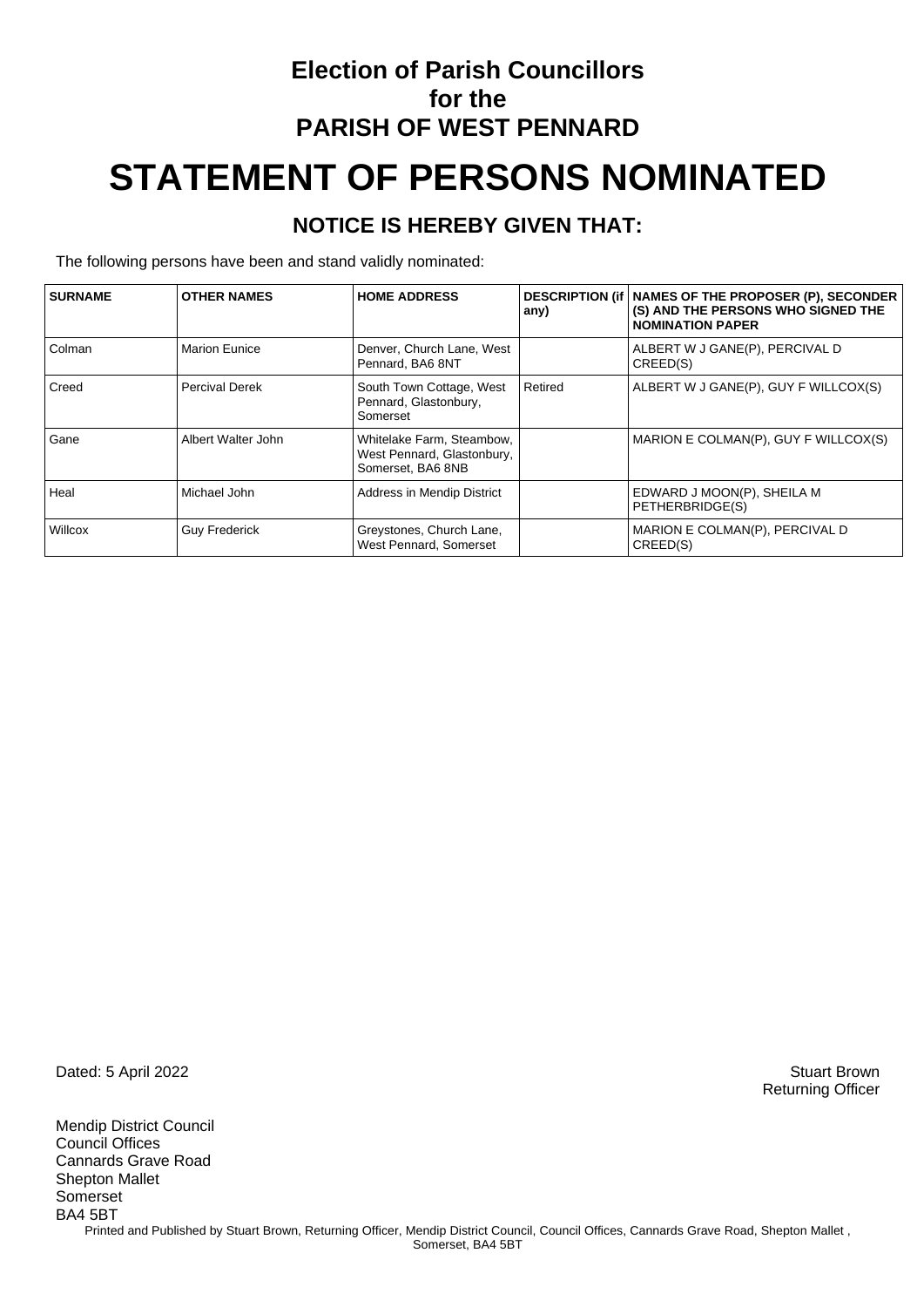### **Election of Parish Councillors for the PARISH OF WHATLEY**

# **STATEMENT OF PERSONS NOMINATED**

#### **NOTICE IS HEREBY GIVEN THAT:**

The following persons have been and stand validly nominated:

| <b>SURNAME</b> | <b>OTHER NAMES</b> | <b>HOME ADDRESS</b>                   | any) | DESCRIPTION (if   NAMES OF THE PROPOSER (P), SECONDER<br>(S) AND THE PERSONS WHO SIGNED THE<br><b>NOMINATION PAPER</b> |
|----------------|--------------------|---------------------------------------|------|------------------------------------------------------------------------------------------------------------------------|
| Boorer         | Colin              | Address in Mendip District            |      | MARTIN PAYNE(P), MICHELLE PAYNE(S)                                                                                     |
| Bramson        | Andrew Howard      | Orr Farm, Chantry,<br><b>BA11 3LJ</b> |      | MARTIN PAYNE(P), DIANA NORRIS(S)                                                                                       |
| Payne          | Martin             | Address in Mendip District            |      | PETER LUGG(P), STEPHANIE GRESHON(S)                                                                                    |
| Scott          | Jon                | Address in Mendip District            |      | JOHN Y SCOTT(P), MARY C SCOTT(S)                                                                                       |

Dated: 5 April 2022 Stuart Brown

Mendip District Council Council Offices Cannards Grave Road Shepton Mallet Somerset BA4 5BT Printed and Published by Stuart Brown, Returning Officer, Mendip District Council, Council Offices, Cannards Grave Road, Shepton Mallet, Somerset, BA4 5BT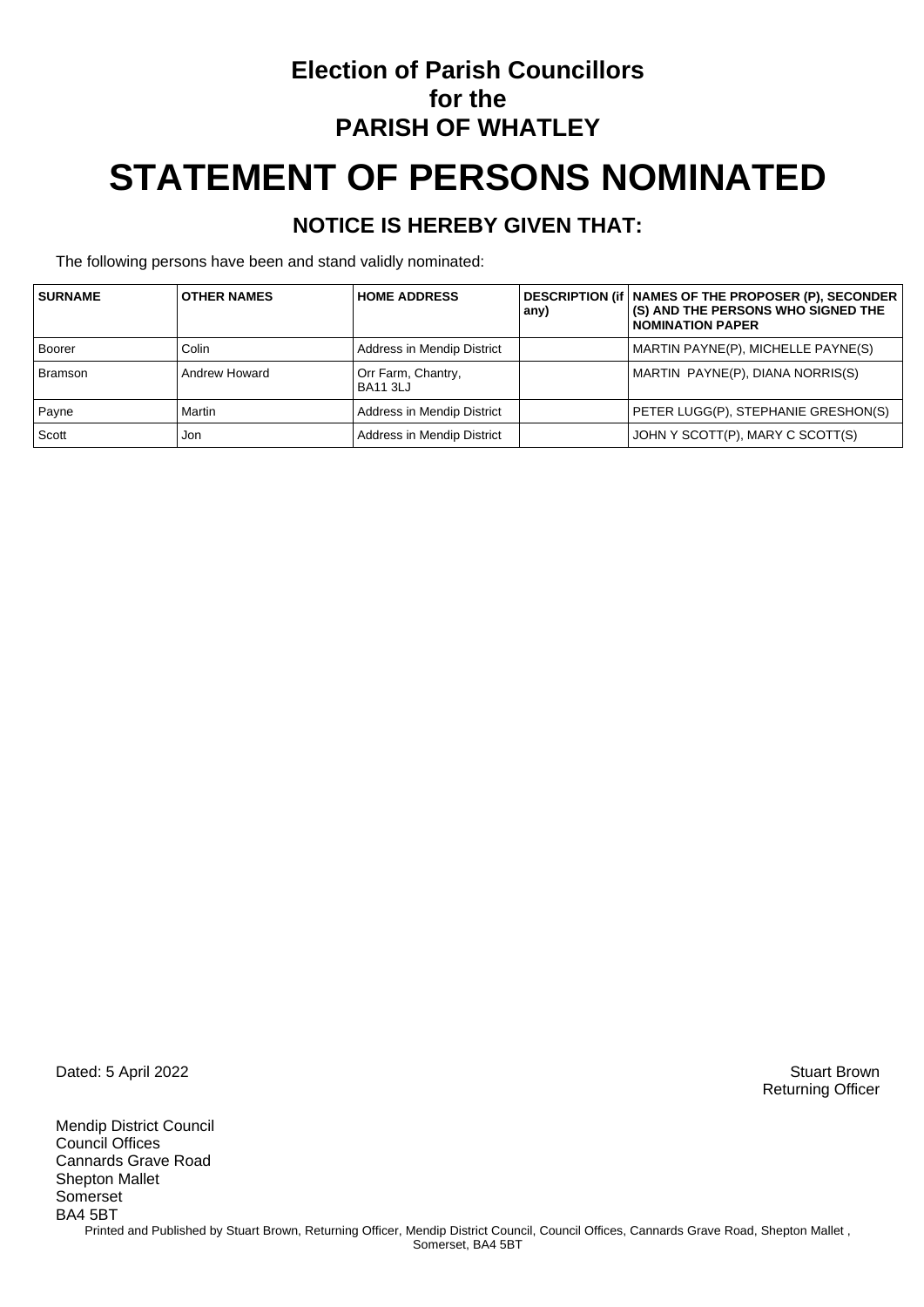## **Election of Parish Councillors for the PARISH OF WITHAM FRIARY STATEMENT OF PERSONS NOMINATED**

#### **NOTICE IS HEREBY GIVEN THAT:**

The following persons have been and stand validly nominated:

| <b>SURNAME</b>  | <b>OTHER NAMES</b>    | <b>HOME ADDRESS</b>                                                              | <b>DESCRIPTION (if</b><br>any)  | NAMES OF THE PROPOSER (P), SECONDER<br>(S) AND THE PERSONS WHO SIGNED THE<br><b>NOMINATION PAPER</b> |
|-----------------|-----------------------|----------------------------------------------------------------------------------|---------------------------------|------------------------------------------------------------------------------------------------------|
| Brooke          | George Hugo Hastings  | Manor Barn, Witham Friary,<br>Frome, BA11 5HF                                    | <b>Retired Media</b><br>Trainer | JOHN KNOWLES(P), FIONA KNOWLES(S)                                                                    |
| Ferrari         | Maddy                 | 38 Witham Friary, Frome,<br>Somerset. BA11 5HF                                   |                                 | MICHAEL GORMAN(P), ELIZABETH A<br><b>KEFFORD(S)</b>                                                  |
| Horstmann       | Colin Robert          | Hartsmead, Witham Friary,<br>Frome. BA11 5HL                                     |                                 | HELEN STEVENS(P), MORGAN STEVENS(S)                                                                  |
| Knowles         | John                  | Mulberry House, Witham<br>Friary, Frome, BA11 5HF                                |                                 | GEORGE H H BROOKE(P), GILLIAN M<br>COX(S)                                                            |
| <b>Nicholls</b> | <b>Fred Charles</b>   | Sweetnap Farm, Witham<br>Friary, Frome, BA11 5HP                                 |                                 | RUSSELL H BATEMAN(P), SARAH<br>OSBORNE(S)                                                            |
| Powell          | Marcus John           | Upper Holt Farm, Witham<br>Friary, Frome, Somerset,<br><b>BA11 5HP</b>           |                                 | ANDREW FULLER(P), JULIE FULLER(S)                                                                    |
| Sewell          | Lynne Clare           | 36 The Yard, Witham Friary,<br>Frome, Somerset,<br><b>BA11 5HF</b>               |                                 | AMY SPICER(P), STEPHEN ORR(S)                                                                        |
| Sheppard        | Will                  | Quarry Hill Farm, Witham<br>Friary, Frome, Somerset,<br><b>BA11 5HD</b>          |                                 | <b>GEORGE H H BROOKE(P), TIMOTHY</b><br>EDMUNDS(S)                                                   |
| Vernon          | <b>Peter Hamilton</b> | Downs Farm House, Strap<br>Lane, North Brewham,<br>Bruton, Somerset,<br>BA10 0JW | Independent                     | KEVIN FERRARI(P), MADELEINE FERRARI(S)                                                               |

Dated: 5 April 2022 Stuart Brown

Mendip District Council Council Offices Cannards Grave Road Shepton Mallet Somerset BA4 5BT